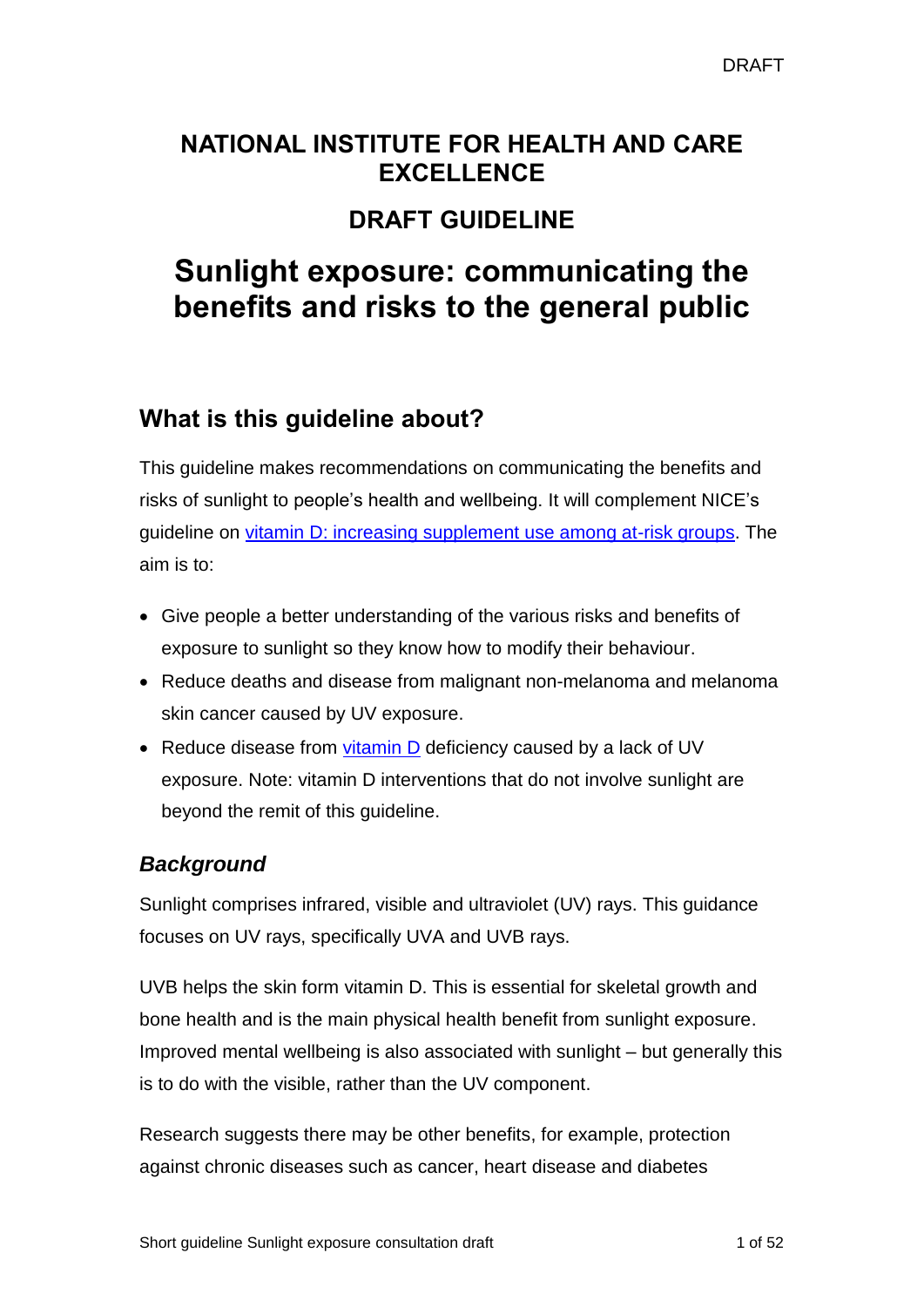(Consensus vitamin D [position statement](http://www.cancerresearchuk.org/about-us/cancer-news/news-report/2010-12-16-joint-position-statement-issued-to-provide-vitamin-d-clarity) Cancer Research UK). But there is no scientific consensus on this.

The main short-term risk from overexposure to UV rays (both UVA and UVB) is sunburn (damage to the skin's DNA that can lead to skin cancer). The main long-term risk is skin cancer, either built up gradually over a lifetime or due to short bursts of high exposure. In addition, overexposure can age the skin leading, for example, to wrinkling. It can also damage the eyes.

The benefits and risks depend on a number of variables, including environmental, biological and behavioural factors. (Examples include: geographical location, time of day and year, weather conditions, natural skin colour and how long people spend in the sun.)

This makes it impossible to create one simple, definitive message for everybody. However, it is important to ensure general messages are consistent.

## *Who this guideline is for*

The guideline is for commissioners, managers and practitioners with public health or social care as part of their remit working within the NHS, local authorities and the wider public, private, voluntary and community sectors. (For further details, see [Who should take action?\)](#page-15-0)

See [About this guideline](#page-47-0) for details of how the guideline was developed and its current status.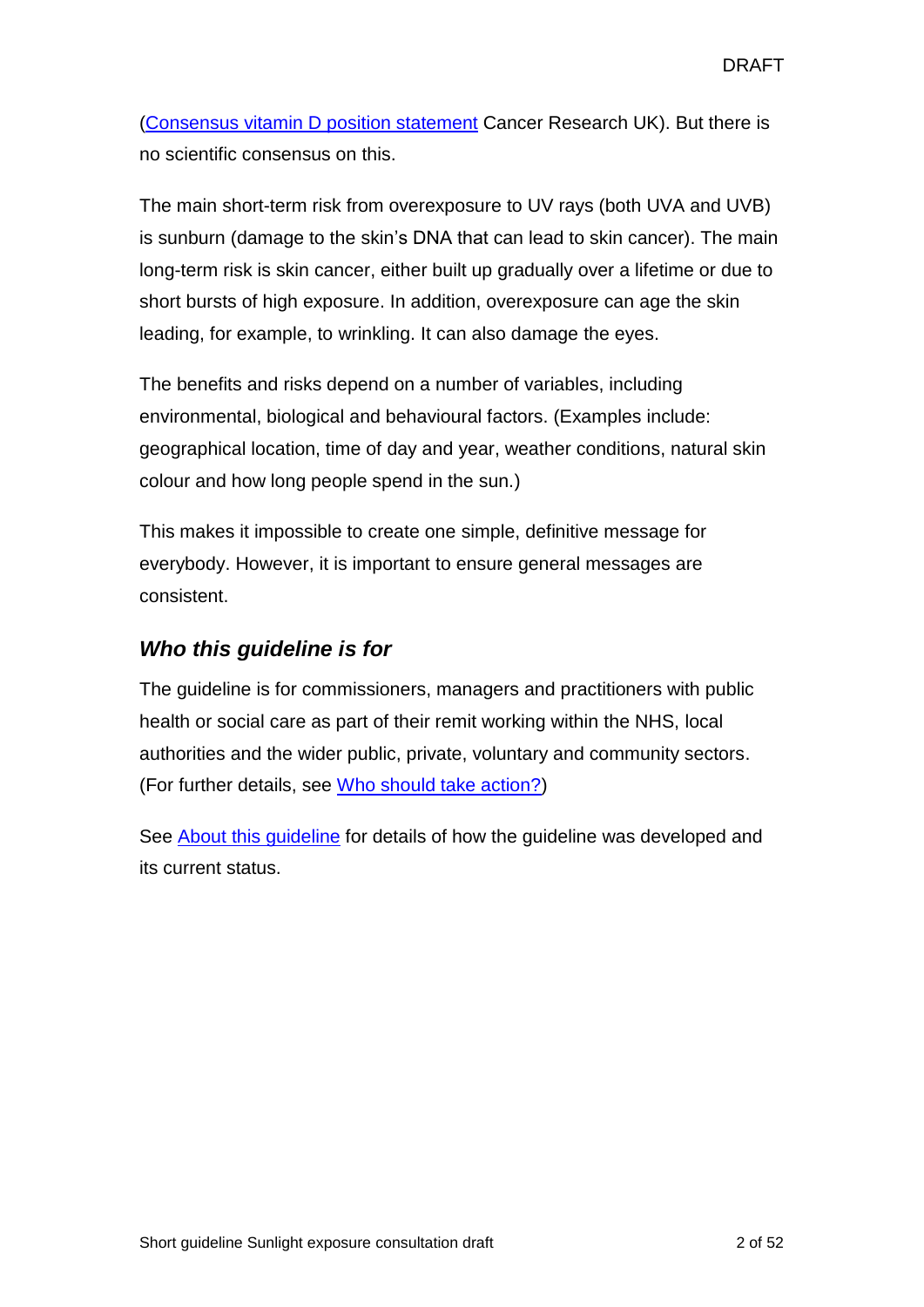## <span id="page-2-0"></span>**Contents**

| 1  |                                                                 |  |  |
|----|-----------------------------------------------------------------|--|--|
| 2  |                                                                 |  |  |
| 3  |                                                                 |  |  |
| 4  |                                                                 |  |  |
| 5  |                                                                 |  |  |
| 6  |                                                                 |  |  |
| 7  |                                                                 |  |  |
| 8  |                                                                 |  |  |
| 9  |                                                                 |  |  |
| 10 | Summary of the methods used to develop this guideline 32        |  |  |
| 11 |                                                                 |  |  |
| 12 |                                                                 |  |  |
| 13 | Membership of the Public Health Advisory Committee and the NICE |  |  |
|    |                                                                 |  |  |
|    |                                                                 |  |  |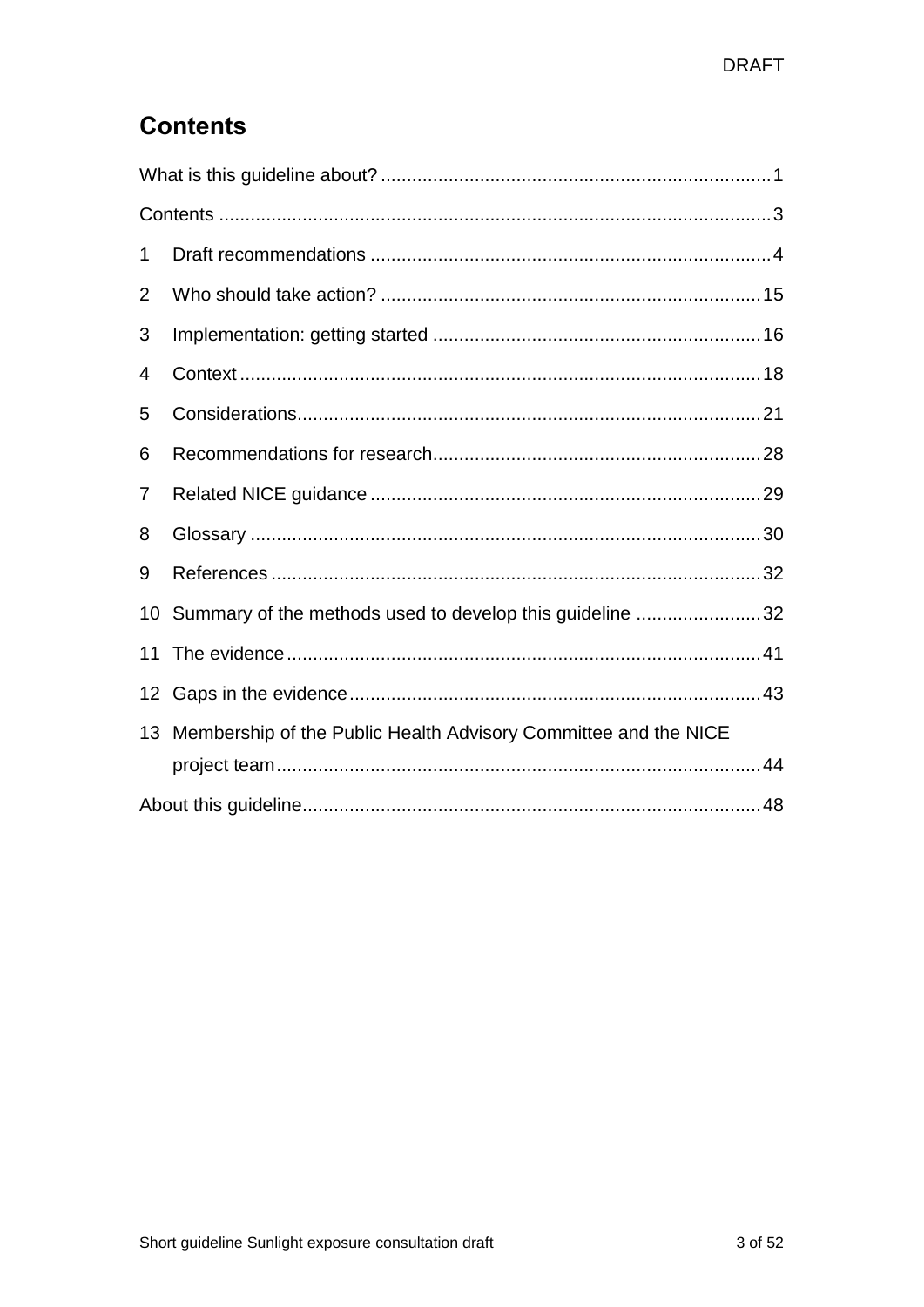## <span id="page-3-0"></span>**1 Draft recommendations**

This guideline replaces recommendations 1–5 in Skin cancer prevention: [information, resources and environmental changes](https://www.nice.org.uk/guidance/PH32) NICE guideline PH32 (2011).

## *Policy and strategy*

## **Recommendation 1 Work in partnership to develop policies and strategies to protect the public from under- or overexposure to sunlight**

Public Health England and directors of public health should:

- Advise commissioners and senior managers to adopt a consistent, multiagency approach to make people aware of the benefits and risks of sunlight exposure.
- Work with commissioners and senior managers in local authorities and the NHS, council leaders, elected members, public health teams, local businesses and voluntary and community organisations to:
	- $-$  identify local opportunities to increase public awareness about the benefits and risks of sunlight exposure
	- address local needs, as identified by the joint strategic needs assessment and other local data
	- ensure the messages follow recommendations  $6-9$
	- $-$  target health, public health, social care and other practitioners in contact with at-risk groups (see recommendation [3\)](#page-5-0)
	- carry out culturally appropriate activities (for example, to develop messages that resonate with the community).
- Advise commissioners and senior managers working with local and national media on how to present a balanced view of the health benefits and risks of sunlight exposure.
- Advise commissioners and senior managers to work with local and national organisations to achieve a consensus on the content of messages (see recommendations [6–9\)](#page-8-0).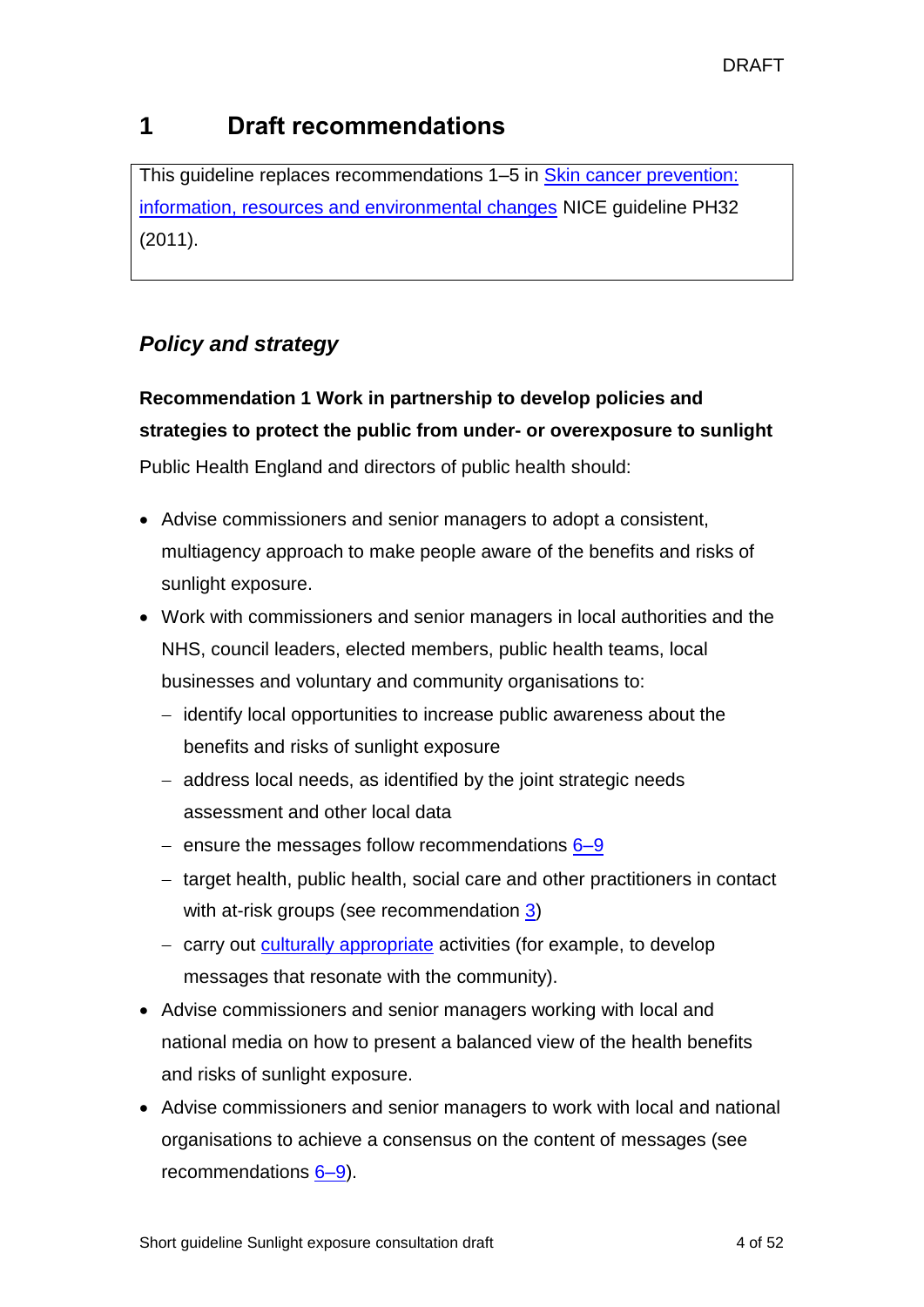- Help commissioners and senior managers to establish clear, measurable objectives for prevention activities.
- Evaluate the effect of prevention activities (either one-to-one or groupbased) using a range of measures of knowledge, attitudes, awareness and behaviour. (See NICE's guideline on [behaviour change: the principles for](http://www.nice.org.uk/guidance/PH6)  [effective interventions.](http://www.nice.org.uk/guidance/PH6))

## <span id="page-4-0"></span>**Recommendation 2 Develop policies and strategies to protect the public from under- or overexposure to sunlight**

Managers and health, public health and social care practitioners with a duty of care for others (for example, those in the workplace, education or [residential](#page-30-1)  [or day care settings\)](#page-30-1) should:

- Develop policies to promote the benefits and risks of sunlight exposure. Policies should:
	- adopt a balanced approach and avoid scaremongering (see recommendations [6–9\)](#page-8-0)
	- advocate tailoring advice according to skin type and age, as well as the physical and mental ability of recipients
	- cover everyone's needs, including the needs of people from lower socioeconomic groups and those with specific cultural needs or a physical or mental disability
	- encourage people to manage their own risk, for example, by seeking shade and wearing protective clothing as well as sunscreen (see recommendations [5 and 6\)](#page-7-0)
	- $-$  outline the benefits to those with a duty of care, for example, in the case of employers this could be fewer days absenteeism because of sunburn or other adverse effects [\(Sun protection: advice for employers of outdoor](http://www.hse.gov.uk/skin/sunprotect.htm)  [workers](http://www.hse.gov.uk/skin/sunprotect.htm) Health and Safety Executive).
- Ensure the policy states that information should:
	- be communicated using a range of approaches for example, one-to-one as well as group communication
	- as a minimum, be clearly displayed in communal locations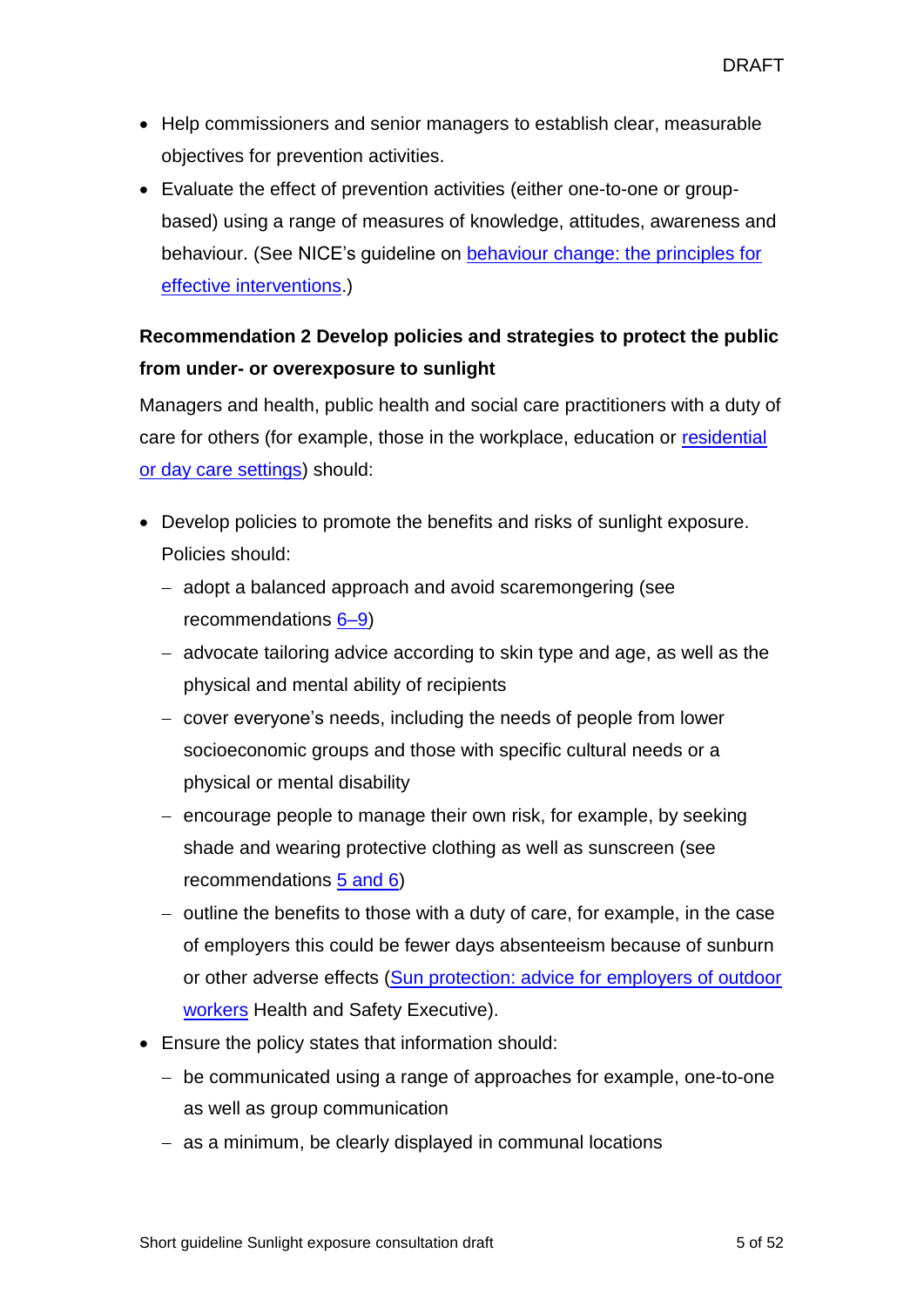- be available in a variety of formats for recipients with different physical and mental abilities
- help people and their carers identify their own potential benefits and risks from sunlight exposure
- stress the importance of sun protection and describe in detail what this means (see recommendations [6](#page-8-0) and [7\)](#page-9-0)
- address popular misconceptions about sunlight exposure and having a tanned skin.

## *Planning*

## <span id="page-5-0"></span>**Recommendation 3 Identify groups, behaviours and activities that put people at risk of under- or overexposure to sunlight**

Health, public health and social care commissioners should:

- Use local, regional and national epidemiological data and demographic and risk assessments to identify which groups, behaviours or activities put people at risk of under- or overexposure to sunlight. They should also identify the barriers preventing people from changing their behaviour.
- Be aware that groups at higher risk of skin cancer include:
	- $-$  people with lighter skin as they burn more easily than those with darker skin
	- $-$  children (babies are at particular risk of burning)
	- young people
	- $-$  outdoor workers
	- people who are immunosuppressed (that is, they have less resistance to skin problems as a result of disease, drugs or surgery)
	- people with a personal or family history of skin cancer (even if their natural skin colour is darker than that of the family member who had cancer)
	- $-$  people with many moles
	- people who put themselves at risk of UV overexposure, for example by sunbathing.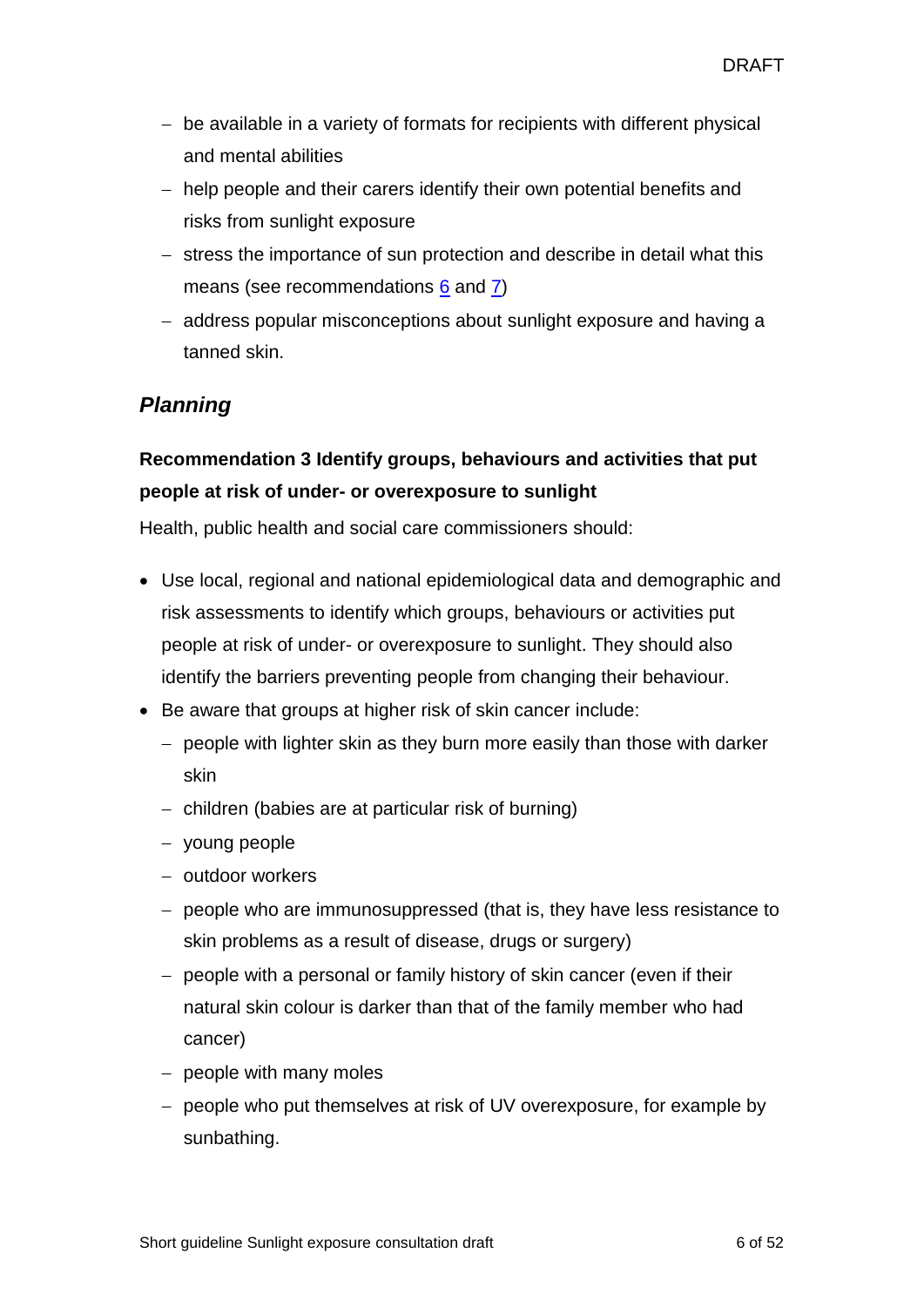- Be aware that groups at higher risk of having a [low vitamin](#page-29-1) D status include:
	- $-$  infants and children under 5 years
	- all pregnant and breastfeeding women, particularly teenagers and young women
	- $-$  people aged over 65
	- $-$  people who have little or no exposure to the sun, for example because of cultural or medical reasons, or who are housebound or otherwise confined indoors for long periods
	- people who have darker skin, for example, people of African, African-Caribbean and South Asian family origin.

### *Awareness-raising*

## **Recommendation 4 Use any opportunity to raise awareness among atrisk groups of the benefits and risks of sunlight exposure**

Health, public health and social care practitioners should:

- Whenever the opportunity arises, make people aware of the benefits and risks of sunlight exposure and what they can do to increase the benefits and reduce the risks. For example, the opportunity may arise if you see someone with sunburn, or who may be confined indoors for long periods.
- Think about providing one-to-one and group-based advice, tailored to the type of risks the person or group faces (see recommendations [8 and 9\)](#page-10-0).
- Use existing community health promotion programmes or services to raise awareness of the benefits and risks of sunlight exposure.
- Follow the principles of behaviour change when conveying sunlight exposure messages. (See NICE's guideline on [behaviour change: the](https://www.nice.org.uk/Guidance/PH6)  [principles for effective interventions.](https://www.nice.org.uk/Guidance/PH6)) This includes ensuring messages:
	- clearly specify the recommended actions
	- clearly explain that the actions will increase the benefits of, or reduce the risks from, sunlight
	- $-$  try to enhance people's belief in their ability to adopt the recommended actions.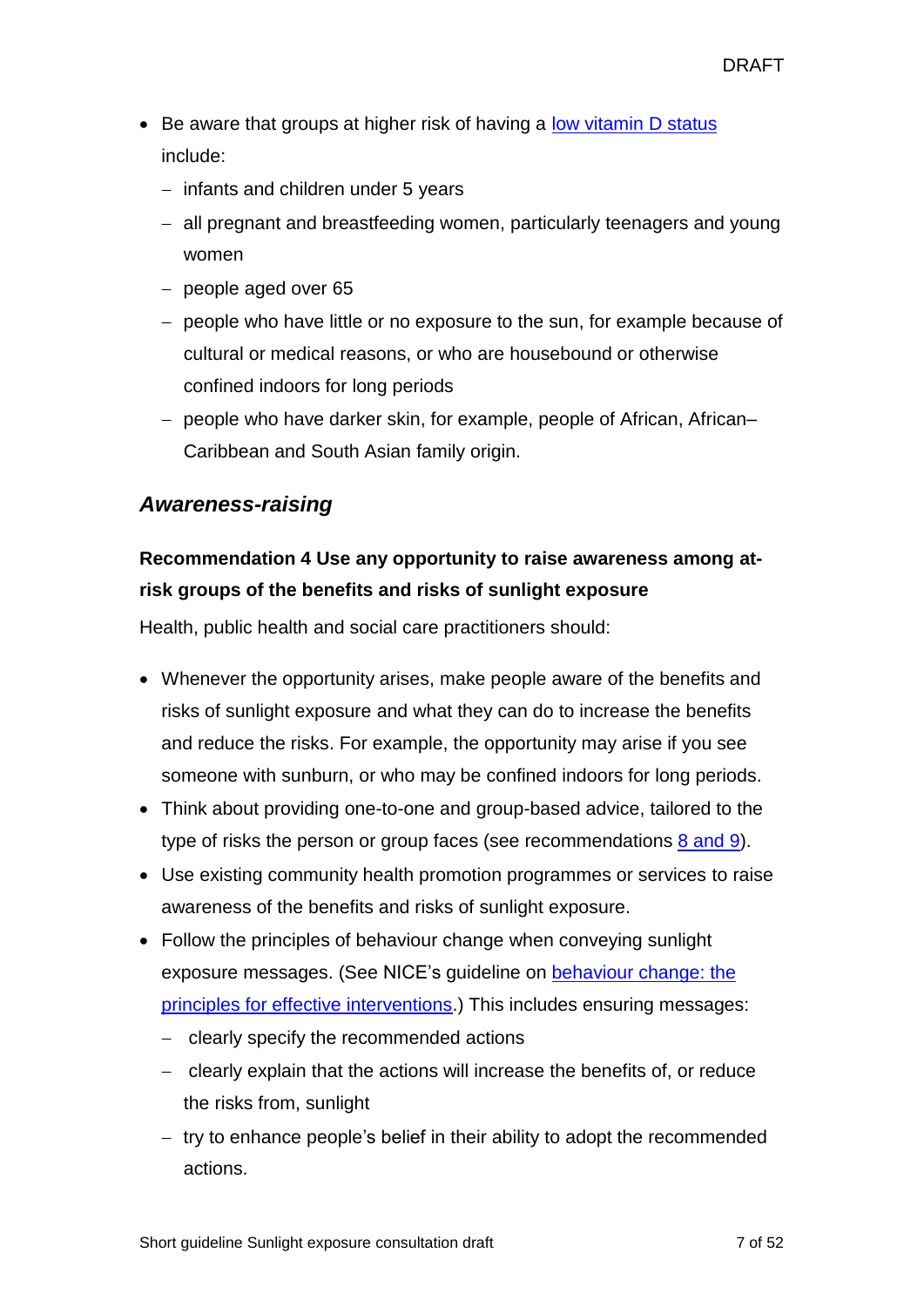• Encourage and support people at increased risk of [low vitamin](#page-29-1) D status or skin cancer to contribute to awareness-raising activities.

## <span id="page-7-0"></span>**Recommendation 5 Commission national and local mass media campaigns on the benefits and risks of sunlight exposure**

Health and public health commissioners should:

- Develop, deliver and sustain national and local media campaigns to raise awareness of the benefits and risks of sunlight exposure. Campaigns should:
	- Present a balanced picture of the [health benefits and risks.](#page-0-1) For example, a skin cancer prevention campaign should also mention the risk of under- exposure.
	- Outline what different groups should do to maximise the benefits and minimise the risks (see recommendations  $8-9$ ).
	- Ensure messages are simple, succinct and in line with recommendations [6–9.](#page-8-0) This includes addressing common misconceptions about the benefits and risks.
	- Be delivered in a way that meets the target audience's preferences (for example, use radio, new media, texts, posters or leaflets).
	- Be displayed at prominent locations for example, airports, schools, travel vaccination clinics, leisure and sporting events.
	- Be repeated over time and regularly altered to keep the audience's attention.
	- Be timed for maximum effect (for example, during dates when people are more likely to go on holiday such as Easter, Christmas, bank and school holidays).
- Ensure the format and content of national campaigns are developed and piloted with the target audience. If feasible, do the same for local activities.
- Ensure the campaigns tackle health inequalities by taking into account cultural, religious and group norms about sunlight exposure. Messages should be delivered in acceptable formats and media for different groups and written in languages spoken locally.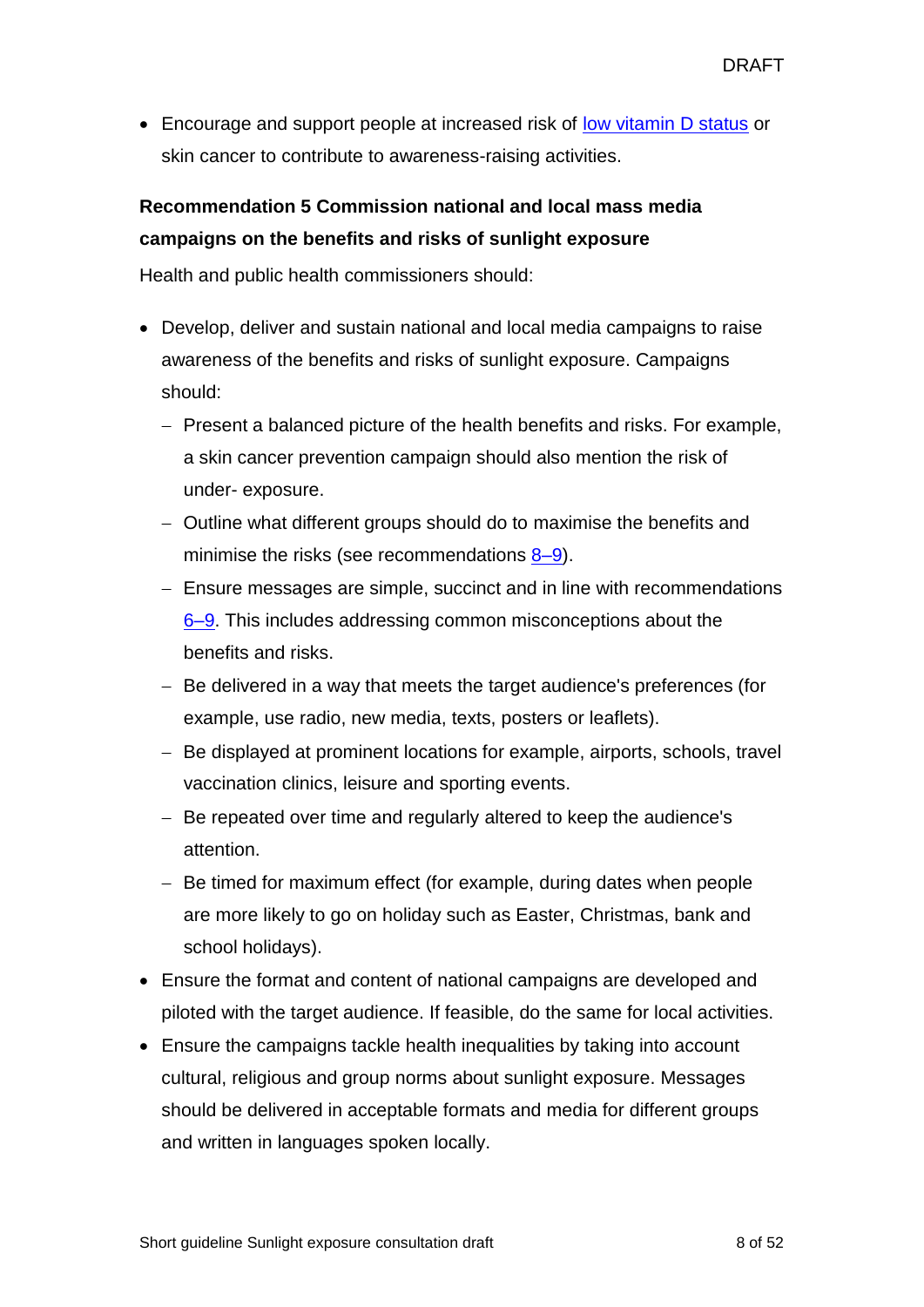- Develop resources that are downloadable from a central website and easy to adapt for local use by a range of agencies, to ensure a consistent message and to minimise duplication of effort.
- Integrate and coordinate campaign messages with existing national and local health promotion programmes or services to keep costs as low as possible. (Examples of initiatives they could be integrated with include [Sure](http://www.childrenscentres.info/)  **[Start](http://www.childrenscentres.info/) and [Change4Life.\)](http://www.nhs.uk/Change4Life/Pages/why-change-for-life.aspx)**
- Evaluate the effect, using a range of measures of knowledge, attitudes, awareness and behaviour. (For recommendations on the principles of evaluation see NICE's guideline on [behaviour change: the principles for](https://www.nice.org.uk/Guidance/PH6)  [effective interventions.](https://www.nice.org.uk/Guidance/PH6))

## <span id="page-8-0"></span>**Recommendation 6 Offer general advice about how to benefit from, and stay safe in, sunlight**

Health, public health and social care practitioners should offer general advice about how to maximise the benefits and minimise the risks of sunlight exposure as follows:

- Whenever the opportunity arises:
	- $-$  explain how people can work out their level of risk and how they may benefit (see recommendations [8–9\)](#page-10-0)
	- explain that exposing relatively small areas of skin (such as forearms and hands) when in the sun for short periods can provide  $v$  itamin  $D$
	- explain that prolonged exposure (for example, leading to burning or dark tanning) is not an efficient way to gain vitamin D
	- $-$  advise people to go out in the sunlight for short periods (less than the time it takes for skin to redden or burn) between 11am and 3pm from the beginning of April to mid-October<sup>1</sup> in the UK
	- $-$  explain the importance of checking the skin regularly for any changes (such as changes to moles that occur over weeks or several months) and where to go for further advice if they detect changes.

 $\overline{a}$ 

 $1$  SACN is currently reviewing this time period.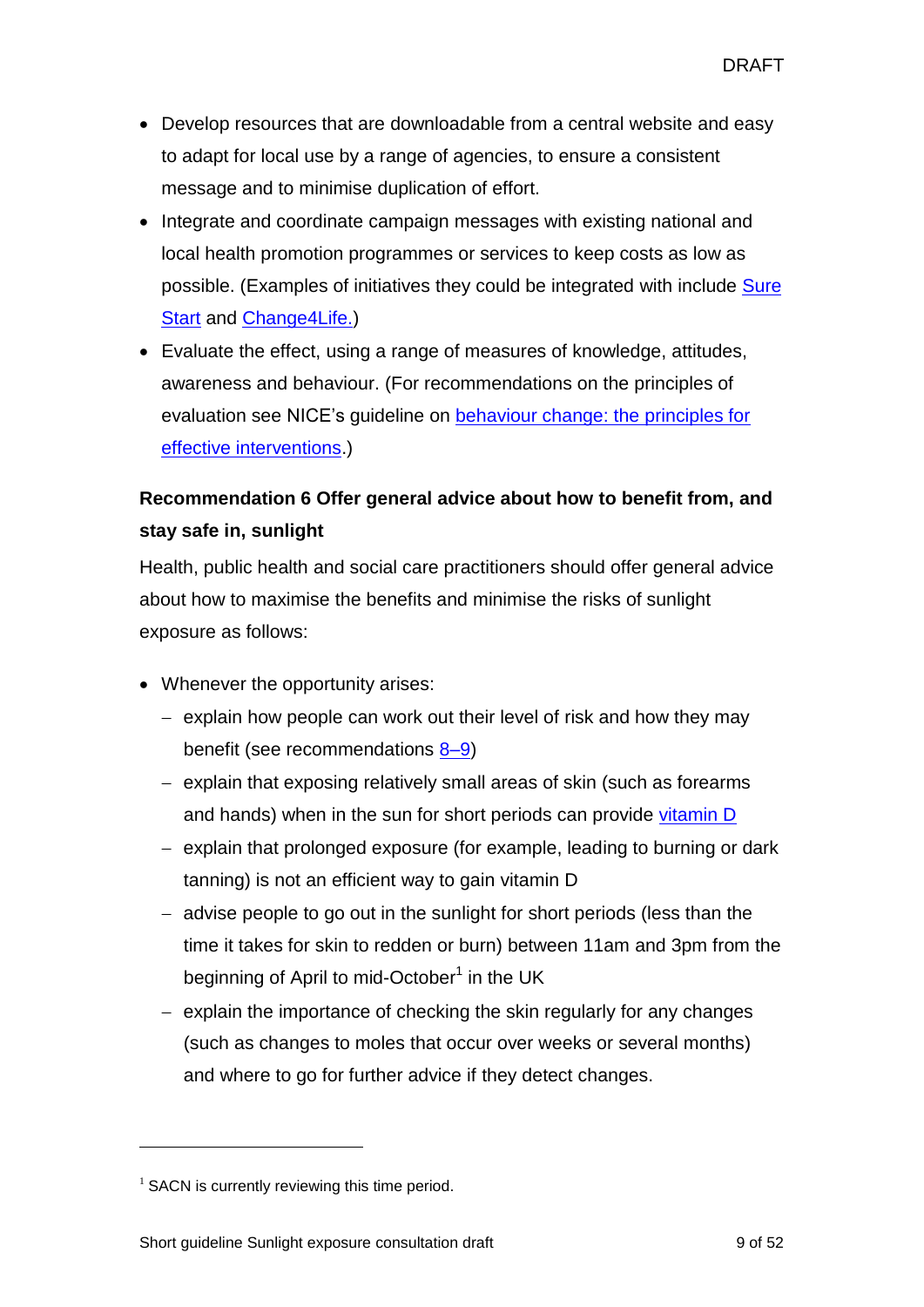- Advise everybody (in particular, outdoor workers see recommendation 7) to protect their skin when out in bright sunlight for more than a short period of time, both in the UK and abroad, by:
	- $-$  If possible, wearing clothing that protects areas that may be vulnerable to burning and by applying sunscreen. Protective clothing includes a broad-brimmed hat that shades the face, neck and ears, a long-sleeved top and trousers in close-weave fabrics that don't allow sunlight through.
	- Being aware that skin that has less previous sunlight exposure (for example, the back) is more likely to burn so extra care should be taken.
- Ensure people know that the strength of UV rays in sunlight varies according to where they are. Explain that:
	- UV rays are stronger when the sun is high in the sky and at higher altitudes
	- UV rays get through very cloudy skies but are not so strong
	- snow, sand, concrete and water reflect UV rays so people need to protect themselves from this additional exposure.
- Make people aware that tanned skin is an indicator of possible skin damage.
- Advise people to wear sunglasses that have wraparound lenses or wide arms to provide side protection and have at least 1 of the following:
	- $-$  the CE Mark and British Standard (BS EN 1836:2005)
	- $-$  a UV 400 label
	- 100% UV protection.

#### <span id="page-9-0"></span>**Recommendation 7 Offer sunscreen advice**

Health, public health and social care practitioners should:

- Advise people who may be out in the sun long enough to burn to:
	- Apply sunscreen (at least sun protection factor [SPF] 15) to exposed areas of skin half an hour before, and shortly after going out in the sun. This includes the face, neck and ears (and head if someone has thinning or no hair, though a hat is far better and more convenient).
	- Reapply sun screen at least every 2–3 hours and straight after being in water (even if it is 'water-resistant') and also after towel drying.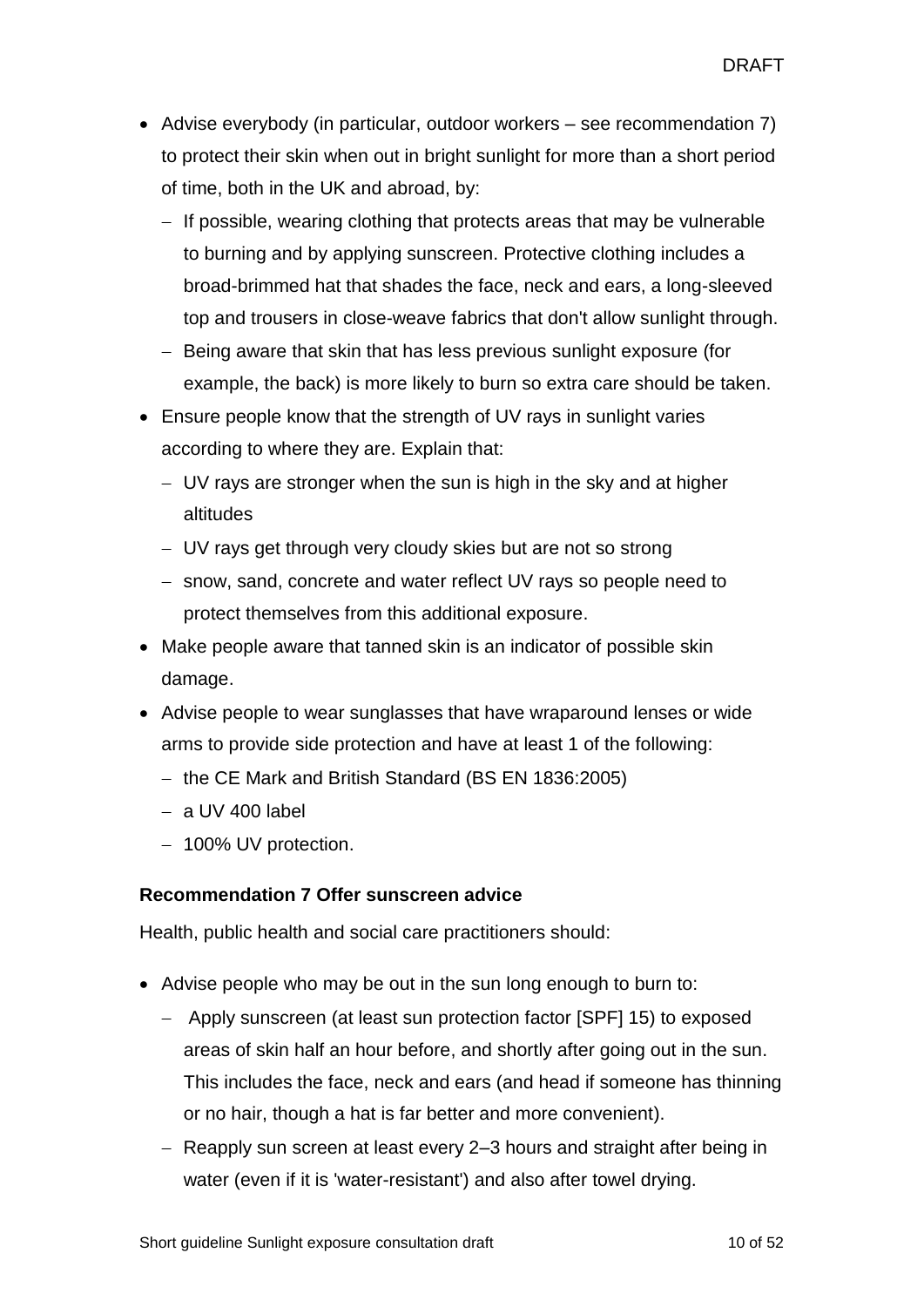- Tell people:
	- Sunscreen is not a safe alternative to clothing and shade but, rather, offers additional protection. No sunscreen offers 100% protection against sunlight.
	- To use sunscreen that offers both UVA and UVB protection: at least SPF15 to protect against UVB and at least 4-star UVA protection (if applied properly and regularly, SPF15 should be enough).
	- To use sunscreen that is water resistant if sweating or contact with water is likely.

## *Tailored advice*

#### <span id="page-10-0"></span>**Recommendation 8 Offer advice tailored to people's age**

Health, public health and social care practitioners should advise people that the benefits and risks from sunlight exposure are influenced by their age, as follows:

- Babies should be kept out of direct sunlight and their parents and carers should be given advice on *vitamin* D supplements (see NICE's guideline on vitamin [D: increasing supplement use among at-risk groups\)](https://www.nice.org.uk/guidance/ph56).
- Infants and children in the UK should be kept in the shade as much as possible between 11am and 3pm, from the beginning of April to mid-October<sup>1</sup>. Parents and carers of those under 5 years should be given advice on vitamin D supplements (see NICE's guideline on Vitamin D: increasing supplement use among at-risk groups).
- Older people should:

l

- be encouraged to go out in sunlight for short periods (less than the time it takes for skin to redden or burn) between 11am and 3pm, from the beginning of April to mid-October<sup>2</sup> in the UK
- expose at least the forearms and hands (or similar amounts of skin)
- minimise the risks by avoiding excessive or prolonged sunlight exposure

 $2$  SACN is currently reviewing this time period.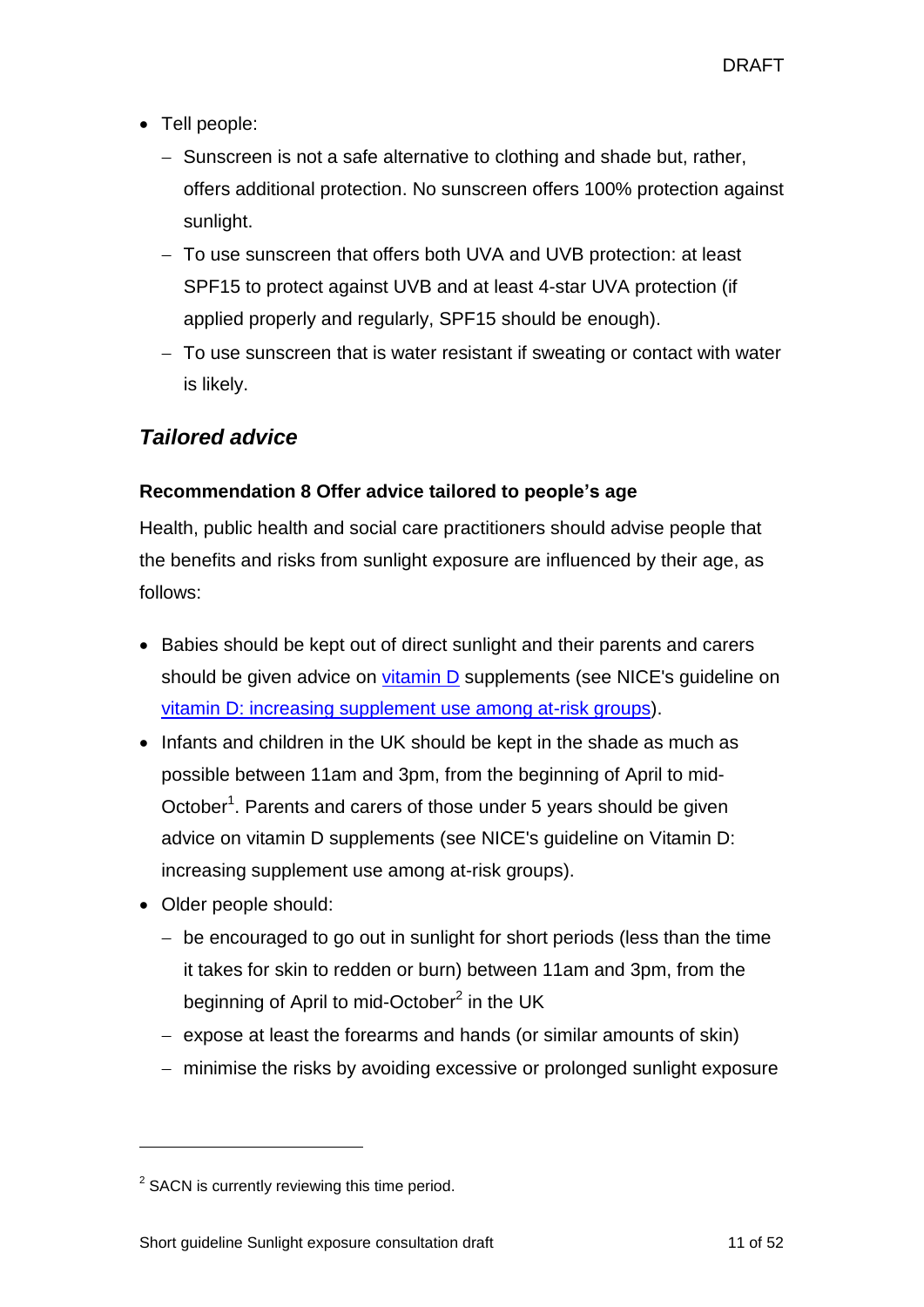be given advice on vitamin D supplements (see NICE's vitamin D guideline).

#### **Recommendation 9 Offer advice tailored to people's natural skin colour**

Health, public health and social care practitioners should advise people that the benefits and risks from sunlight exposure are influenced by their natural skin colour, as follows:

- Tell people with naturally darker skin (that is, genetically darker, not tanned):
	- $-$  they may need more time in sunlight to produce the same amount of [vitamin](#page-30-0) D as people with lighter skin
	- $-$  they can be exposed for longer before risking sunburn and skin cancer, but should not get to the point where their skin is likely to go red or burn
	- $\overline{\phantom{a}}$  if they are very dark, damage may be indicated by their skin getting hot in the sun and then staying hot afterwards, rather than signs of redness.
- Tell people with naturally lighter skin that they do not need much time in sunlight to produce vitamin D (always less than the time to risk the skin going red or burning). Also tell them they are at greater risk of sunburn and skin cancer – including after shorter periods of exposure – than people with darker skins.

## *Help for groups in specific settings*

## **Recommendation 10 Develop policies for infants, children and young people on how to benefit from sunlight exposure**

Managers and staff in early years settings, education (including preschool settings, primary and secondary schools) and leisure environments should:

 Develop, implement and monitor a policy to raise awareness of the health benefits and risks of sunlight exposure among children and young people (see recommendation  $2$ ).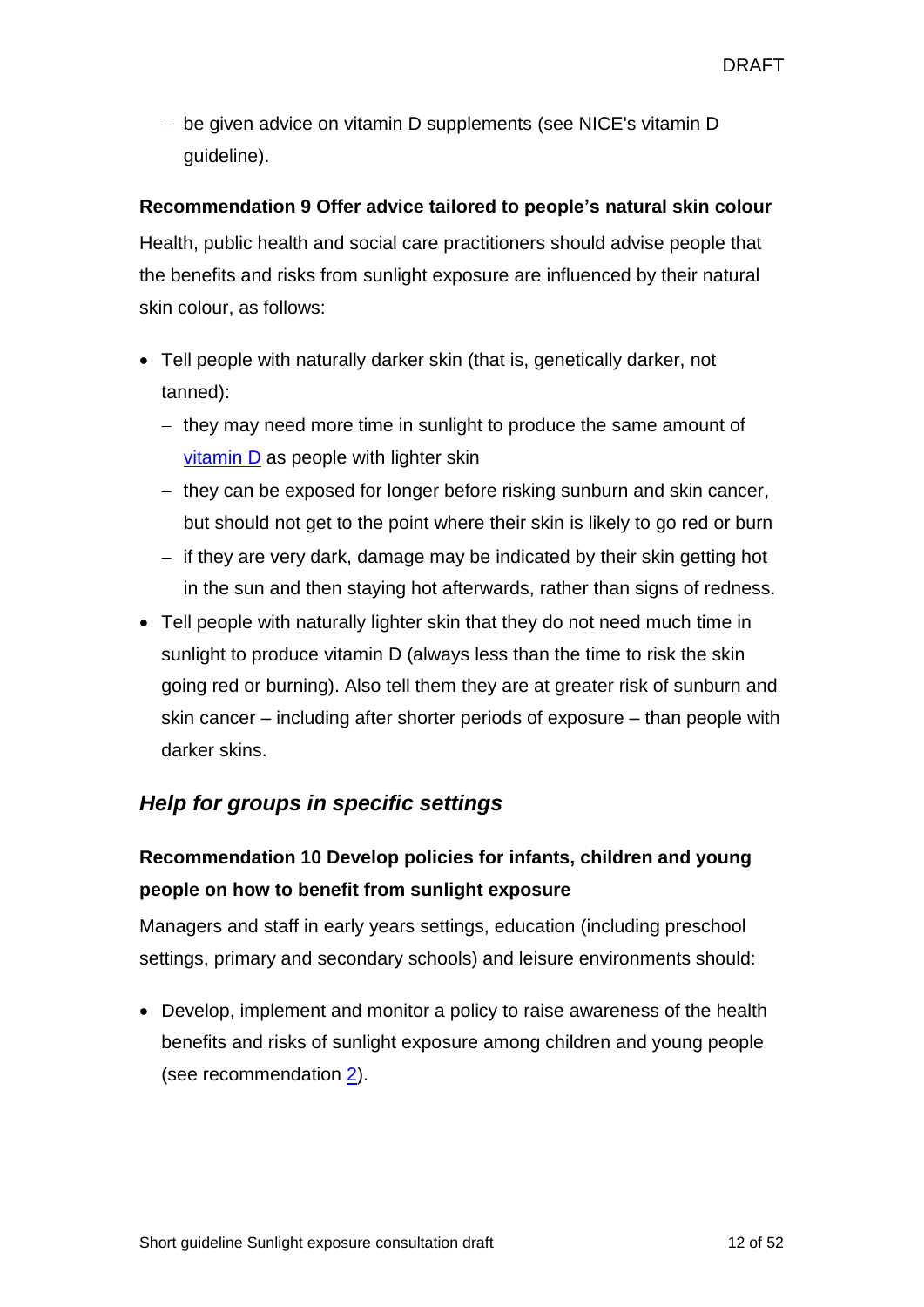- Develop and agree a policy on the use and application of sunscreen to children. Tell parents about the policy. This should:
	- specify who applies it, and when, to children when they are on the premises
	- include guidelines on how to help children apply sunscreen (and how children can help each other apply it).

## **Recommendation 11 Promote awareness of the benefits and risks of sunlight exposure among infants, children, young people, their parents and carers**

Managers and staff in early years settings, education (including preschool settings, primary and secondary schools) and leisure environments should:

- Consider using practical, classroom-based activities (for example, in personal, social, health and economic lessons covering health or diversity) to increase children and young people's knowledge of:
	- $-$  the health benefits and risks of sunlight exposure (see recommendations [6–7\)](#page-8-0) and how this varies according to individual characteristics (see recommendations  $8-9$ )
	- $-$  the importance of knowing how their own skin reacts (based on past experience).
- Provide children, young people, their parents and carers with timely (for example, during the spring and summer holiday season) information on the benefits and risks of sunlight exposure in play and leisure environments. This should be consistent with recommendations  $6-9$ . For detail on how the information should be displayed see recommendation [2.](#page-4-0)
- Encourage children and young people to spend time in the shade and to wear wide-brimmed hats, protective clothing and sunscreen to protect themselves when UV levels are high (above 3 on the UV index)
- Encourage parents of children at higher risk of skin cancer to provide their child with protective clothing as well as sunscreen (see recommendations [6](#page-8-0)  [and 7\)](#page-8-0).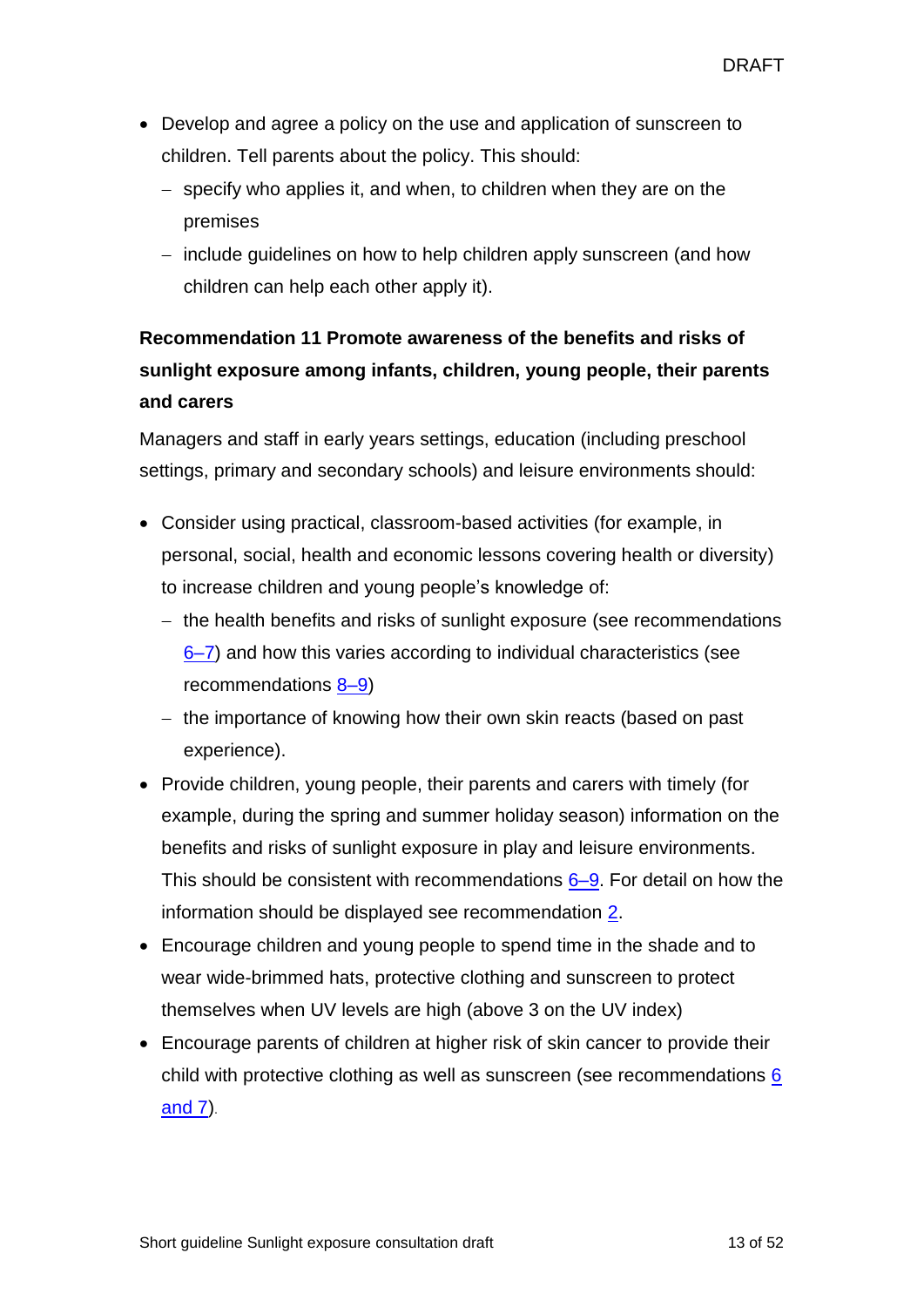#### **Recommendation 12 Develop policies and activities to protect workers**

Employers, managers and practitioners in the public, private, voluntary and community sectors should:

- Determine whether employees face a risk either from over- or underexposure to sunlight during working hours.
- If there is a risk, develop, implement and monitor a policy to make people aware of the benefits and risks (see recommendation [2\)](#page-4-0).
- Recognise that implementing a policy on sunlight exposure will help employers of outdoor workers to meet their responsibilities under the [Health and Safety at Work Act.](http://www.legislation.gov.uk/ukpga/1974/37/contents) (Sunlight exposure is an occupational hazard for people working outdoors.)
- Ensure that information on sunlight exposure is incorporated into routine health and safety training. Messages should be consistent with those outlined in recommendations [6–9.](#page-8-0)

## **Recommendation 13 Develop policies and activities for everyone living in residential care or using day care services**

Managers and practitioners who work in [residential or day care settings](#page-30-1) should:

- Develop, implement and monitor a policy to promote the benefits and risks of sunlight exposure (see recommendation [2\)](#page-4-0).
- Provide adults, children and their carers with information on the benefits and risks of sunlight exposure. This information should be consistent with recommendations  $6-9$ . (For detail on how the information should be displayed see recommendation 2.)

## *Training*

## **Recommendation 14 Use training to raise awareness among health, social care and other practitioners about the benefits and risks of sunlight exposure**

Health Education England, Public Health England, clinical commissioning groups and local authorities should: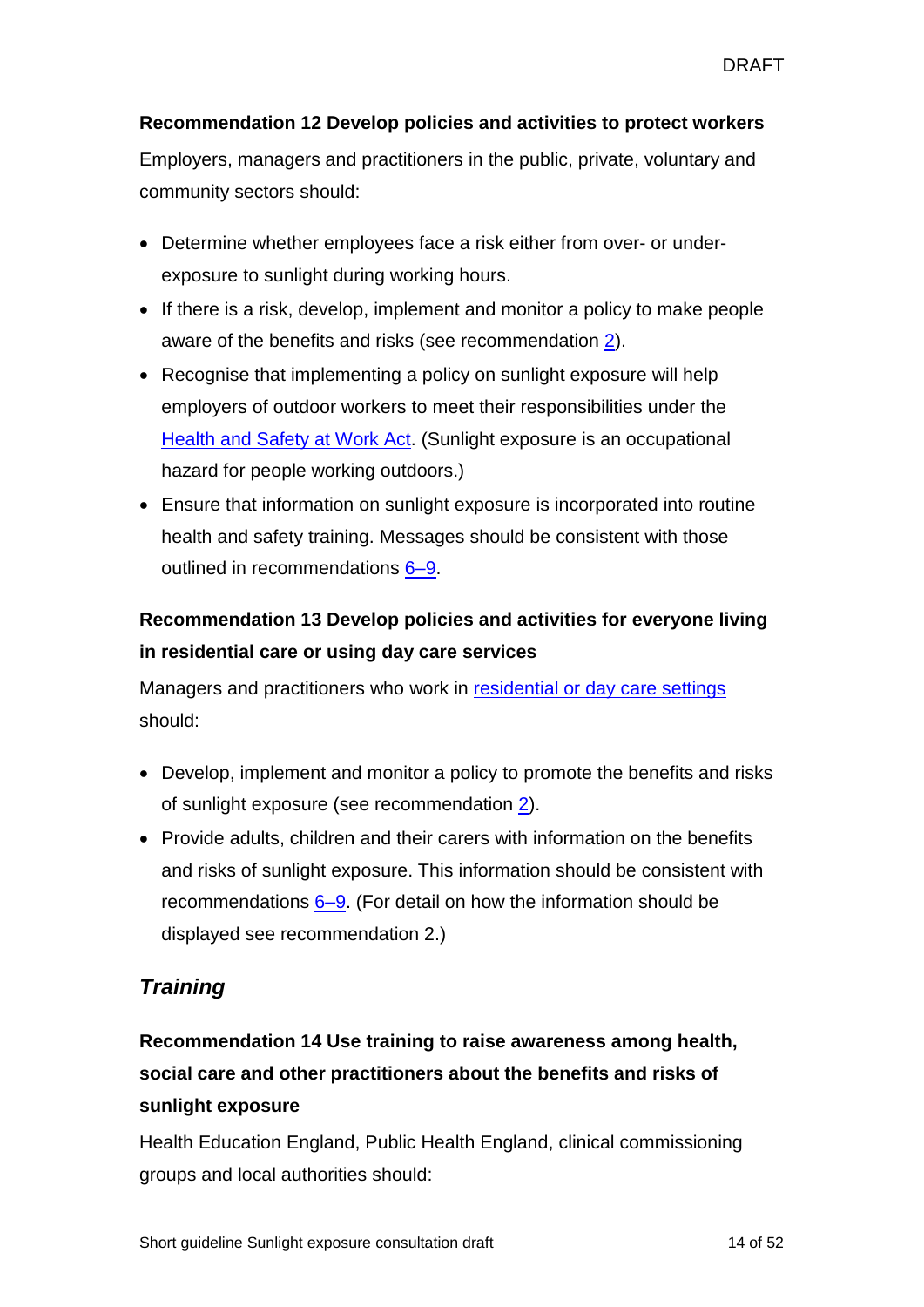Ensure health, public health and social care practitioners, as part of their registration and post-registration training and continuing professional development, receive detailed information on the health benefits and risks of sunlight exposure (see the [Background](#page-0-1) section). This includes the importance of conveying a consistent message to the public (see recommendations  $6-9$ ).

## <span id="page-14-0"></span>**2 Who should take action?**

### *Introduction*

The guideline is for commissioners, managers and practitioners with public health or social care as part of their remit working in the NHS, local authorities and the wider public, private, voluntary and community sectors. It is also aimed at:

- people working in and managing early years settings, educational settings (including preschool, primary and secondary schools) and leisure environments
- employers (including public sector organisations)
- managers and practitioners working in [residential or day care settings](#page-30-1)
- others with a duty of care for other people.

In addition, it will be of interest to groups at increased risk of <u>low vitamin D</u> [status](#page-29-1) or skin cancer, their families and carers and other members of the public.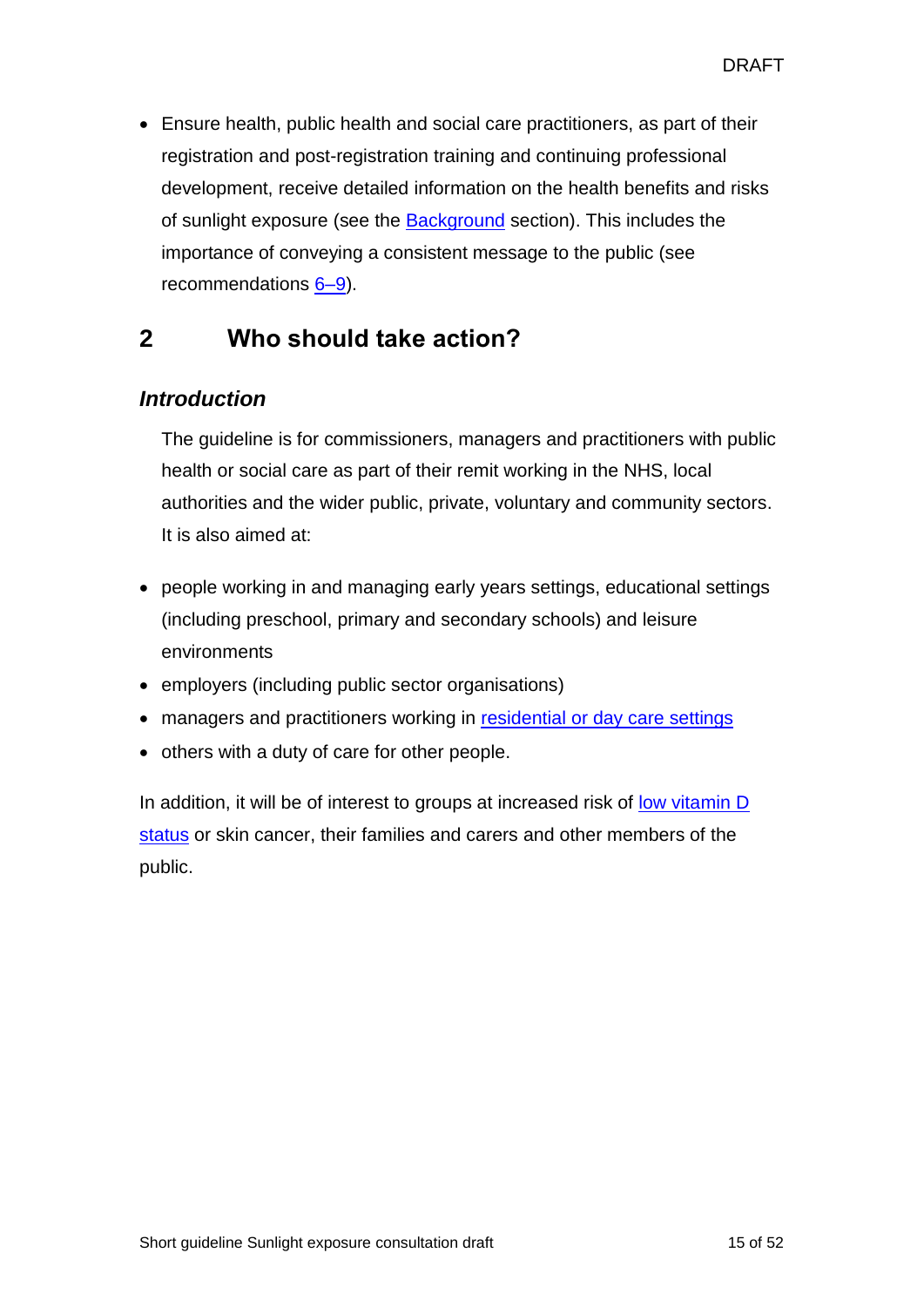### <span id="page-15-0"></span>*Who should do what at a glance*

| Who should take action                                                                                                                         | Recommendation       |
|------------------------------------------------------------------------------------------------------------------------------------------------|----------------------|
| <b>Public Health England</b>                                                                                                                   | 1, 14                |
| Organisations that coordinate or offer training, or<br>register and set standards for professionals                                            | 14                   |
| NHS, local authorities and strategic partnerships<br>(including health and wellbeing boards)                                                   | 1, 14                |
| Local safeguarding children boards and other local<br>partnerships, organisations and staff with a<br>responsibility for safeguarding children | 2, 10, 11, 14        |
| Commissioners                                                                                                                                  | 3, 5, 14             |
| Heads and managers of health and social care services                                                                                          | 2, 13                |
| Health and social care staff                                                                                                                   | 2, 4, 6, 7, 8, 9, 12 |
| Managers and staff in early years settings, education<br>(including preschool settings, primary and secondary<br>schools)                      | 2, 10, 11, 12        |
| Employers (including public sector)                                                                                                            | 2, 12                |
| Managers and practitioners who work in residential or<br>day care settings                                                                     | 2, 13                |

## <span id="page-15-1"></span>**3 Implementation: getting started**

NICE has worked with the Public Health Advisory Committee to identify areas in this draft guideline that may have a big impact on practice or could be difficult to implement.

A key message is that health and social care practitioners should discuss the risks and benefits of sunlight exposure as a matter of routine when they meet members of the public. (Related to recommendation 4.)

If the draft recommendations are not changed after consultation we think there will be cross-cutting challenges in 3 important areas of the guideline:

- Delivering consistent, simple tailored messages that take into account equality issues (related to all recommendations).
- Delivering messages to children and young people (related to recommendation 11).
- Commissioning [mass media](#page-30-2) campaigns (related to recommendation 5).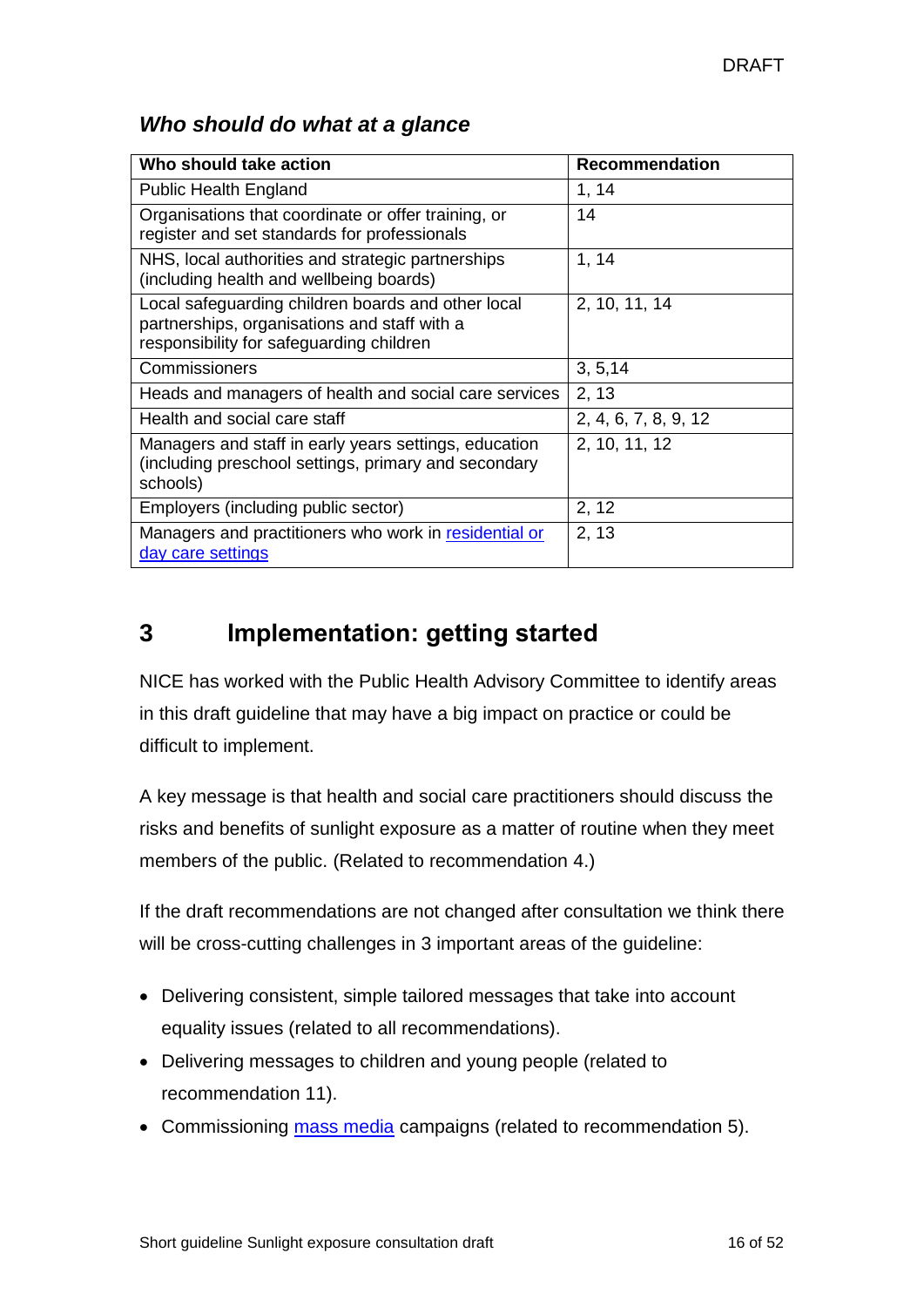During consultation we want stakeholders to let us know if you agree. Or do you think other areas in this guideline will have a bigger impact – or be more difficult to implement?

We would also like you to send us your suggestions on how these challenges could be met. For example, you could share examples of good practice. Or you could give us details of educational materials or other relevant resources that you have found useful. This information will be used to write an implementation section for the final guideline.

Please use the [stakeholder comments form](http://www.nice.org.uk/guidance/indevelopment/gid-phg77/consultation) to send us your comments and suggestions.

### *Challenges for implementation*

The [Context](#page-17-0) section has more details on current practice.

#### **Delivering consistent, tailored messages**

Correcting misconceptions and delivering consistent, tailored and simple messages is a significant change in practice.

Public health and other practitioners will need to develop their knowledge and understanding of the benefits and risks of UV exposure. They will also need to develop skills to interpret and convey these risks and benefits to different groups and individuals, depending on a range of biological and behavioural factors.

Commissioners may need persuading to invest in the education and training needed. In addition, service protocols in a number of settings may need to be reviewed to ensure these messages are consistently conveyed as a matter of routine. This will need strong local leadership because it involves bringing different professional groups together. (Related to recommendations 1–3 and 14.)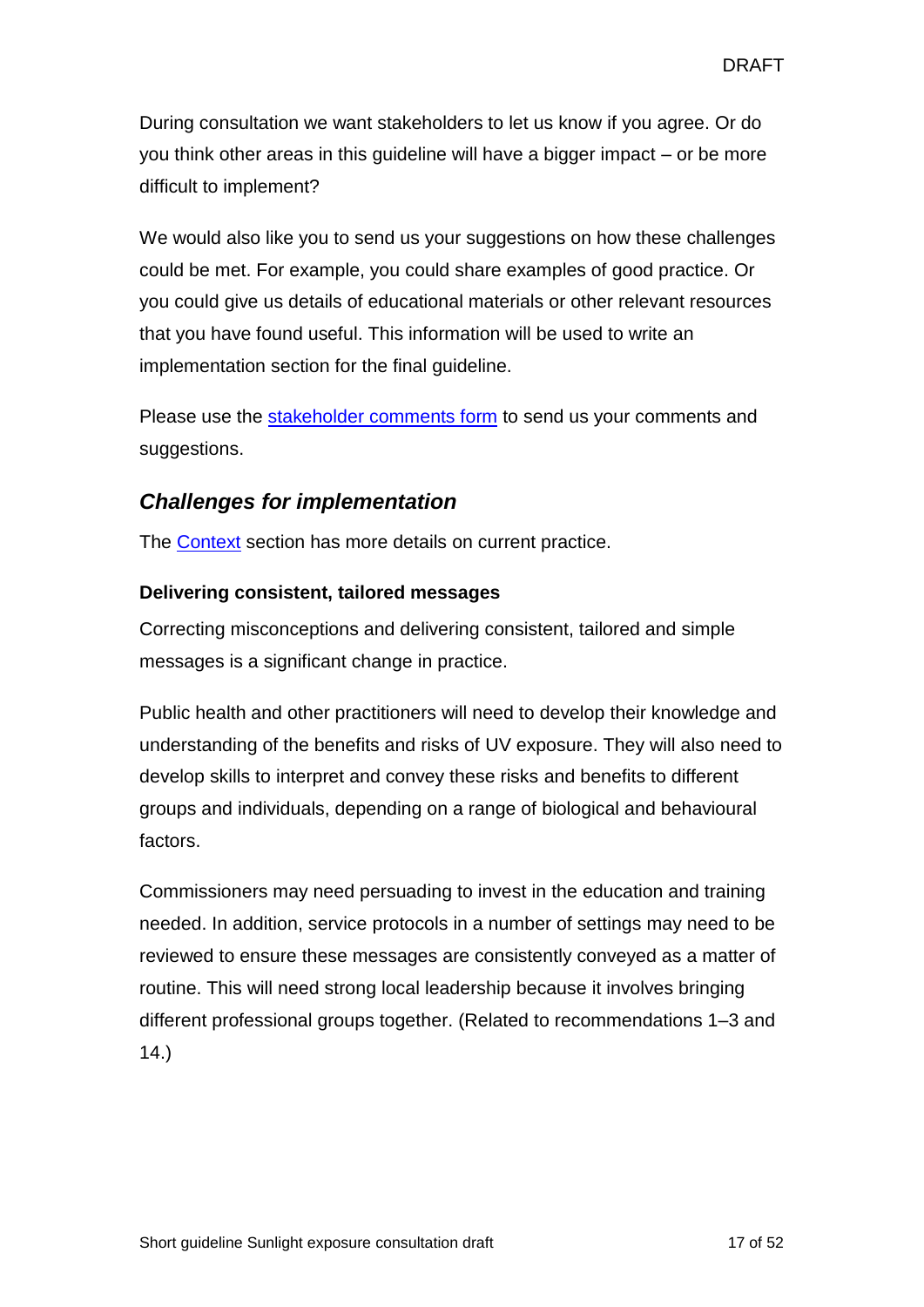#### **Delivering messages to children and young people**

It is particularly important to reach children and young people. For example, schools will need to develop a policy to promote the benefits and risks of exposure to the sun. (Related to recommendation 10.)

#### **Commissioning mass media campaigns**

Public health commissioners may need persuading to integrate consistent messages on sunlight exposure into existing local mass media campaigns. In light of competing public health priorities and current financial restraints, this will be a challenge. (Related to recommendation 5.)

## <span id="page-17-0"></span>**4 Context**

## *Introduction*

Sunlight exposure has a number of health benefits and risks (see **Background** in the main introduction to this guideline).

Many people are not exposed to enough sunlight because of cultural practices, an indoor lifestyle [\(Solar ultraviolet radiation: Global burden of](http://www.who.int/uv/publications/solaradgbd/en/)  [disease from solar ultraviolet radiation](http://www.who.int/uv/publications/solaradgbd/en/) World Health Organization) or rigorous skin protection methods (Misra et al. 2008).

In addition, from mid-October to the beginning of April in the UK, sunlight contains very little of the ultraviolet B (UVB) wavelength the skin needs to make vitamin D. People rely on body stores from sunlight exposure in the summer and dietary sources to maintain vitamin D levels [\(SACN update on](https://www.gov.uk/government/publications/sacn-update-on-vitamin-d-2007)  [vitamin](https://www.gov.uk/government/publications/sacn-update-on-vitamin-d-2007) D – 2007 The Scientific Advisory Committee on Nutrition).

People at risk of overexposure include outdoor workers and anyone else who generally spends a long time outdoors, for example, because of outdoor leisure pursuits such as sailing or gardening or because they like to sunbathe.

Studies have shown that most people are aware of the risks of overexposure to the sun but need to be frequently reminded to protect themselves [\(The](http://webarchive.nationalarchives.gov.uk/+/www.dh.gov.uk/en/Publicationsandstatistics/Publications/PublicationsPolicyAndGuidance/DH_4066438)  [NHS Cancer Plan: three years progress report –](http://webarchive.nationalarchives.gov.uk/+/www.dh.gov.uk/en/Publicationsandstatistics/Publications/PublicationsPolicyAndGuidance/DH_4066438) maintaining the momentum Department of Health).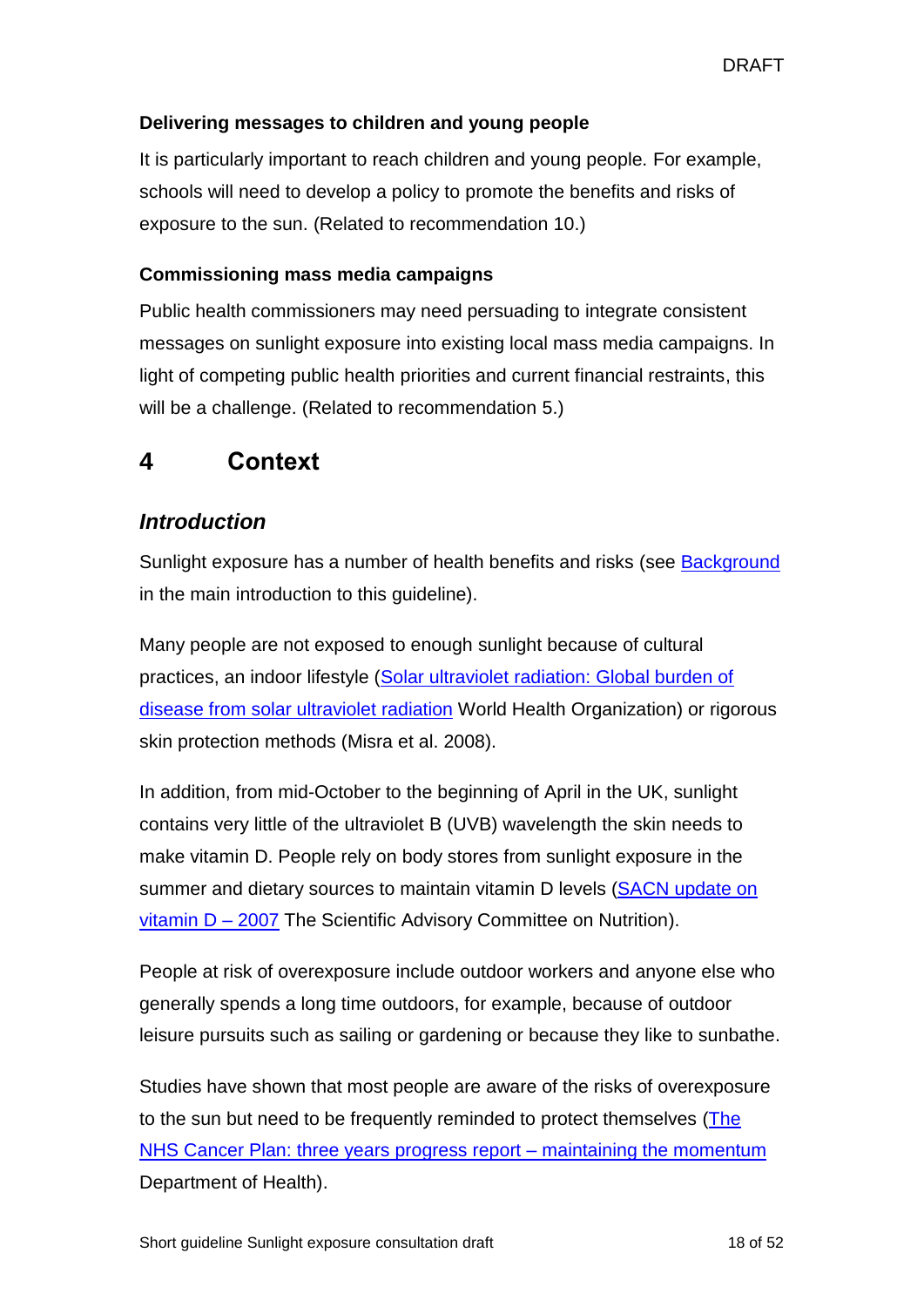Generally, a significant disparity exists between knowledge and behaviour (Hiom 2006). This may reflect the positive effects of the sun on psychological wellbeing, the fact that many people like to have a sun tan, and the time lag between exposure and the development of skin cancer.

### *Complex health messages*

An optimal level of sun exposure would maximise the health benefits, minimise the risks and allow people to enjoy the sun without burning. But communicating the risks and benefits can be difficult for health and social care practitioners.

Research on the role of sunlight in preventing low [vitamin](#page-29-1) D status<sup>3</sup> can conflict with sun protection messages, unless carefully interpreted (see review 2 [Synthesis of effectiveness and cost effectiveness evidence](http://www.nice.org.uk/guidance/PH32/Evidence) from NICE's guideline on skin cancer prevention).

Current messages do not make it easy for people to understand the specific risks they face, resulting in common misconceptions about how to benefit and how to reduce the risks from sunlight. These include, for example the idea that:

- 'applying sun cream is sufficient protection'
- 'it is impossible to burn on a cold day'.

There is also a general belief that skin cancers can easily be treated. This is often, but not always, the case (see skin cancer section below). These misconceptions exist, despite the efforts of a wide range of organisations.

## *Vitamin D deficiency*

l

The National Diet and Nutrition Survey found that many adults in Britain aged 19 to 64 were reported to have a low vitamin D status (17% of men and 19% of women). It also found that 19% of boys and 20% of girls aged 11 to

 $3$  In the UK, 25 nmol/litre of serum 25-hydroxyvitamin D concentration is currently used as the lower threshold for vitamin D adequacy. Below this level there is an increased risk of rickets and osteomalacia and people are considered to have vitamin D deficiency. However, the Scientific Advisory Committee on Nutrition is currently reviewing this threshold.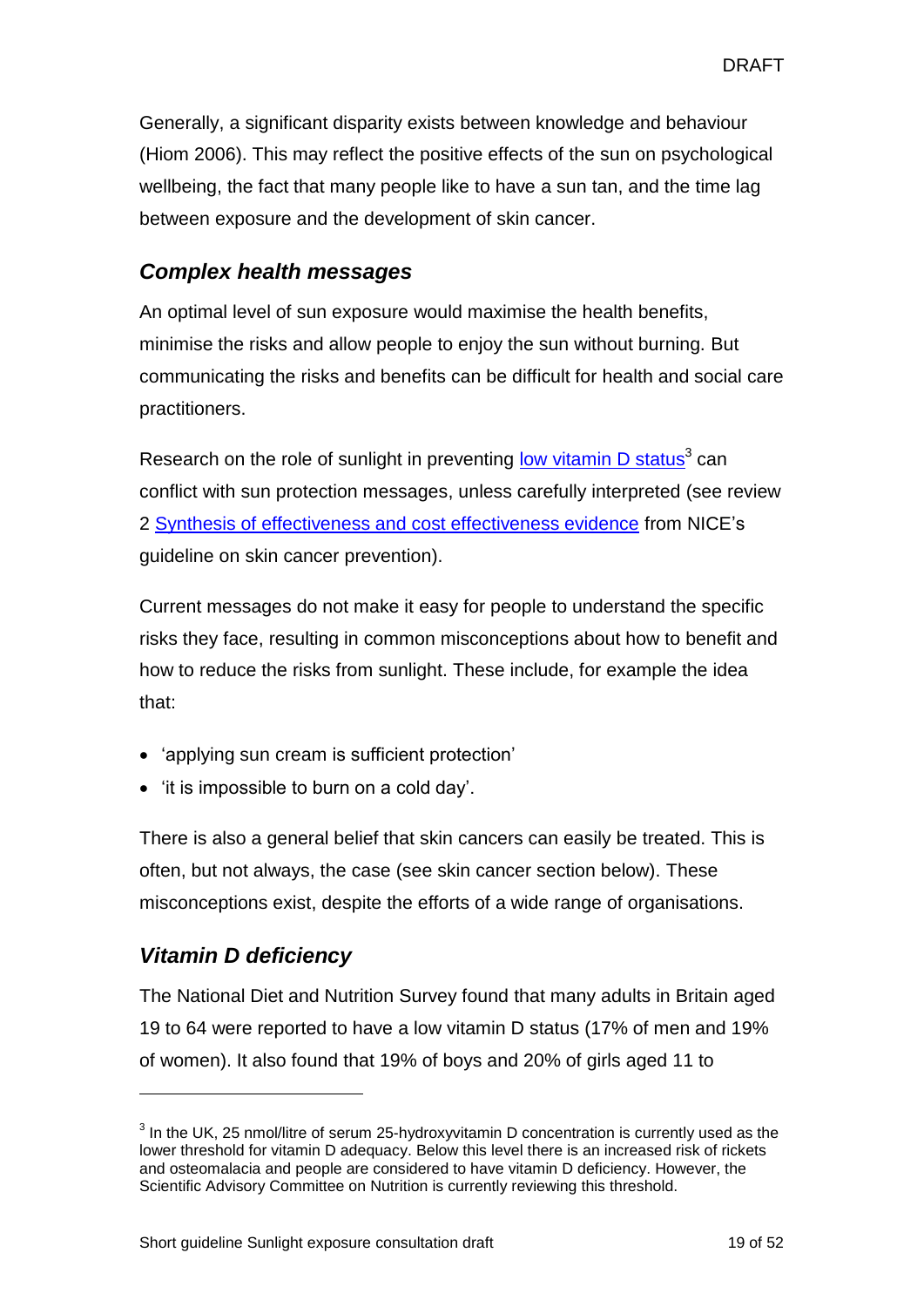18 years were considered to have a low vitamin D status (National diet and [nutrition survey: headline results from years 1,2 and 3 \(combined\) of the](https://www.gov.uk/government/statistics/national-diet-and-nutrition-survey-headline-results-from-years-1-2-and-3-combined-of-the-rolling-programme-200809-201011)  [rolling programme, 2008/09–2010/11](https://www.gov.uk/government/statistics/national-diet-and-nutrition-survey-headline-results-from-years-1-2-and-3-combined-of-the-rolling-programme-200809-201011) Department of Health and Food Standards Agency).

There have also been reports that rickets, caused by lack of vitamin D, is reemerging among children in the UK (Pearce and Cheetham 2010). Low vitamin D status may also be associated with other diseases and long-term conditions such as osteoporosis, diabetes and some cancers ('SACN update on vitamin  $D - 2007'$ ).

### *Skin cancer*

Excessive exposure to UV rays is the main cause of skin cancers and is one of the most avoidable causes of cancer risk and death in the UK.

Skin cancer incidence rates (melanoma and non-melanoma skin cancer) have increased rapidly in England in the past 30 years partly, perhaps, because of increased travel to sunnier countries (Hiom 2006). In 2011, 13,348 cases of melanoma and 102,628 cases of non-melanoma skin cancer were diagnosed in the UK. In 2012 there were 2148 deaths from melanoma and 638 deaths from non-melanoma skin cancers [\(Skin cancer statistics](http://www.cancerresearchuk.org/cancer-info/cancerstats/types/skin/) Cancer Research UK).

Melanoma is the second most common cancer in those aged 15 to 34. But the risk of skin cancer increases with age and people aged 65 and older are most likely to be diagnosed with late-stage melanoma.

In 2008/9, it cost the NHS in England an estimated £105.2 million to treat skin cancer [\(Measuring current and future cost of skin cancer in England](http://jpubhealth.oxfordjournals.org/content/early/2013/04/02/pubmed.fdt032.abstract) Vallejo-Torres et al. 2013). This is predicted to rise to more than £180 million in 2020 ('Measuring current and future cost of skin cancer in England').

Primary care spending on treatments for low vitamin D status rose from £28 million in 2004 to £76 million in 2011 [\(Treating vitamin](http://www.gponline.com/News/article/1116651/Treating-vitamin-D-deficiency-cost-100m-year-2013/) D deficiency to [cost £100m a year by 2013](http://www.gponline.com/News/article/1116651/Treating-vitamin-D-deficiency-cost-100m-year-2013/) GP online, 13 February 2012; [Prescription cost](http://www.hscic.gov.uk/pubs/prescostanalysis2011)  [analysis England 2011](http://www.hscic.gov.uk/pubs/prescostanalysis2011) Health and Social Care Information Centre).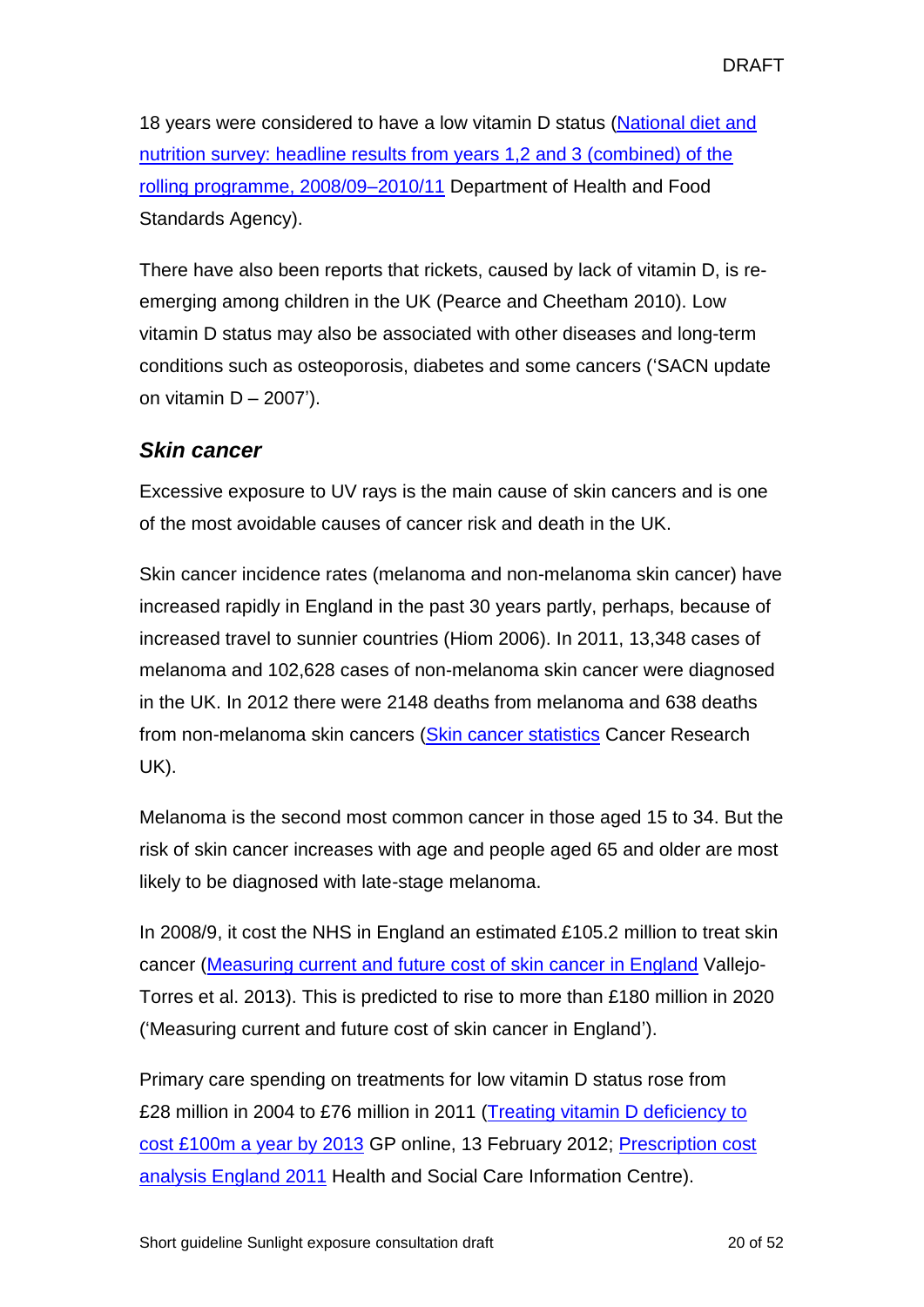DRAFT

## <span id="page-20-0"></span>**5 Considerations**

This section describes the factors and issues the Public Health Advisory Committee (PHAC) considered when developing the recommendations. Please note: this section does **not** contain recommendations. (See Recommendations.)

## *Background*

- 5.1 The contribution sunlight makes to vitamin D status (and how high protection sun screen may block it out) was beyond the remit of this guideline. Committee members were aware that the Scientific Advisory Committee on Nutrition (SACN) vitamin D [working group](https://www.gov.uk/government/groups/scientific-advisory-committee-on-nutrition#vitamin-d-working-group) is considering this and, wherever possible, this guideline is consistent with SACN's advice. SACN's findings will be taken into account in the final version of this guideline or in an update, depending on when it is published. The Committee noted that NICE has also published a guideline on how to increase vitamin D supplement use. It is hoped that these 3 pieces of work will provide the basis for clear, consistent advice to reduce the risk of low vitamin D status among all at-risk groups.
- 5.2 The Committee acknowledged that the people at risk of overexposure to sunlight and those at risk of not having enough vitamin D are usually in different groups, so messages can be adapted accordingly. But members also noted that care would be needed when communicating the benefits and risks to the general population, because inconsistent public messages would be a barrier to behaviour change. The Committee aligned messages in this guideline with national advice from NHS Choices and the vitamin D consensus statement to achieve some consistency.
- 5.3 It is not possible to provide a simple definitive message on the optimal frequency and duration of sun exposure for different groups for the best ratio of benefits to risks. The only consistent message is that the risks can be reduced if people never expose their skin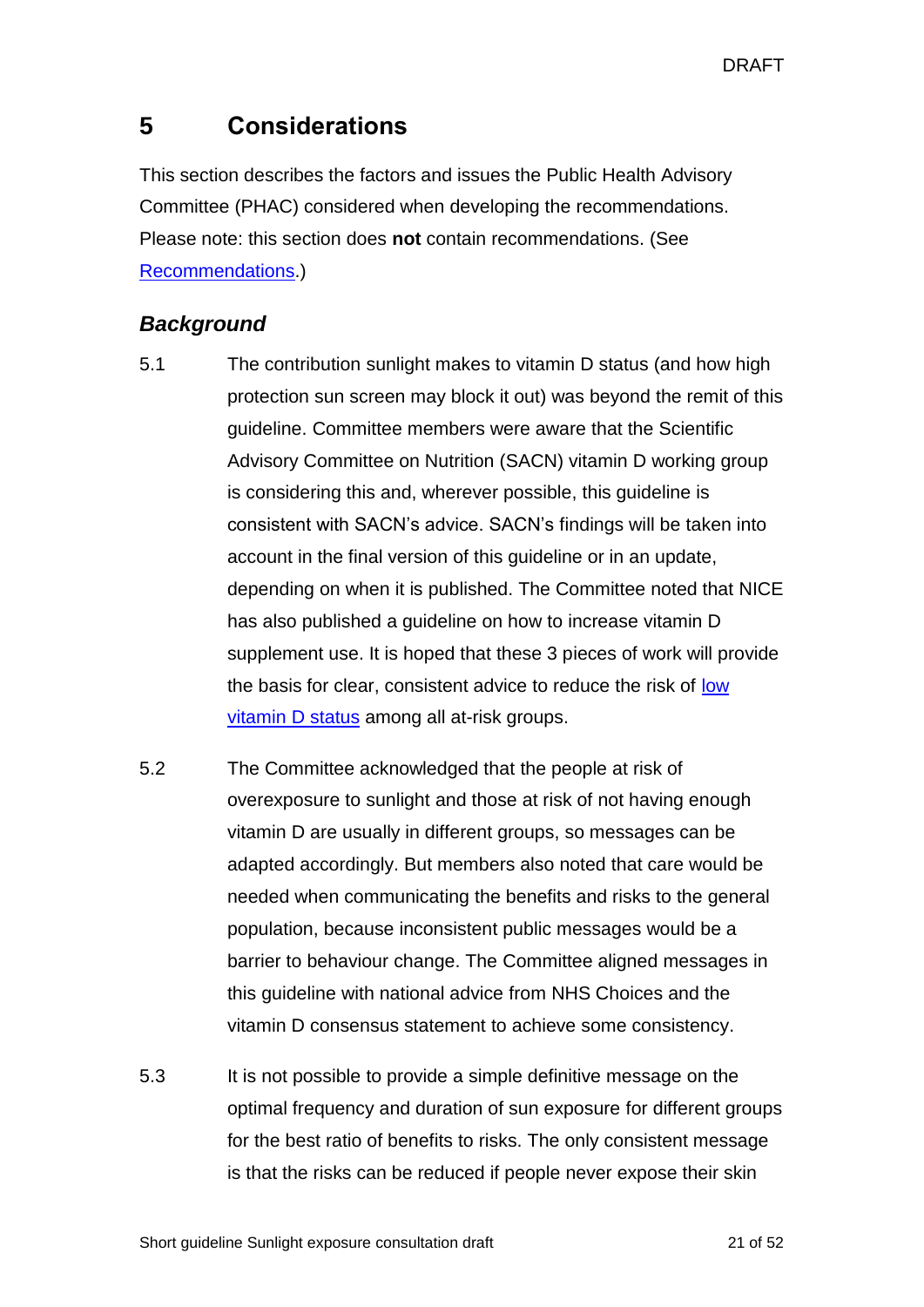long enough for it to redden or burn. One reason why it is difficult to provide a simple message is that the amount of UV someone gets from sunlight depends on a range of biological, environmental and behavioural factors.

- 5.4 The Committee was aware that the cultural context in which people receive benefit and risk messages may influence behaviour change. Report 1 [Communicating the benefits and risks of](http://www.nice.org.uk/guidance/indevelopment/gid-phg77/documents)  [ultraviolet light to the general population: a qualitative documentary](http://www.nice.org.uk/guidance/indevelopment/gid-phg77/documents)  [analysis of UK newspapers and magazines \(print and online\)](http://www.nice.org.uk/guidance/indevelopment/gid-phg77/documents) highlighted a generally positive portrayal of sun tanning in the media. For example, images of sunbathing are usually accompanied by references to a 'healthy tan' and the value of 'escaping to the sun'.
- 5.5 Committee members agreed that, although complex, advice on preventing both skin cancer and low vitamin D status can be combined. They heard that short (less than the time it takes for skin to redden or burn), frequent periods of sunlight exposure are best for vitamin D synthesis. In addition, this type of exposure is less likely to result in skin cancer.
- 5.6 The Committee noted that once the body has synthesised vitamin D, more time in the sun is harmful and can also break surplus vitamin D down.
- 5.7 There is much debate and uncertainty about whether the potential benefits of sunlight exposure may outweigh the risk of skin cancer. The Committee was aware that the Advisory Group on Non-ionising Radiation's review of the health effects of UV radiation on vitamin D synthesis is currently being updated. Members felt that it would be important to refer to the Advisory Group's latest findings when they are published.
- 5.8 The Committee questioned the usefulness of referring to 'skin types' (I–VI) to help people assess how to benefit more from, and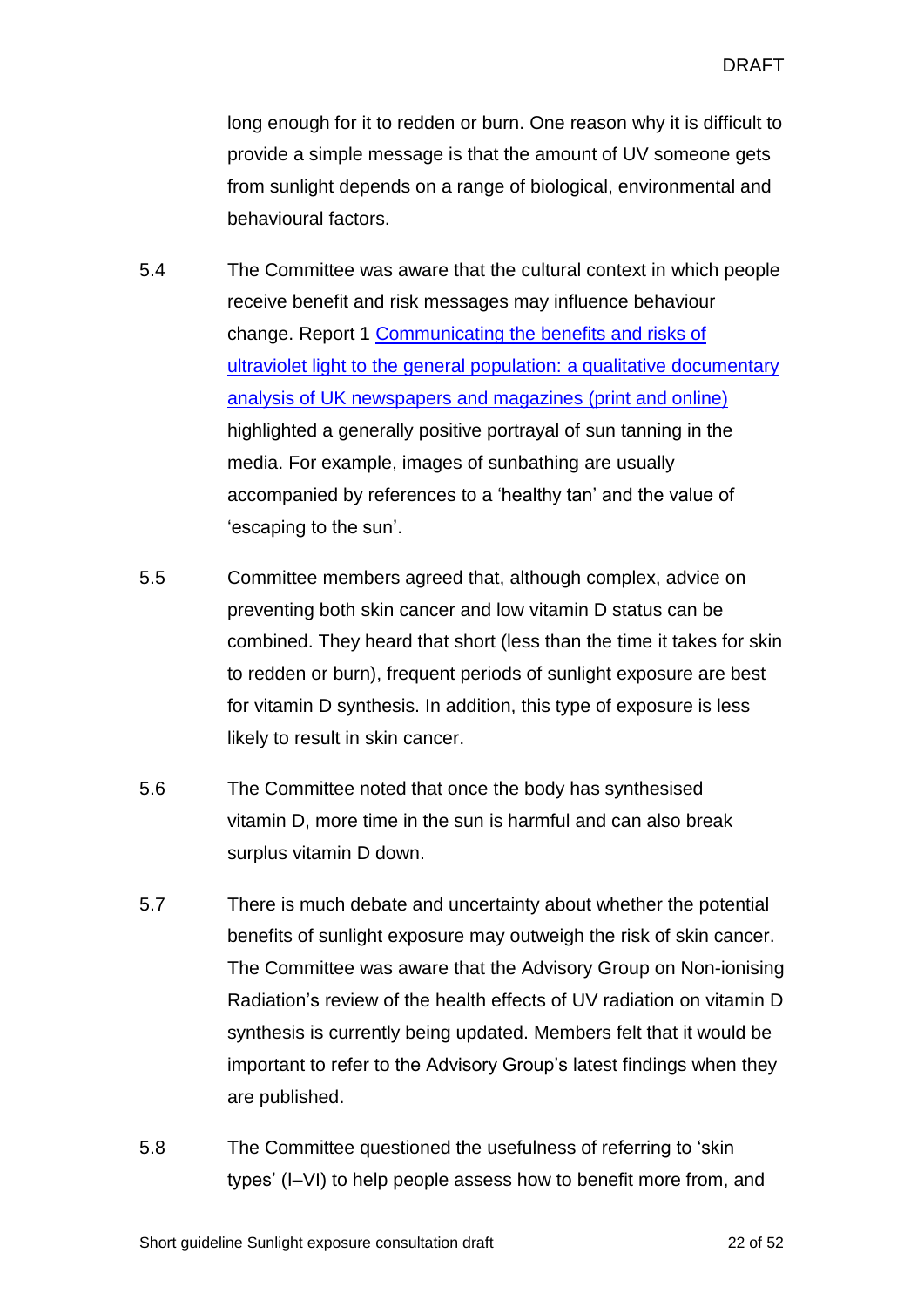reduce their level of risk from, sunlight exposure. It noted that both practitioners and the public find it difficult to judge skin types. They opted instead to refer to lighter and darker skin types.

- 5.9 The balance of published evidence supports the idea that skin with darker pigmentation needs longer sunlight exposure than lighter skin to produce equivalent levels of vitamin D. But some emerging data indicates this may not always be the case. Further research is needed. In the meantime, the Committee was clear that people of all skin types should not risk burning their skin.
- 5.10 The Committee debated how much information should be included in messages for the general population. Members were aware that it would be impractical for health practitioners to deliver very detailed messages as the opportunity arises, without it being at the expense of giving other advice or treatment. So the Committee decided to recommend keeping messages short and simple.
- 5.11 The limitation of using sunscreen alone to protect from sunlight exposure was noted. Members were also aware that some people use sunscreen because they want a tan and believe that its use means they can stay in the sun for longer without burning. In addition, sunscreen is often not applied evenly so people mistakenly believe their skin is protected when, in fact, patches are not and they risk burning.
- 5.12 The Committee was aware of concerns that sunscreen prohibits vitamin D synthesis. Expert testimony clarified that this may be the case when sunscreen is tested in laboratory conditions. But it is unlikely to be the case in reality, because people tend to apply much less sunscreen than the manufacturers recommend and in a patchy fashion.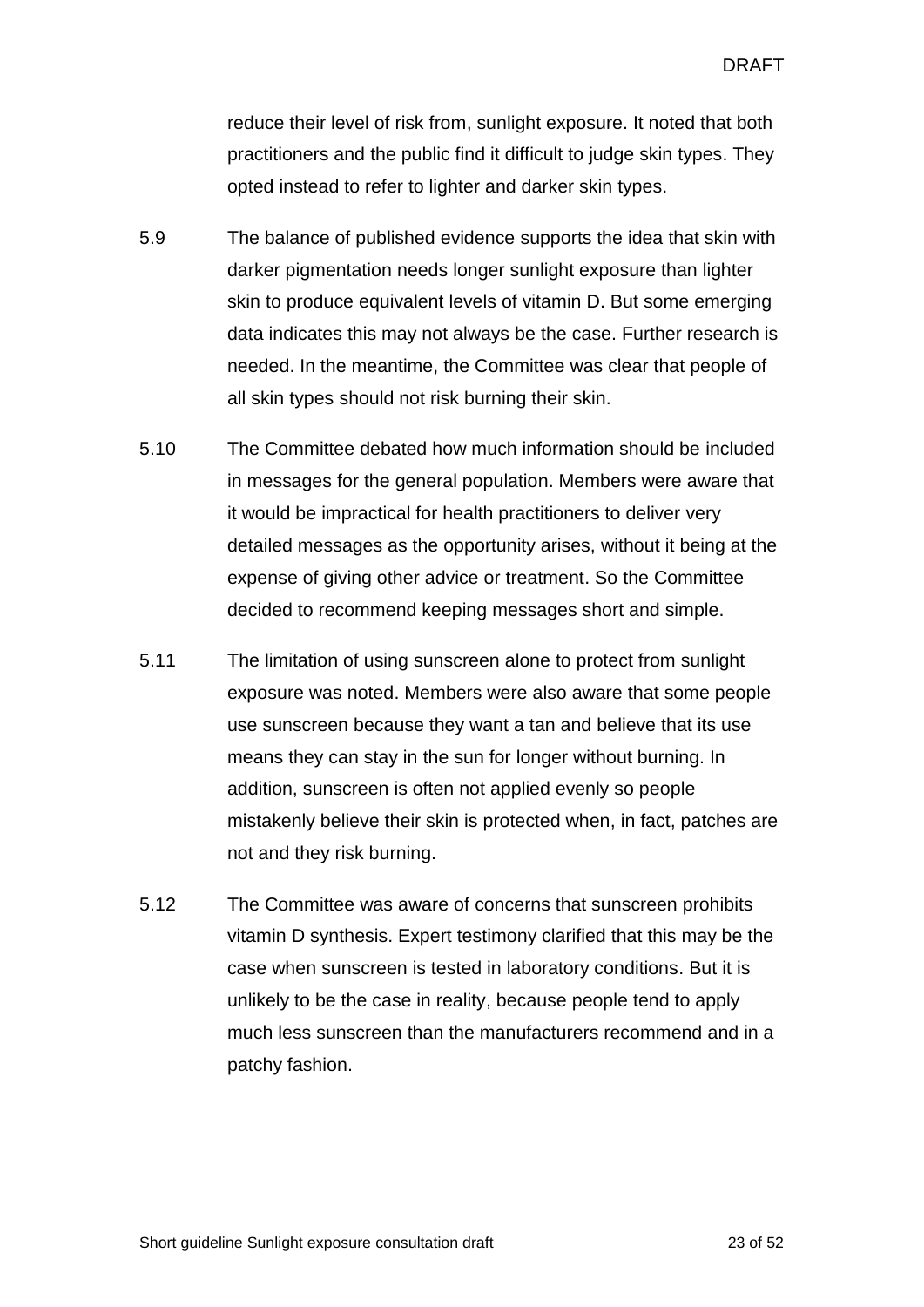#### *Behaviour change*

- 5.13 The Committee was aware that cultural context may influence whether or not people respond to public health messages. Information is usually a necessary precursor to behaviour change, but information alone is not always enough. Members agreed that the best outcome from information provision is a change in behaviour. But they also felt there was some value in using information to alter attitudes, for example towards tanning, because this may eventually lead to behaviour change.
- 5.14 The degree to which people believe they can change their level of risk plays a role in the decision-making process. The time-lag between sun exposure and skin cancer – and the perceived shortterm benefits (such as tanning and relaxation) – also play a part. Members agreed that there is a need to help people accurately determine how they can achieve vitamin D synthesis while not damaging their skin.
- 5.15 The Committee recognised the importance of persuading children of the benefits and risks of sunlight. This is partly because of the higher risks they face from both low vitamin D status (for example, the development of rickets) and skin cancer (often associated with sunburn in childhood). In addition, the Committee noted the importance of helping children establish life-long health-promoting behaviours.

#### *Evidence*

5.16 The evidence on communicating complex messages was very limited. The Committee recognised that there is no single message about how to reduce the risks and promote the benefits of sunlight exposure because it depends on so many different factors. Following expert testimony on risk communication, the Committee also noted the need for messages to be consistent and simple.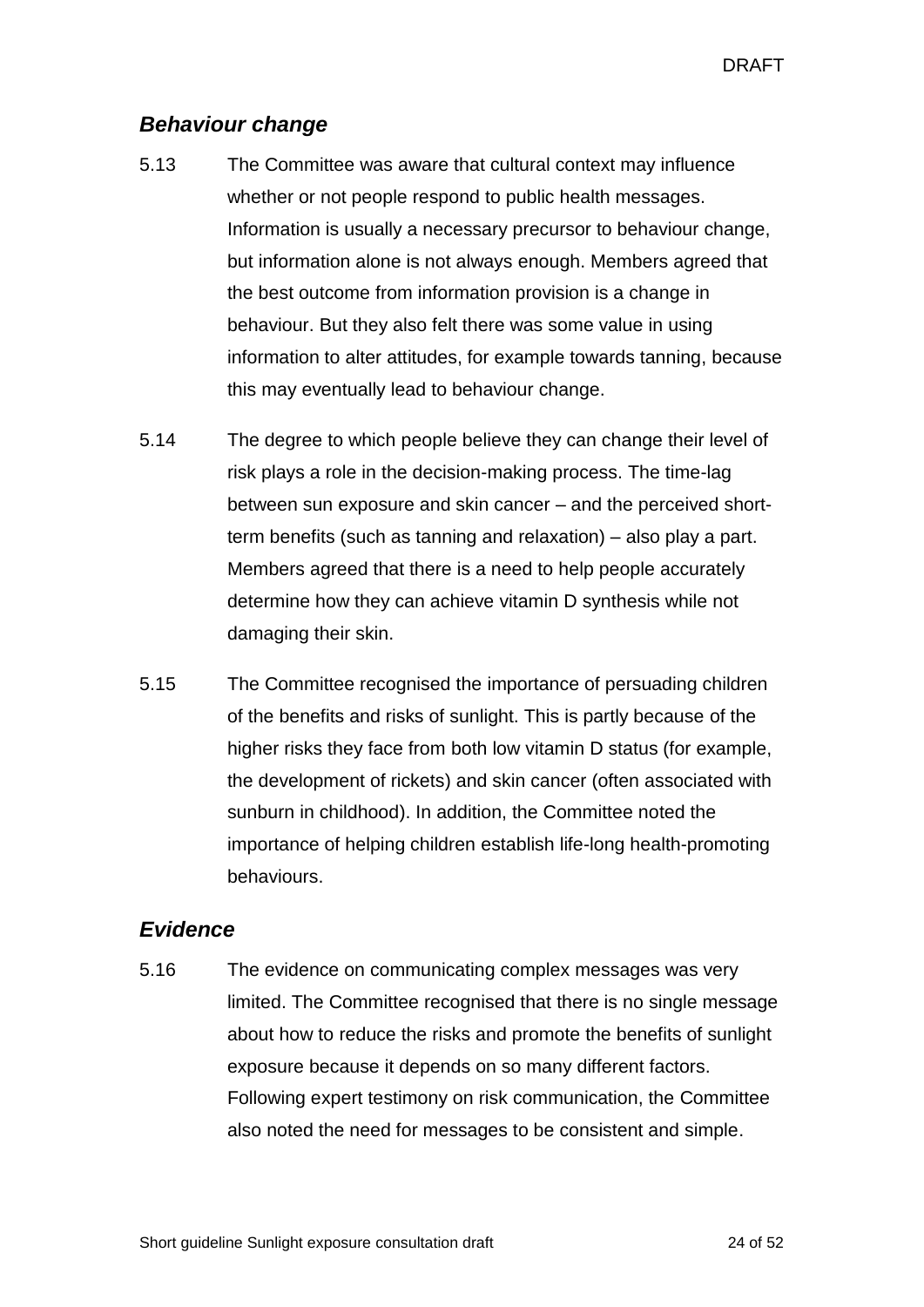DRAFT

(The success of the '5-a-day' fruit and vegetable message was noted.)

- 5.17 The Committee noted that there was limited and inconsistent evidence from the review of cost-effectiveness. The review of effectiveness identified a number of interventions that have changed behaviours in the sun, or reduced the incidence of sunburn. But none of the studies focused on delivering a complex message that conveyed both the risks and benefits. The Committee also noted that the interventions in the review tended to have small sample sizes, small effect sizes and measured only short term outcomes.
- 5.18 The Committee heard that it was not possible to include the health conditions associated with low vitamin D status in the economic model because of insufficient effectiveness evidence. So the model focused on the risks of exposure to sunlight.
- 5.19 The majority of studies identified in the evidence reviews were based in countries with a very different climate from the UK (for example, Australia and the US). The Committee felt that it would be difficult, for example, to transfer evidence from Australia to the UK context because Australian campaigns have been in place for longer and are better funded than in the UK. The Committee also noted that if there were any studies on people at risk of low vitamin D status, there would be a need to consider whether the study took place in a country that fortifies food with vitamin D. (Because this would result in the population having higher baseline levels of vitamin D).
- 5.20 There is growing interest in the use of new technology, including phone and tablet apps, to deliver behaviour change interventions. But the Committee noted a lack of formal evaluations of effectiveness. In addition, although at the moment there is no evidence to show text messages are cost effective, members were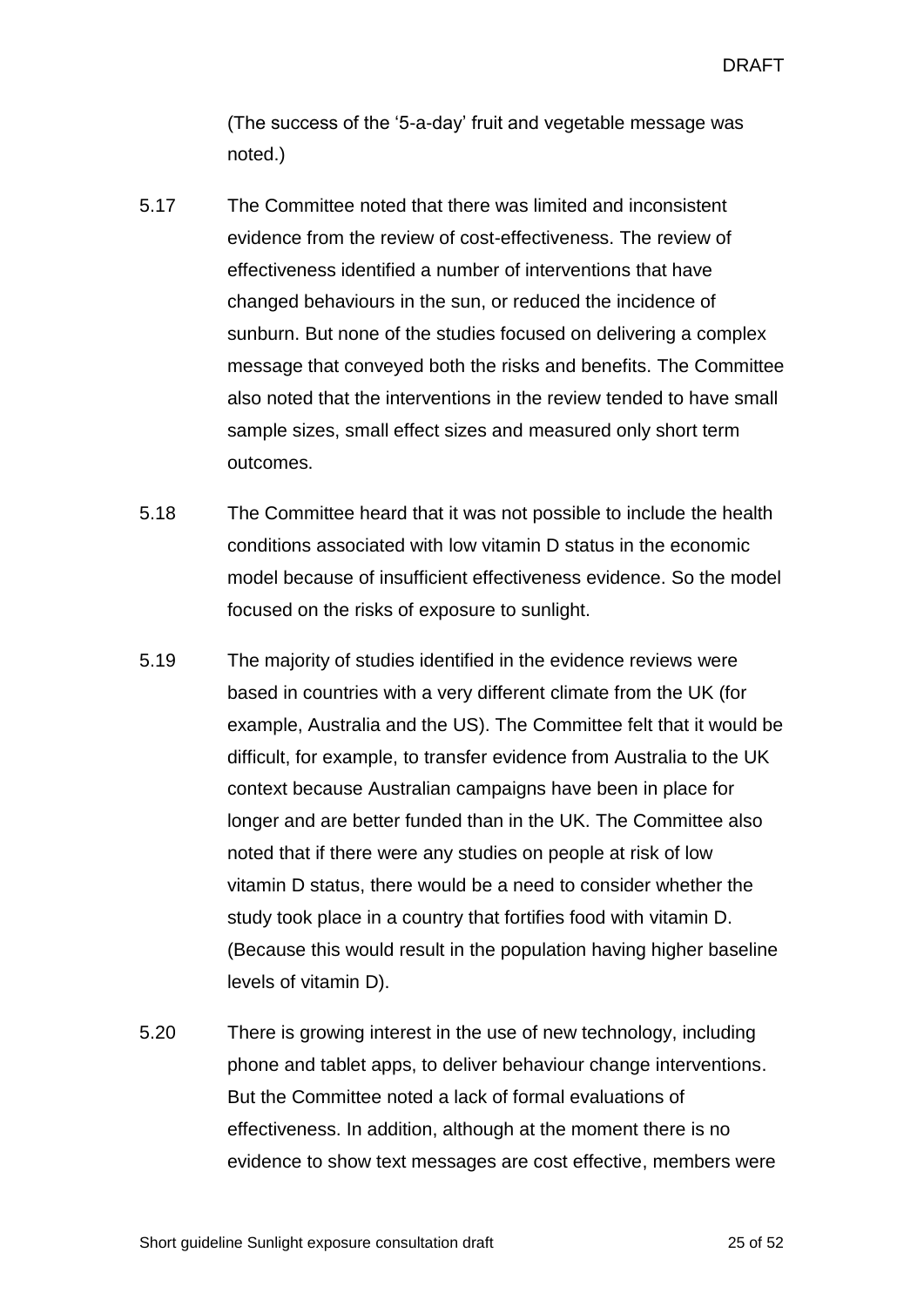aware that this may change. (They suggested that any such change could be captured in an update of this guideline.)

5.21 [Photo-ageing](#page-30-3) interventions were not cost effective so they were not recommended for NHS settings. But the Committee acknowledged that they are perhaps likely to be delivered in private clinics and health and beauty businesses.

#### *Health inequalities*

- 5.22 The Committee noted that universal interventions could result in adverse effects for some groups and so increase health inequalities. For example, universal messages about protecting the skin from sunlight exposure may inadvertently lead to a reduction in the amount of skin exposed to sunlight among groups at risk of low vitamin D status. Members were aware of the need for practitioners to tailor messages for individuals to combat this problem.
- 5.23 The Committee recognised that the cost of sunscreen could be prohibitive for some people. It felt this might prevent people either using it or applying sufficient quantities to protect their skin adequately.

#### *Health economics*

5.24 The economic evidence review did not identify any studies applicable to the UK so a bespoke economic model was developed, based on the effectiveness evidence. The interventions included: an information programme for schoolchildren; photoageing; tailored messaging; text messages; and a [mass media](#page-30-2) campaign. The comparator used was 'no intervention' because it was not possible to establish current practice. The outcome measures modelled were: sunburn, basal cell carcinoma, squamous cell carcinoma and malignant melanoma. The incremental cost-effectiveness ratio (ICER) of the information programme for schoolchildren, photo-ageing and text messages were: £312,744, £316,968 and £65,945 per quality-adjusted life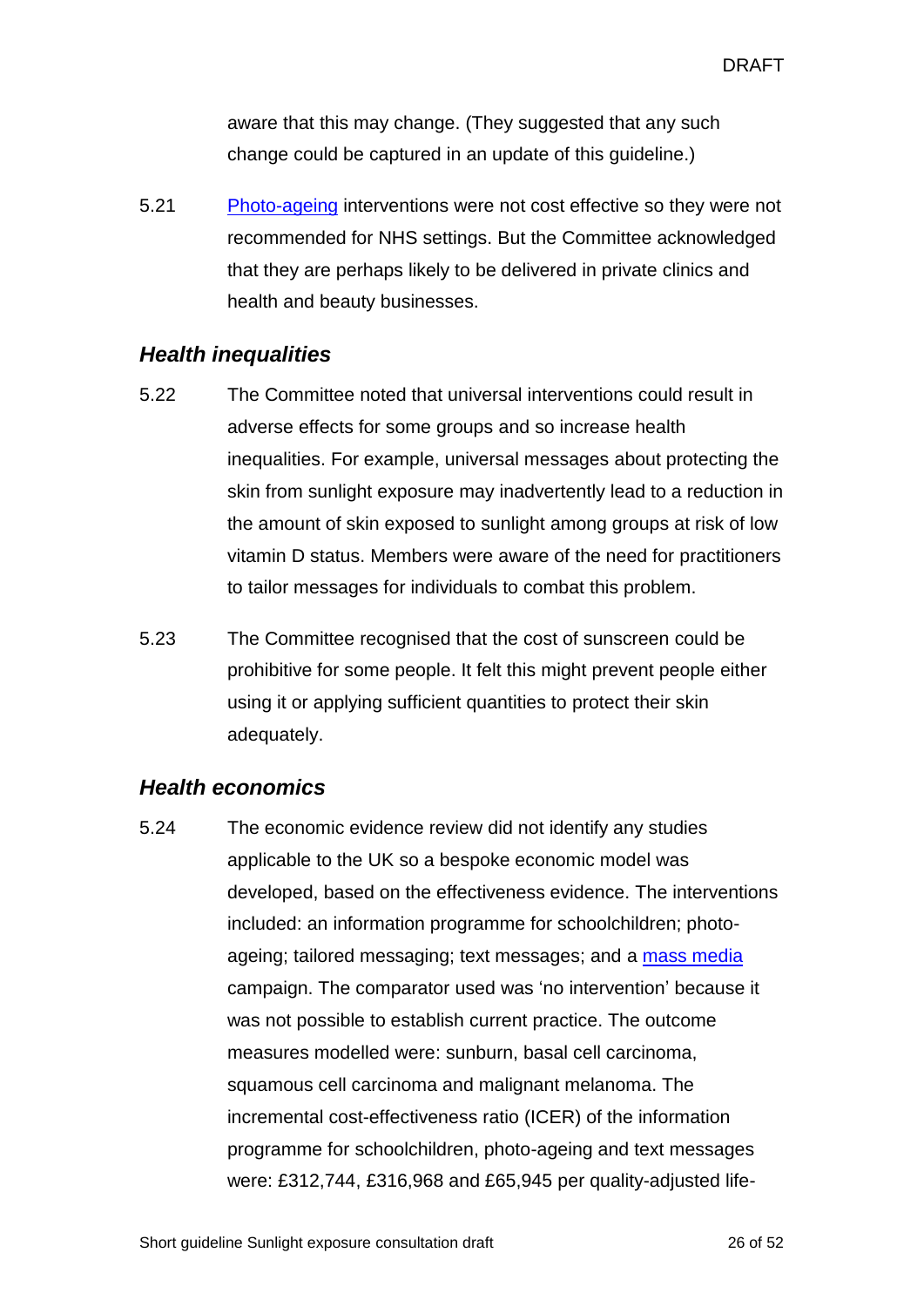year (QALY) gained, respectively. Tailored messages had an estimated ICER of £14,249 per QALY gained. The mass media campaign was dominant; that is, it was less costly and more effective than no intervention because it avoided future expenditure on treatment and the cost saving outweighs the cost of intervention. The Committee noted that the uncertainties were explored in sensitivity analyses.

- 5.25 The Committee noted that it was not possible to model the benefits of vitamin D because of a lack of evidence on the effectiveness of complex messages about the benefits of sunlight exposure.
- 5.26 The Committee heard evidence about how sunlight exposure can affect eye health specifically, how it can result in cataracts. But members acknowledged that the effects could not be modelled because of a lack of suitable data.
- 5.27 The Committee discussed differences between the economic model for this guideline and the one used for NICE's guideline on [skin cancer prevention.](http://www.nice.org.uk/guidance/PH32/Evidence) The model for this guideline used the effectiveness evidence to calculate the relative risks of sunburn. In addition, it used epidemiological evidence to link the use of any kind of protection with the incidence of sunburn. This was important because several interventions showed significant reductions in the incidence of sunburn and these reductions were captured in the economic model.
- 5.28 The Committee acknowledged the challenges of linking behavioural changes to health outcomes in the economic model, in the absence of relevant evidence. Members discussed uncertainties about the duration of effects and how often an intervention needed to be repeated to maintain the size of effect. The Committee discussed whether assumptions used in the economic model to link study outcomes with health outcomes and healthier behaviours were reasonable, given the lack of evidence. In addition, members noted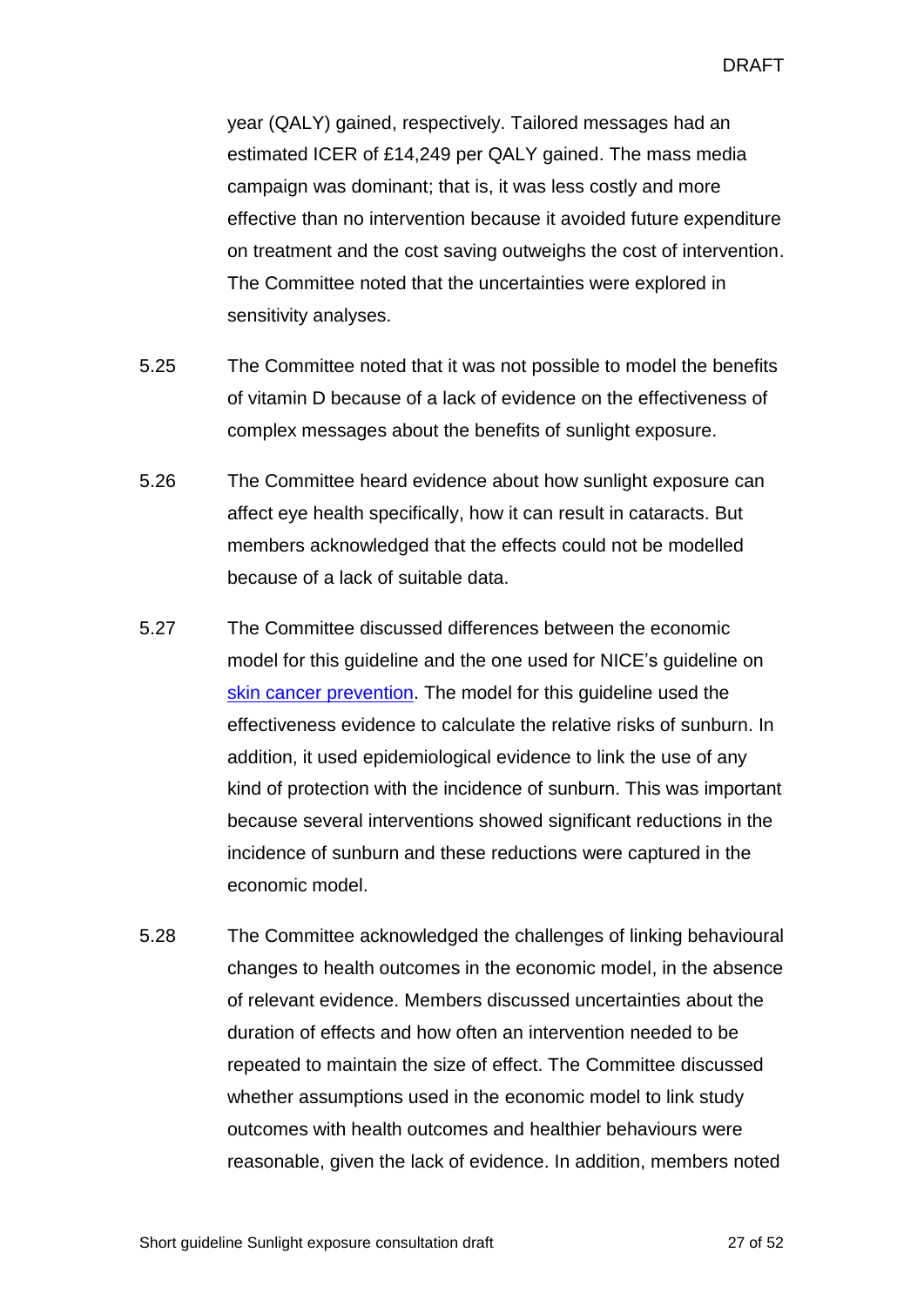the associated uncertainties were sufficiently explored in the sensitivity analyses.

5.29 The Committee noted that to be cost effective (assuming a threshold of £20,000 per QALY), a tailored messages intervention should cost a maximum of £5.89 per person. A mass media campaign should cost no more than £2.15 per person. Members also noted, however, for each type of intervention, the information for the economic evaluation was drawn from single studies. Generally, interventions must be cheap to be cost effective, for example, messages delivered as part of practitioners' routine practice could be cost effective.

This section will be completed in the final document.

## <span id="page-27-0"></span>**6 Recommendations for research**

The Public Health Advisory Committee (PHAC) recommends that the following research questions should be addressed. It notes that 'effectiveness' in this context relates not only to the size of the effect, but also to cost effectiveness and duration of effect. It also takes into account any harmful or negative side effects.

All the research should aim to identify differences in effectiveness among groups, based on characteristics such as socioeconomic status, age, gender and ethnicity.

- 6.1 What factors influence the effectiveness of social and digital media methods used to convey complex risk messages and influence behaviours in relation to under- and overexposure to sunlight? How does this vary at individual, group and population level in the UK? How does this vary for black and minority ethnic groups in the UK?
- 6.2 What factors influence the effectiveness of methods used to convey complex risk messages and influence behaviours in relation to under- and overexposure to sunlight? (This excludes methods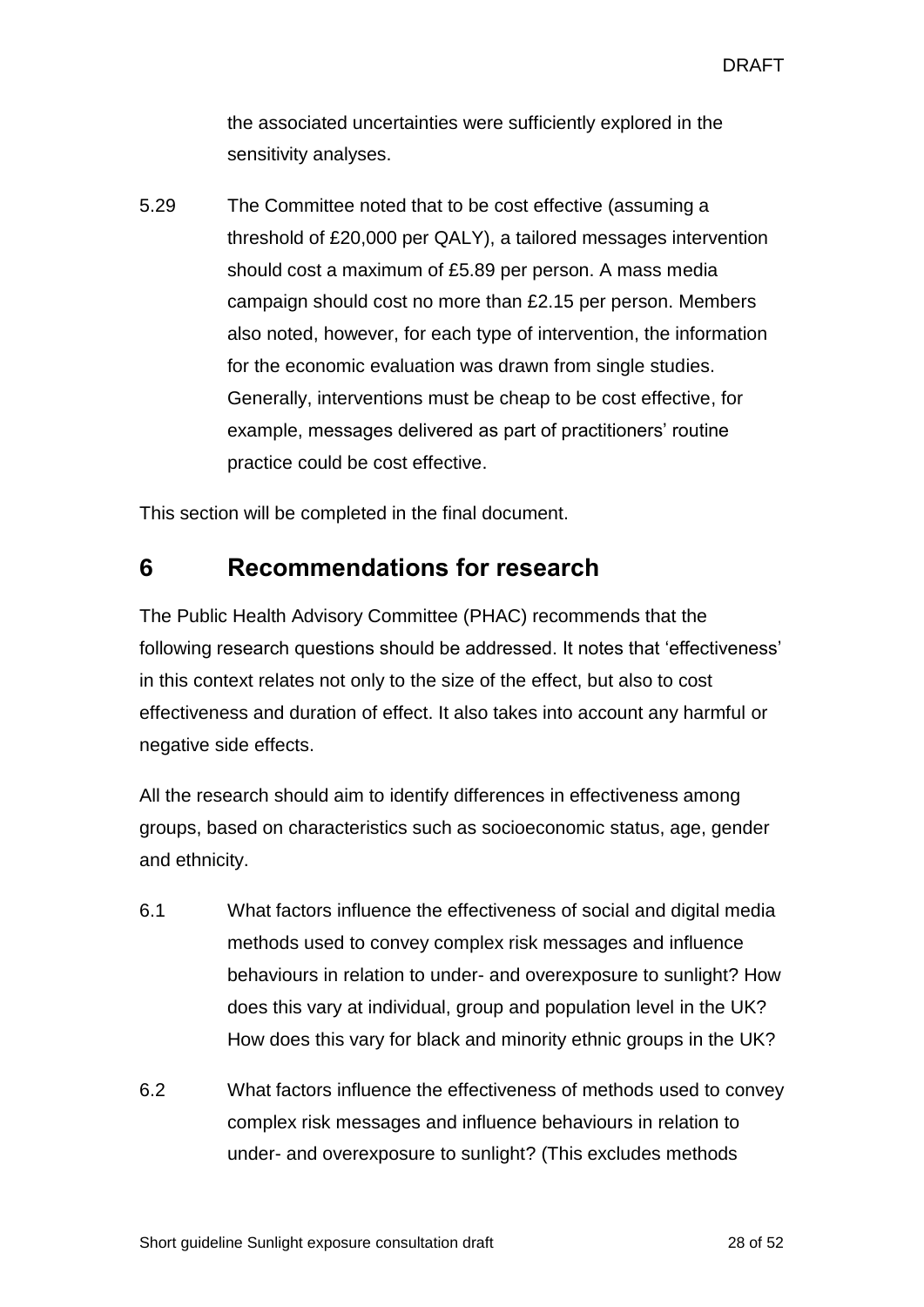involving social and digital media.) For example, how does effectiveness vary according to communicator, message, audience and medium? How does this vary at individual, group and population level in the UK? How does this vary for black and minority ethnic groups in the UK?

- 6.3 What are the most effective methods of identifying and targeting individuals and groups at risk of either under- or overexposure to sunlight?
- 6.4 What combinations of interventions are most effective at helping people to benefit from, and reduce their risks of, exposure to sunlight? How much does this vary according to the type of intervention for example, the communicator, message, audience and medium?

More detail identified during development of this guideline is provided in [Gaps](#page-42-0)  [in the evidence.](#page-42-0)

## <span id="page-28-0"></span>**7 Related NICE guidance**

## *Published*

- Vitamin [D: increasing supplement use among at-risk groups](https://www.nice.org.uk/guidance/ph56) (2014) NICE guideline PH56
- [Behaviour change: individual approaches](http://www.nice.org.uk/guidance/PH49) (2014) NICE guideline PH49
- Ambulight photodynamic therapy for the treatment of non-melanoma skin [cancer](http://www.nice.org.uk/guidance/MTG6) (2011) NICE medical technology guidance 6
- [Skin cancer prevention: information, resources and environmental changes](http://www.nice.org.uk/guidance/PH32) (2011) NICE guideline PH32
- [Metastatic malignant disease of unknown primary origin](http://www.nice.org.uk/guidance/CG104) (2010) NICE guideline CG104
- [Skin tumours including melanoma](http://www.nice.org.uk/guidance/CSGSTIM) (2010) NICE cancer service guidance
- [Promoting physical activity for children and young people](http://www.nice.org.uk/guidance/PH17) (2009) NICE guideline PH17
- [Maternal and child nutrition](http://www.nice.org.uk/guidance/PH11) (2008) NICE guideline PH11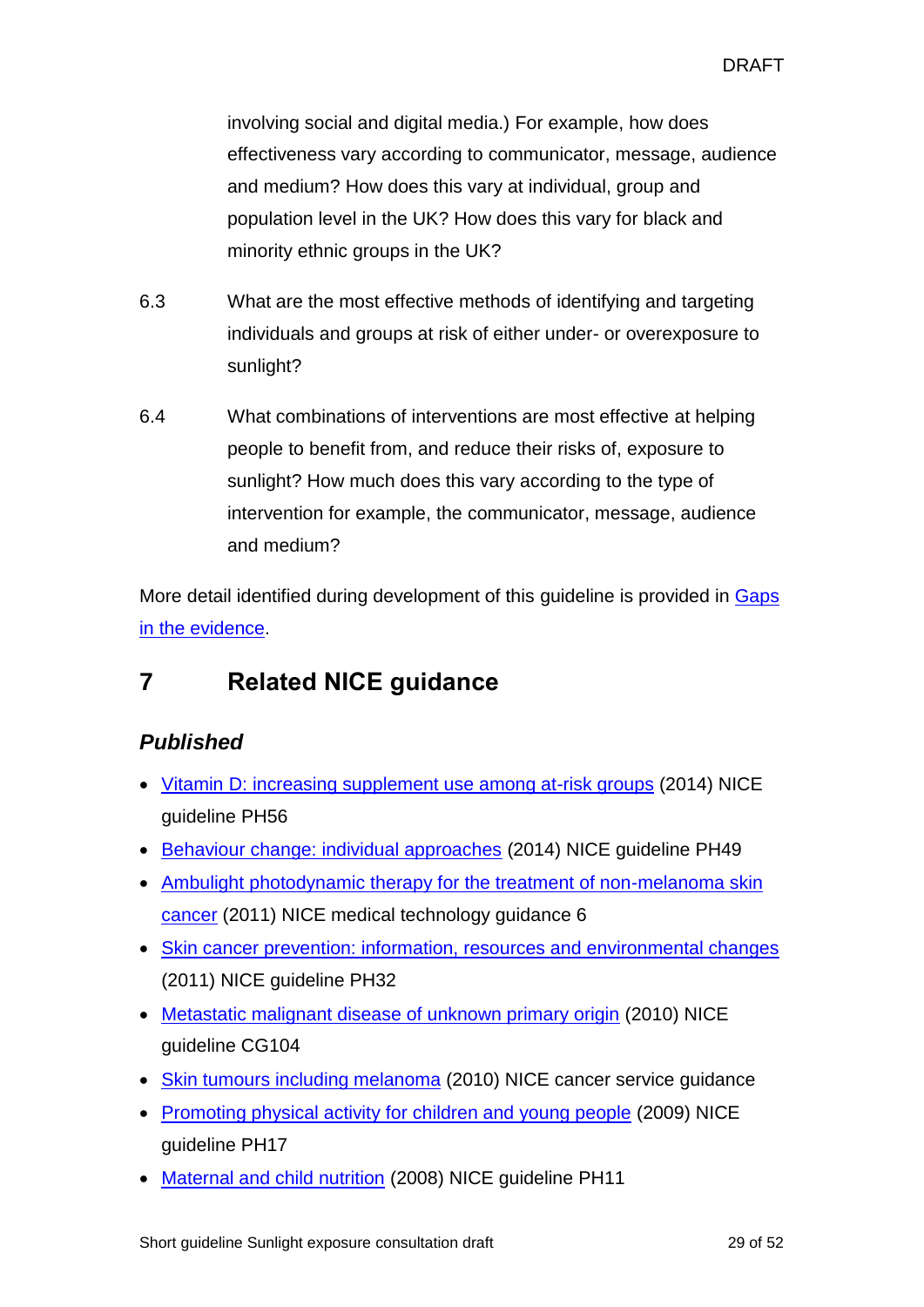- [Community engagement](http://www.nice.org.uk/guidance/PH9) (2008) NICE guideline PH9
- [Physical activity and the environment](http://www.nice.org.uk/guidance/PH8) (2008) NICE guideline PH8
- [Behaviour change: the principles for effective interventions](http://www.nice.org.uk/guidance/PH6) (2007) NICE guideline PH6
- [Referral guidelines for suspected cancer](http://www.nice.org.uk/guidance/CG27) (2005) NICE guideline CG27

### *Under development*

- Healthy Start vitamins: is a targeted or a universal approach more cost [effective?](http://www.nice.org.uk/about/what-we-do/our-programmes/nice-guidance/nice-guidelines/nice-public-health-guidelines/additional-publications/healthy-start-vitamins) NICE special report. Publication expected June 2015.
- [Prisons: physical health of people in prisons.](http://www.nice.org.uk/guidance/indevelopment/GID-CGWAVE0729) NICE quideline. Publication expected November 2016.

## <span id="page-29-0"></span>**8 Glossary**

#### **Culturally appropriate**

Culturally appropriate interventions take account of cultural or religious beliefs and language and literacy skills by:

- using community resources to improve awareness of, and increase the number of people who can get interventions
- understanding the target community and the messages that resonate with them
- identifying and addressing barriers to access and participation
- developing communication strategies that are sensitive to language and information needs
- taking account of cultural or religious practices
- considering how closely aligned people are with their ethnic group or religion.

#### <span id="page-29-1"></span>**Low vitamin D status**

Low vitamin D status (sometimes called vitamin D deficiency) is defined by the Department of Health as a plasma concentration of 25 hydroxyvitamin D (the main circulating form of the vitamin) of below 25 nmol/litre (equal to 10 ng/ml).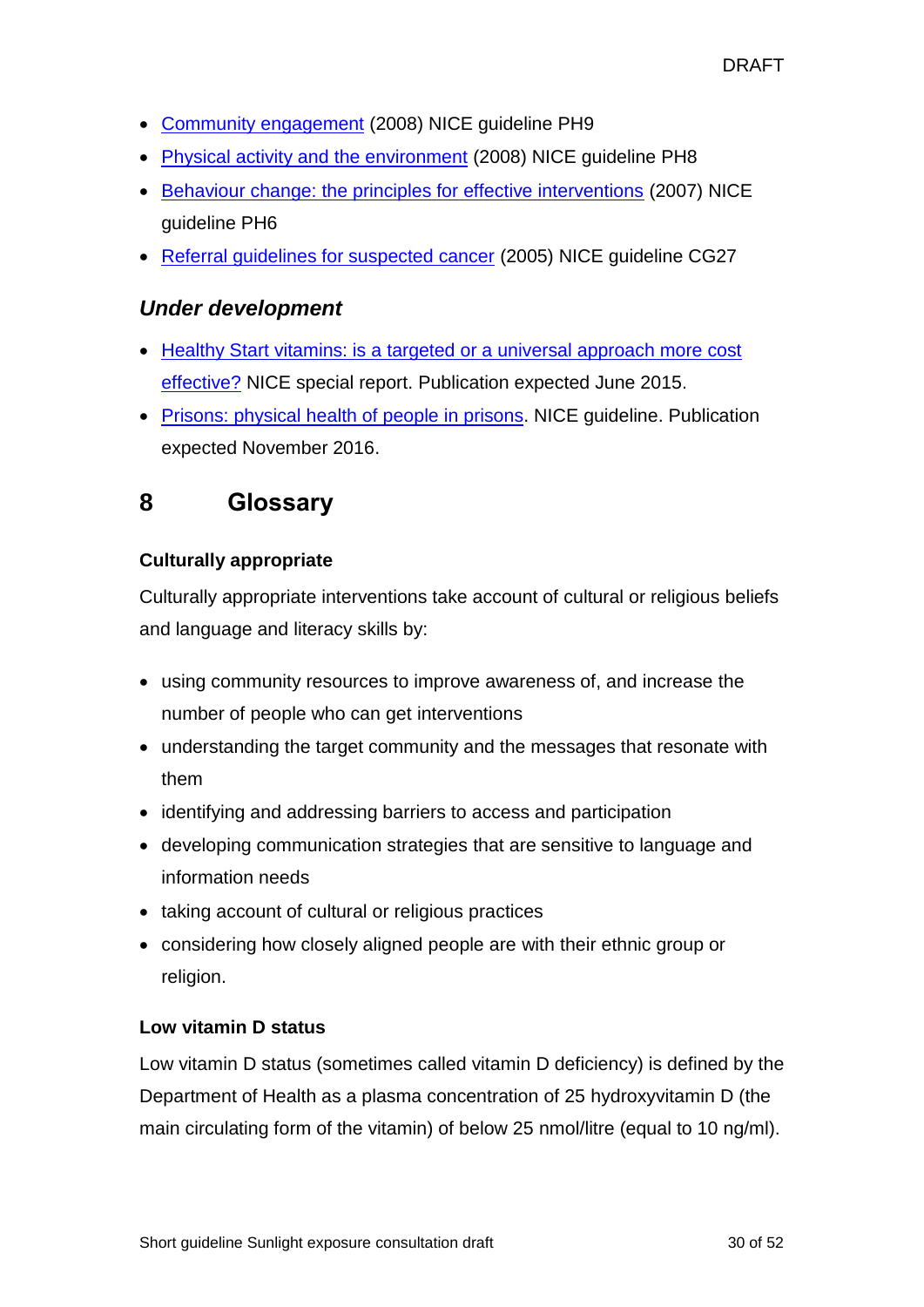#### <span id="page-30-2"></span>**Mass media**

Mass-media interventions use a range of methods to communicate a message. This can include local, regional or national television, radio and newspapers, and leaflets and booklets. It can also include new media (that is, the Internet or mobile phones). Internet communication can include real-time streaming of information and podcasts, discussions with experts and use of social networking sites.

#### <span id="page-30-3"></span>**Photo-ageing**

Photo-ageing results from chronic exposure to UV radiation. It may include any or all of the following: dryness, itching, wrinkling, irregular pigmentation, sallowness, irregular blood vessel dilatation, enlarged blackheads, fragility with easy bruising and loss of skin elasticity.

#### <span id="page-30-1"></span>**Residential or day care settings**

Examples of residential and day care settings include:

- day care centres for older people and adults or children with physical or learning disabilities
- children's homes
- residential and nursing care homes (including those for adults and children with physical or learning disabilities)
- $\bullet$  prisons
- young offender institutes.

#### <span id="page-30-0"></span>**Vitamin D**

Vitamin D is obtained through the action of sunlight on skin and from dietary sources. The action of sunlight (ultraviolet [UV] radiation with a wavelength of about 290–310 nanometres) on skin converts 7-dehydrocholesterol to previtamin D3, which is then metabolised to vitamin D3.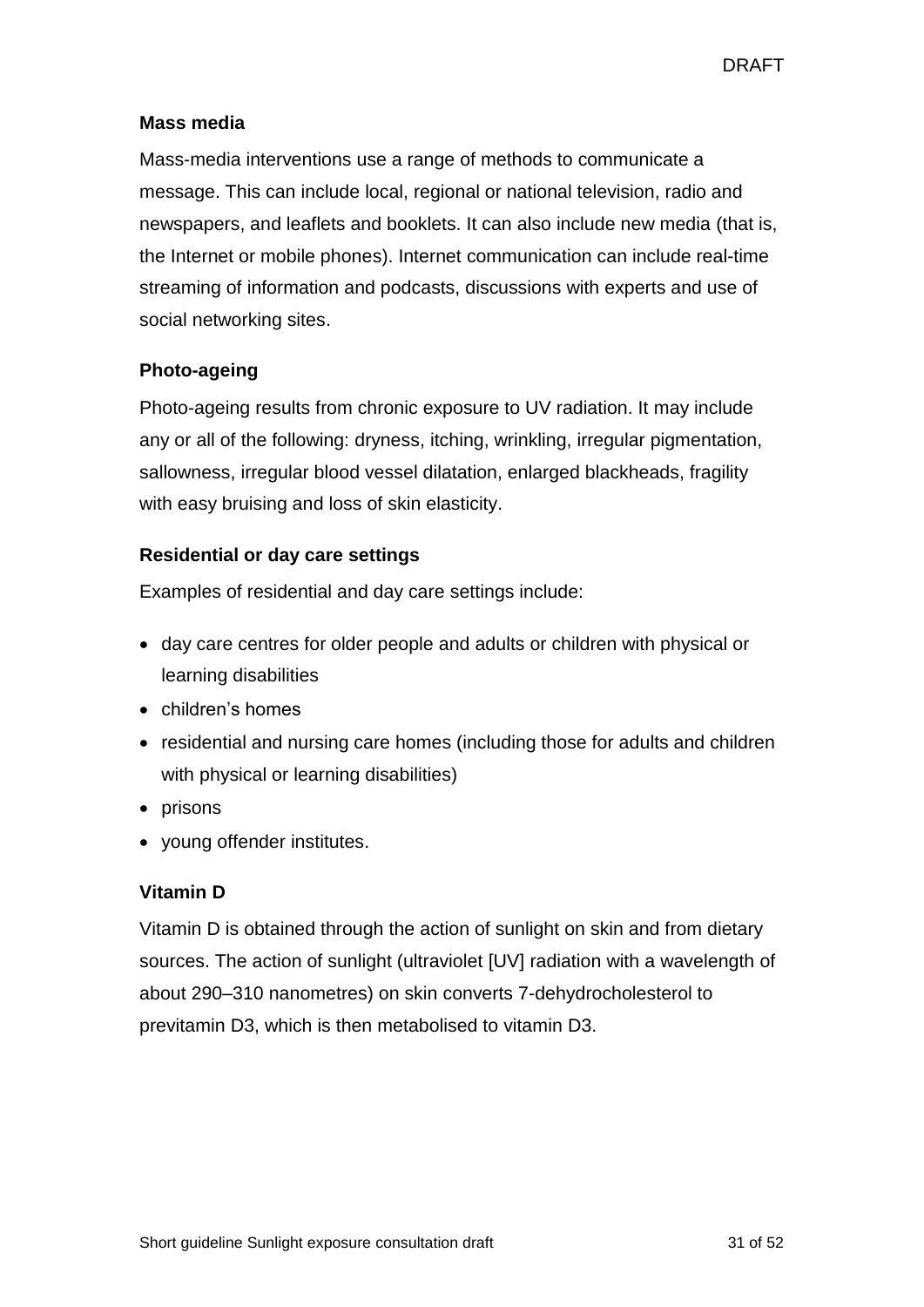## <span id="page-31-0"></span>**9 References**

Hiom S (2006) Public awareness regarding UV risks and vitamin D – the challenges for UK skin cancer prevention campaigns. Progress in Biophysics and Molecular Biology 92: 161–6

Misra M, Pacaud D, Petryk A et al. (2008) Vitamin D deficiency in children and its management: review of current knowledge and recommendations. Pediatrics 122: 3984

Pearce SHS, Cheetham TD (2010) Diagnosis and management of vitamin D deficiency. British Medical Journal 340: 142–7

Shea BJ, Grimshaw JM, Wells GA et al. (2007) Development of AMSTAR: a measurement tool to assess the methodological quality of systematic reviews. BMC Medical Research Methodology 7: 10

# <span id="page-31-1"></span>**10 Summary of the methods used to develop this guideline**

## *Introduction*

The reviews, commissioned report and economic modelling report include full details of the methods used to select the evidence (including search strategies), assess its quality and summarise it.

The minutes of the Public Health Advisory Committee (PHAC) meetings provide further detail about the Committee's interpretation of the evidence and development of the recommendations.

## *Guideline development*

The stages involved in developing public health guidelines are outlined in the box below.

1. Draft scope released for consultation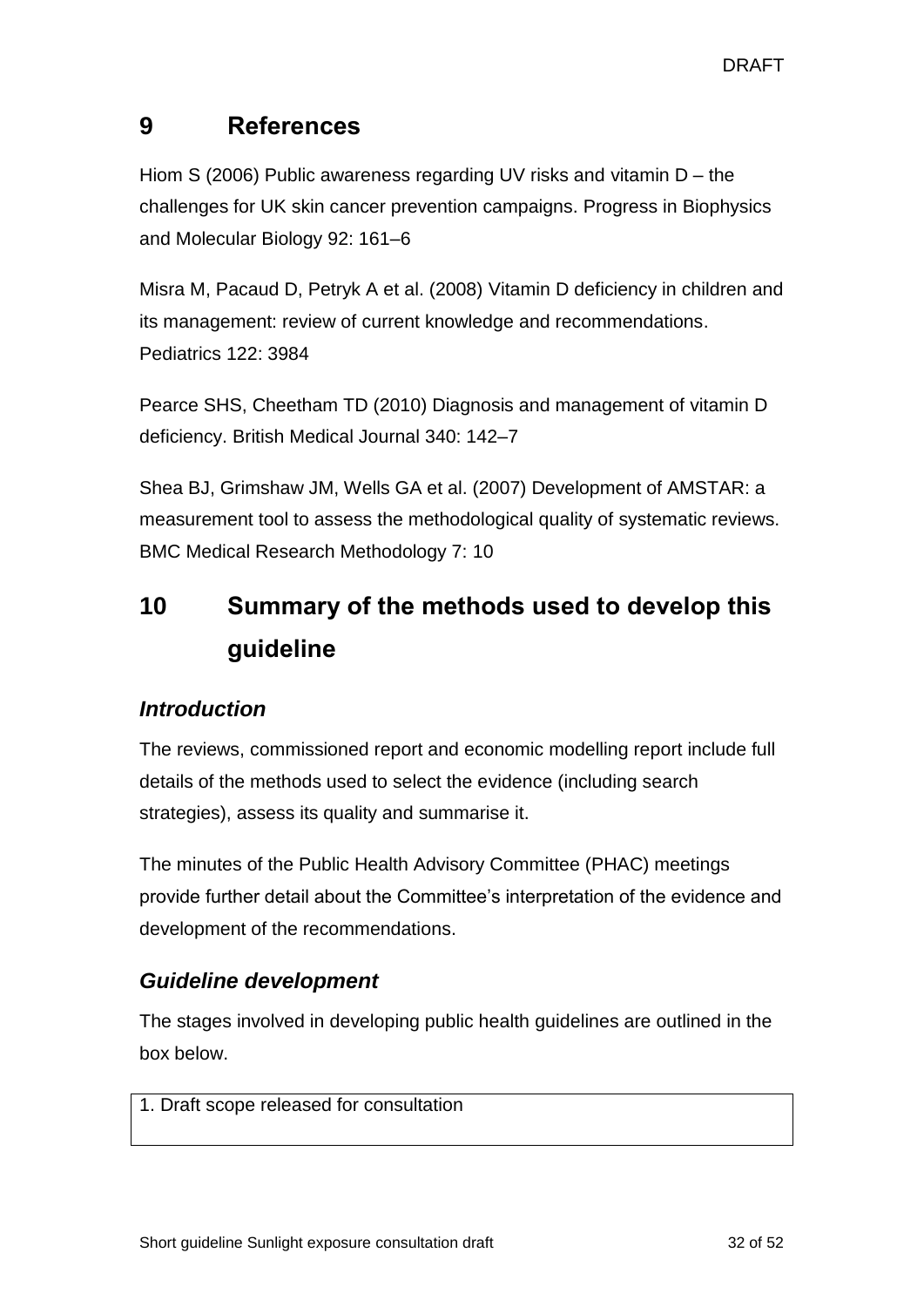- 2. Stakeholder comments used to revise the scope
- 3. Final scope and responses to comments published on website

4. Evidence reviews and economic modelling undertaken and submitted to PHAC

- 5. PHAC produces draft recommendations
- 6. Draft guideline (and evidence) released for consultation (and for fieldwork)
- 7. PHAC amends recommendations
- 8. Final guideline published on website
- 9. Responses to comments published on website

## *Key questions*

The key questions were established as part of the [scope.](http://www.nice.org.uk/guidance/gid-phg77/resources) They formed the starting point for the reviews of evidence and were used by the PHAC to help develop the recommendations. The overarching questions were:

**Question 1:** What are the most effective and cost-effective ways of presenting and disseminating complex health risk information to help people assess their own level of health benefits and risks from sun exposure (or that of others for whom they have a duty of care)?

**Question 2:** What are the most effective and cost-effective ways to change people's beliefs about the risk of sun exposure and to encourage them to change their sun protection practices accordingly? How does this differ for subpopulations, including:

- people with different levels of education
- people with learning disabilities
- people with physical impairments (for example, sight issues if relying on visual representation of risk)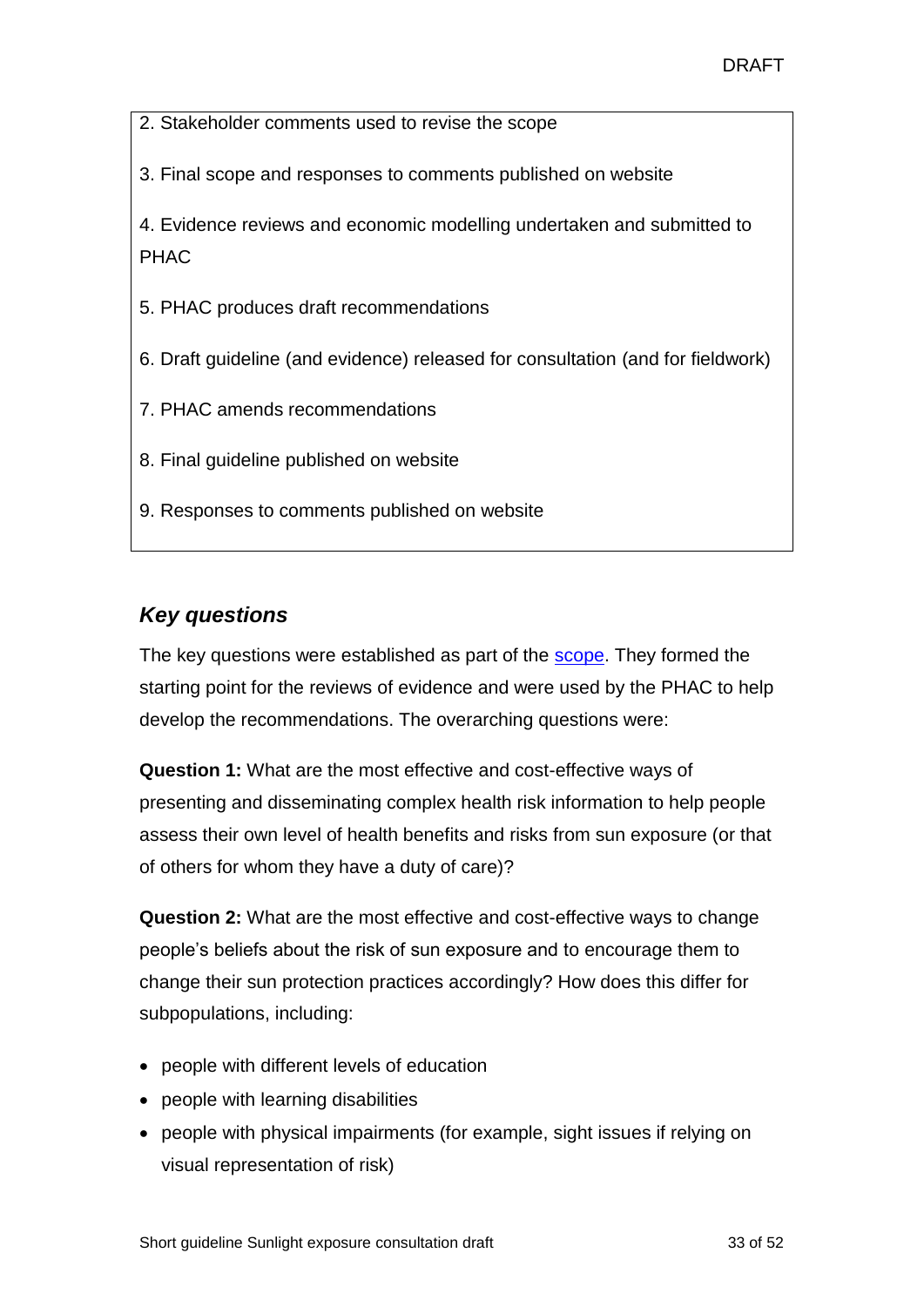- people who are non-English speaking or whose first language is not English
- people from different religious and cultural backgrounds
- people of different ages?

**Question 3:** How have the health benefits and risks of sun exposure been conveyed in the media?

The subsidiary questions were:

1. What type of evidence sources are news articles based on? How accurate are these sources – and how in line with the source evidence are the articles?

2. How balanced are news articles in terms of outlining vitamin D benefits and skin cancer risks? Is reference made to the role of individual risk factors?

**Question 4:** What are the barriers to, and facilitators for, risk communication strategies and interventions in optimising safe sun exposure knowledge and protection practices? How does this vary by subpopulations?

The subsidiary questions were:

1. What are people's knowledge, beliefs, attitudes and perception of the benefits and risks of sun exposure?

2. From what sources do people gain their knowledge regarding safe sun exposure (for example, news media, health professionals, peers)? What is the relationship between the source of knowledge, levels of accurate knowledge and sun exposure and protection practices?

3. How do people make judgments about risk from sun exposure and how does this influence decisions about sun exposure and protection practices?

4. How do people interpret and respond to conflicting messages on sun exposure and health? To what extent are they aware that messages differ according to individual risk factors?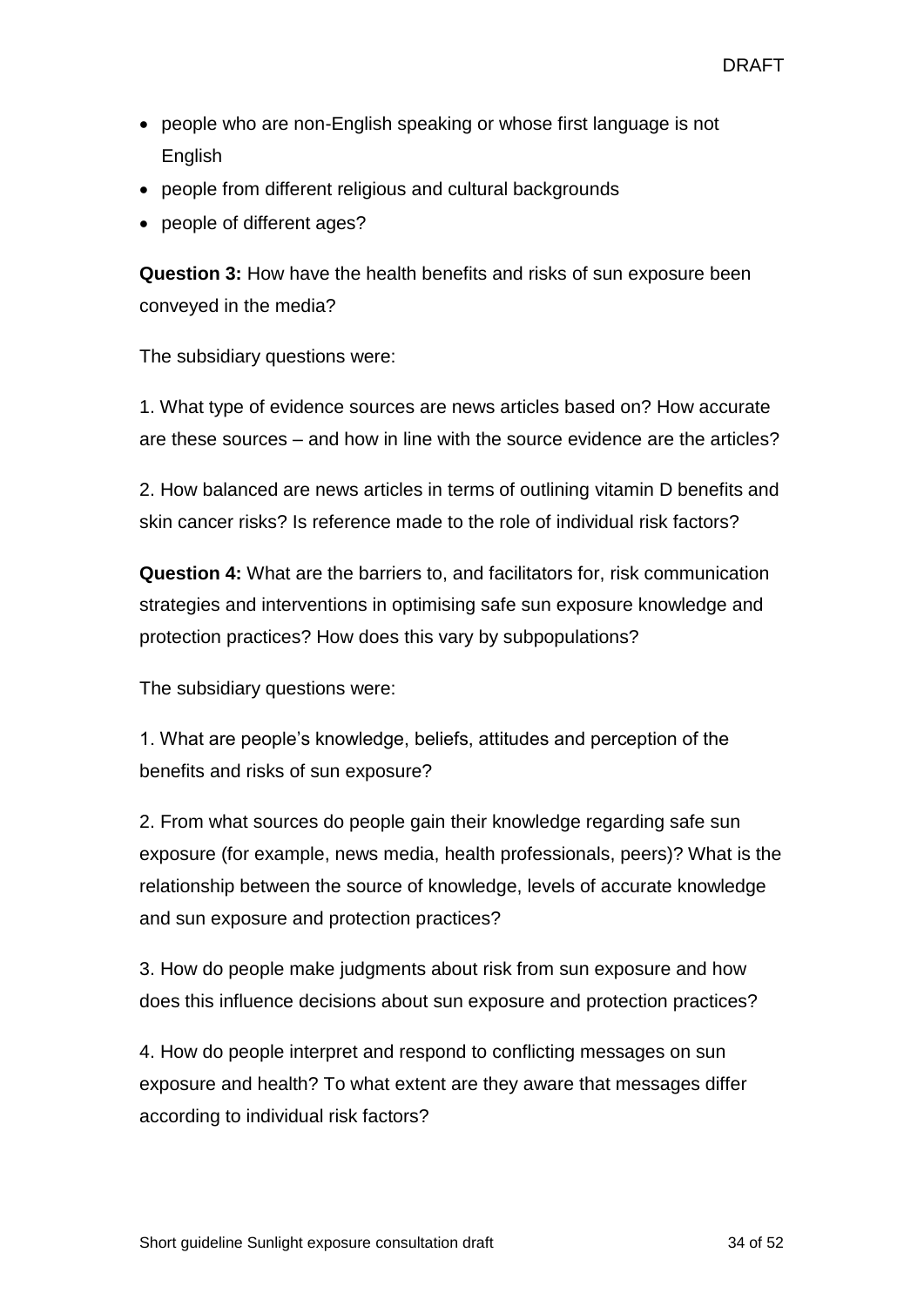5. What has been the impact of increased knowledge of the benefits of vitamin D on sun exposure practices?

6. How effective have sun safety messages been in achieving safe sun exposure and protection practices? How does this vary by different messages (for example, stay out of the sun at midday, use SPF15) and why?

7. To what extent do people understand the UV Index? How does it affect their sun exposure and protection practices?

**Question 5:** What content do effective and cost effective primary skin cancer prevention message contain? What is the most effective and cost effective content?

These questions were made more specific for each review.

### *Reviewing the evidence*

#### **Effectiveness reviews**

Two [reviews of effectiveness](http://www.nice.org.uk/guidance/indevelopment/gid-phg77/documents) were conducted:

- Review 1: Overview of systematic reviews exploring complex risk communication
- Review 2: Communicating the benefits and risks of ultraviolet light to the general population: effectiveness and cost-effectiveness review.

#### *Identifying the evidence*

Review 1: several databases were searched for systematic reviews (searches were unrestricted by year of publication). Medline was searched from 2009.

Experts in risk communication and the communication of general health messages were also contacted for any relevant systematic reviews.

Review 2: several databases were searched for primary studies and systematic reviews from January 1994 onwards.

In addition, Google search was used to identify health authority reports that have communicated the risks and benefits of sun exposure. The search was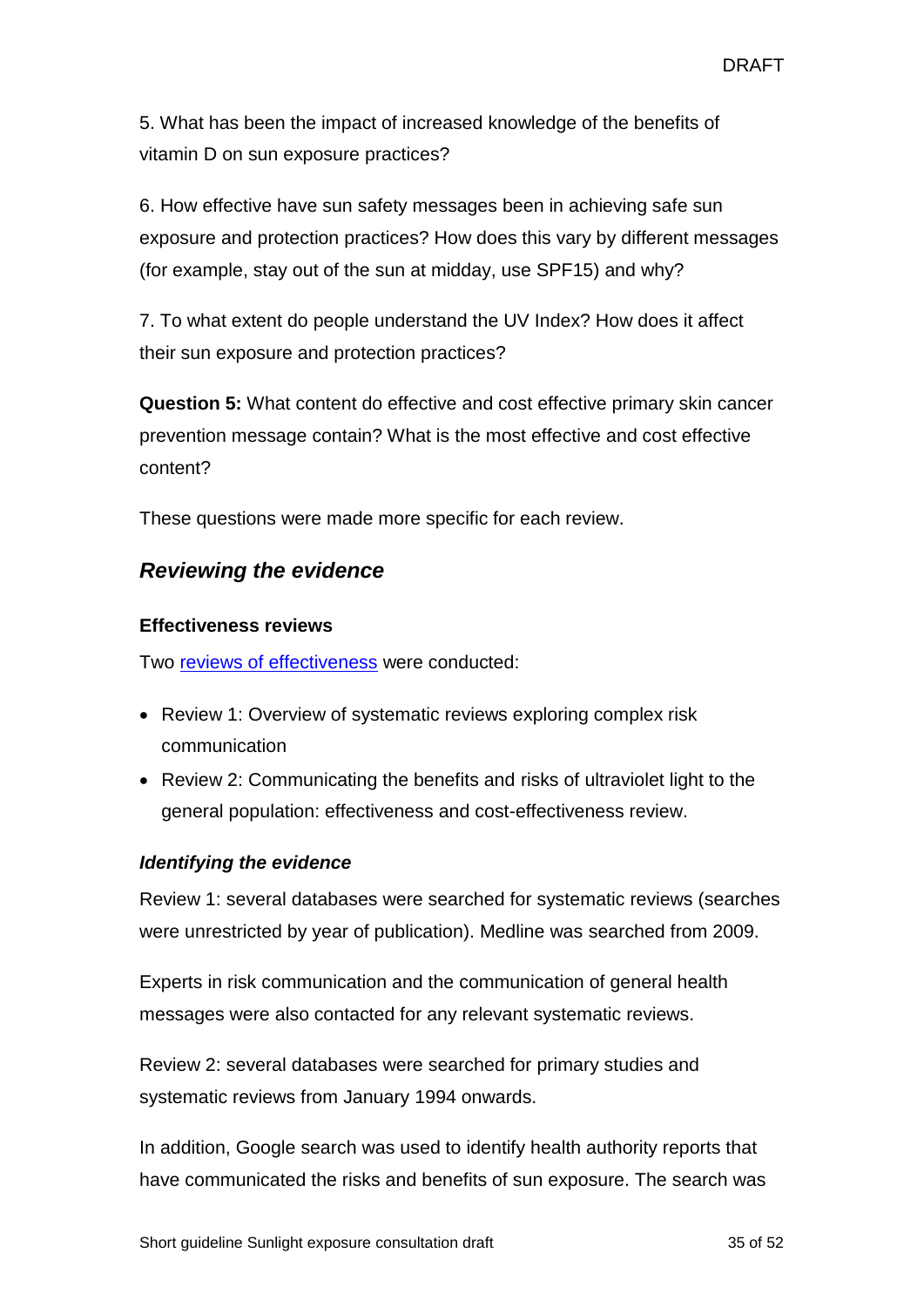limited to NHS, local authority, public health observatory and Department of Health sites using the 'site' limit. The webpages of organisations that produce guidance on sun exposure risks and benefits, or undertake research on risk communication, were also searched.

#### *Selection criteria*

Studies were included in review 1 if they:

- reported on general communication strategies that aimed to convey messages about risk
- reported on communications specifically related to sun-exposure, alcohol, exercise or diet.

Studies were included in review 2 if they were:

- published in English from 2008 onwards
- primary studies conducted in an Organisation for Economic Co-operation and Development (OECD) country
- systematic reviews.

Studies were excluded from review 2 if they were:

- published in abstract form only
- case reports
- case series
- non-systematic reviews
- editorials or opinion papers.

#### **Other reviews**

One review of barriers and facilitators was conducted. See review 3: [Communicating the benefits and risks of ultraviolet light to the general](http://www.nice.org.uk/guidance/indevelopment/gid-phg77/documents)  [population: barriers and facilitators review](http://www.nice.org.uk/guidance/indevelopment/gid-phg77/documents)

#### *Identifying the evidence*

Several databases were searched in February 2014 for primary studies and systematic reviews from January 1994 onwards. See review 3.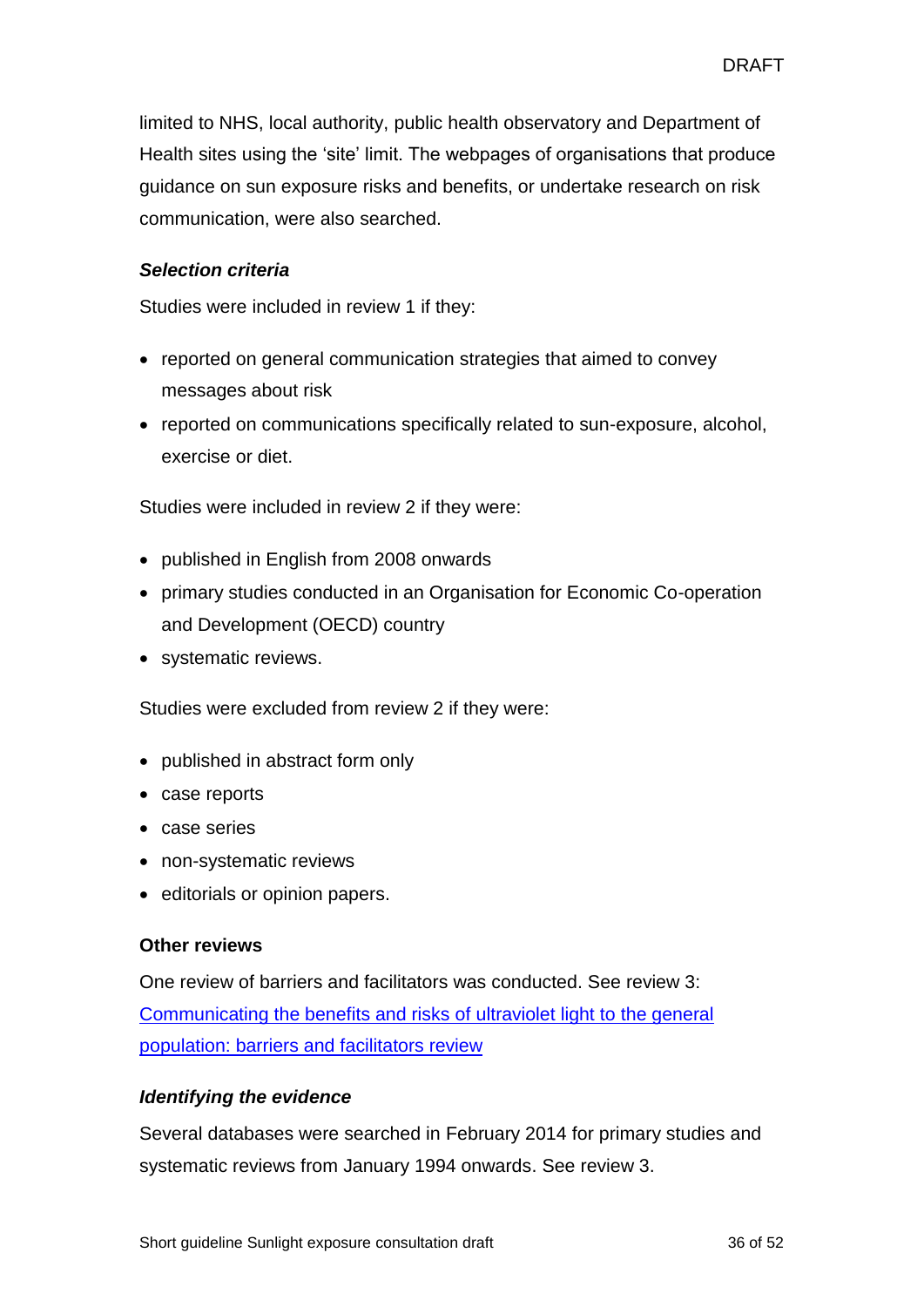#### *Selection criteria*

Studies were included in review 3 if they were:

- published in English from 2008 onwards
- primary studies undertaken in an OECD country that reported on barriers to, and facilitators for conveying the risks or benefits of safe sun exposure
- systematic reviews.

Studies were excluded if they were:

- published in abstract form only
- case reports
- case series
- non-systematic reviews
- editorials, opinion papers.

#### **Quality appraisal**

Included papers were assessed for methodological rigour and quality using the NICE methodology checklist, as set out in [Methods for the development of](http://www.nice.org.uk/about/what-we-do/our-programmes/nice-guidance/nice-guidelines/nice-public-health-guidelines)  [NICE public health guidance.](http://www.nice.org.uk/about/what-we-do/our-programmes/nice-guidance/nice-guidelines/nice-public-health-guidelines) Each study was graded (++, +, −) to reflect the risk of potential bias arising from its design and execution.

++ All or most of the checklist criteria have been fulfilled. If they have not been fulfilled, the conclusions are very unlikely to alter.

+ Some of the checklist criteria have been fulfilled. Those criteria that have not been fulfilled or not adequately described are unlikely to alter the conclusions.

− Few or no checklist criteria have been fulfilled. The conclusions of the study are likely or very likely to alter.

Systematic reviews were assessed for methodological rigour and quality using the AMSTAR quality assessment tool (Shea et al 2007).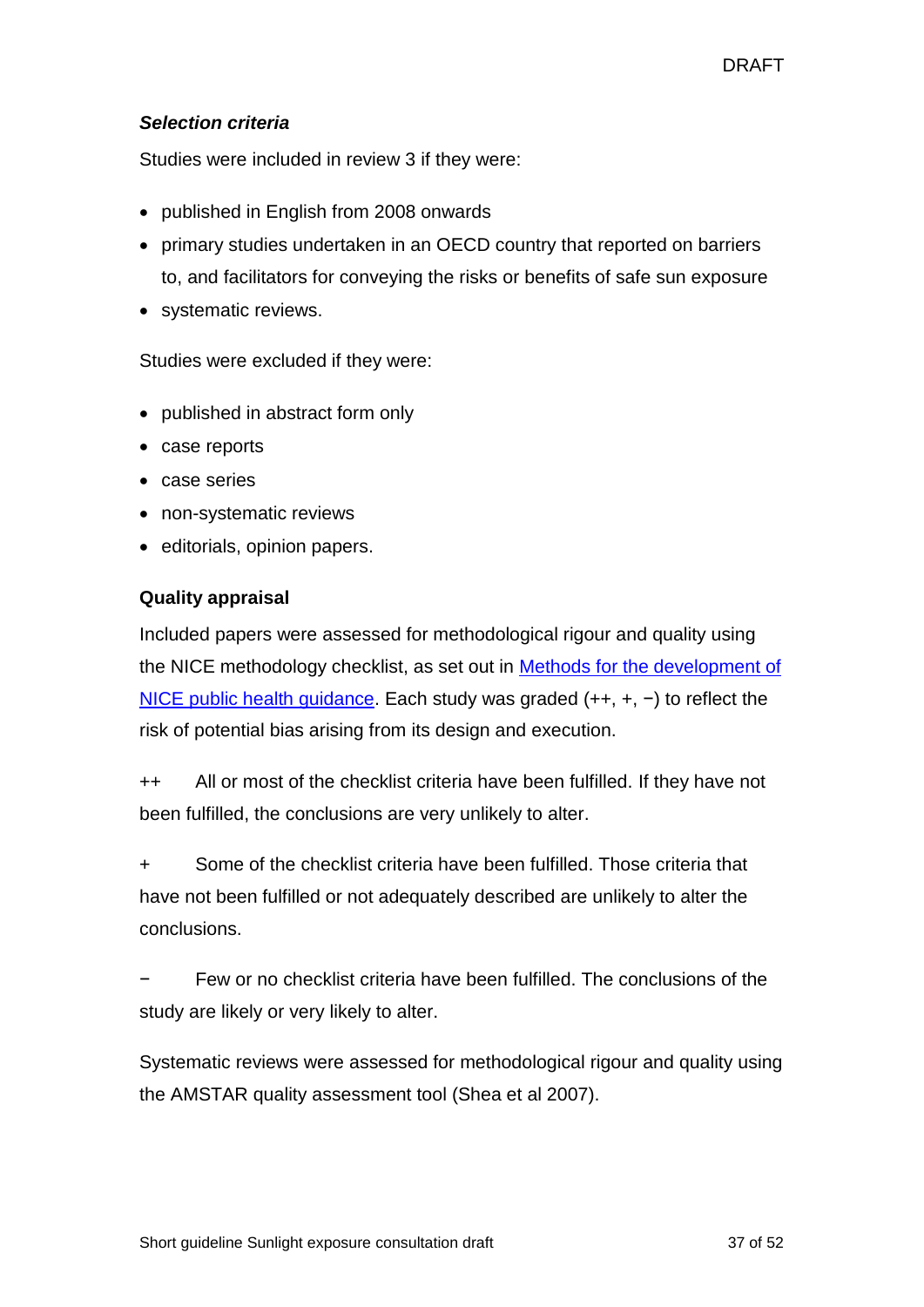The systematic reviews were graded as 'good quality' if they met 8 or more of the 11 AMSTAR criteria, 'moderate quality' if they met 5 to 7 of the criteria, and 'poor quality' if they met 4 or fewer criteria.

#### **Summarising the evidence and making evidence statements**

The review data were summarised in evidence tables (see the reviews in [Supporting evidence\)](http://www.nice.org.uk/guidance/indevelopment/gid-phg77/documents).

The findings from the reviews and documentary analysis were synthesised and used as the basis for a number of evidence statements relating to each key question. The evidence statements were prepared by the external contractors (see 'Supporting evidence'). The statements reflect their judgement of the strength (quality, quantity and consistency) of evidence and its applicability to the populations and settings in the scope.

## *Primary research and commissioned reports*

One commissioned report was conducted:

• Report 1: Communicating the benefits and risks of ultraviolet light to the [general population: a qualitative documentary analysis of UK newspapers](http://www.nice.org.uk/guidance/indevelopment/gid-phg77/documents)  [and magazines \(print and online\).](http://www.nice.org.uk/guidance/indevelopment/gid-phg77/documents)

#### *Identifying the evidence*

Several UK national newspapers and monthly magazines (print and online versions) and the Nexis UK news and business database were searched for newspaper and magazine articles published between 1 January 2010 and 17 March 2014.

#### *Selection criteria*

Articles were included if they were published in a UK national newspaper or monthly magazine and:

• reported on research evidence or a national guideline or consensus statement about the health benefits and risks associated with sunlight exposure between 1 January 2010 and 17 March 2014.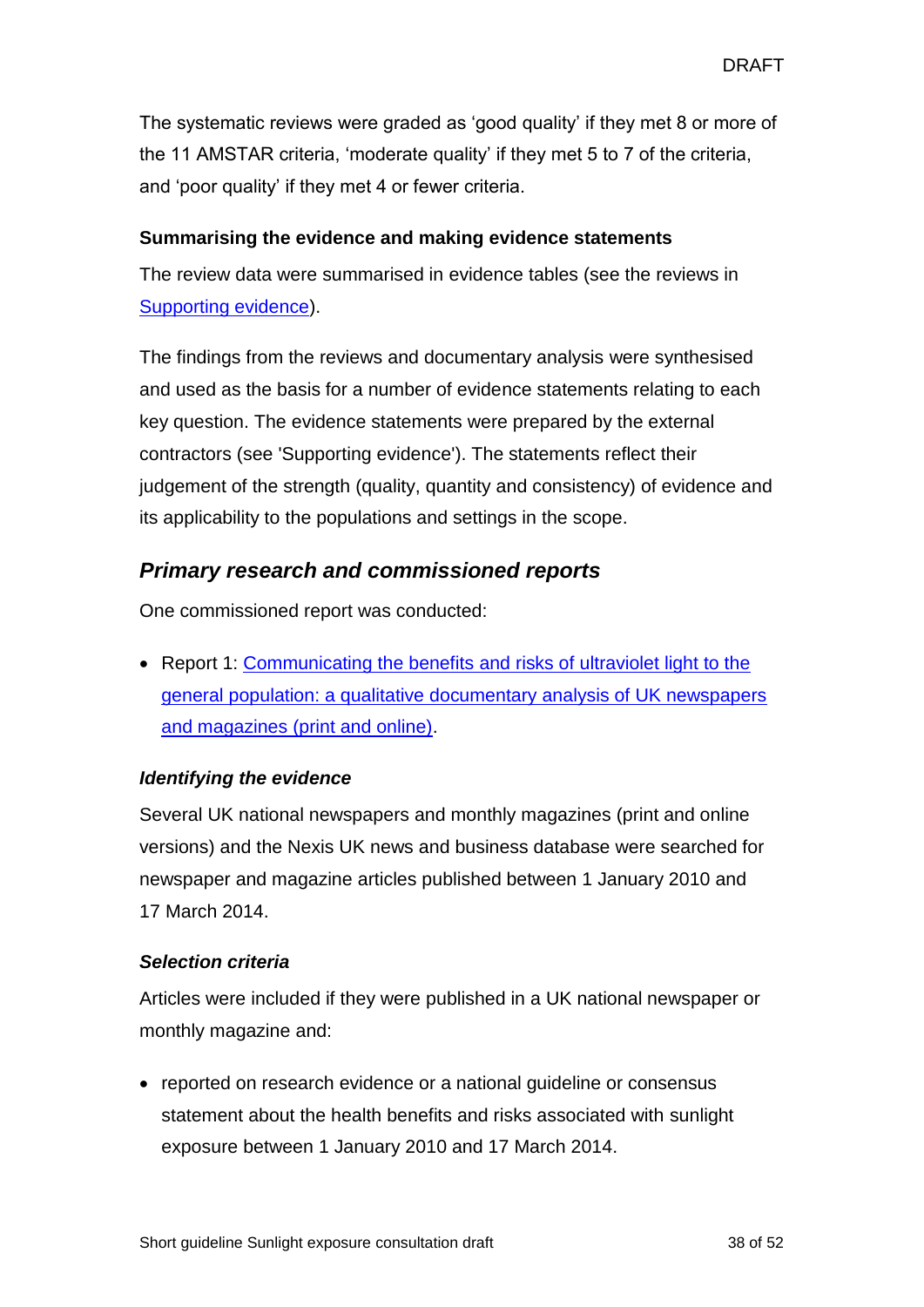contained other material related to the health benefits and risks associated with sunlight exposure published during 2013 only.

Articles were excluded if they:

• were not published in a UK national newspaper or monthly magazine.

#### *Cost effectiveness*

There was a [review of economic evaluations and an economic modelling](http://www.nice.org.uk/guidance/indevelopment/gid-phg77/documents)  [exercise.](http://www.nice.org.uk/guidance/indevelopment/gid-phg77/documents) See review 2 and economic modelling report 1 'Communicating the benefits and risks of ultraviolet light to the general population: cost effectiveness model technical report'.

#### **Review of economic evaluations**

Studies were included in the cost effective section of review 2 if they were:

- cost–utility analyses
- cost-effectiveness analyses
- cost-benefit analyses
- cost-minimisation analyses
- cost-consequences analyses.

The following study types were excluded:

- burden of disease
- cost of illness.

For information on searches and the quality criteria used to assess and score studies see [review 2.](http://www.nice.org.uk/guidance/indevelopment/gid-phg77/documents)

#### **Economic modelling**

Assumptions were made that could underestimate or overestimate the cost effectiveness of the interventions (see review modelling report for further details).

An economic model was constructed to incorporate data from the reviews of effectiveness and cost effectiveness. The results are reported in economic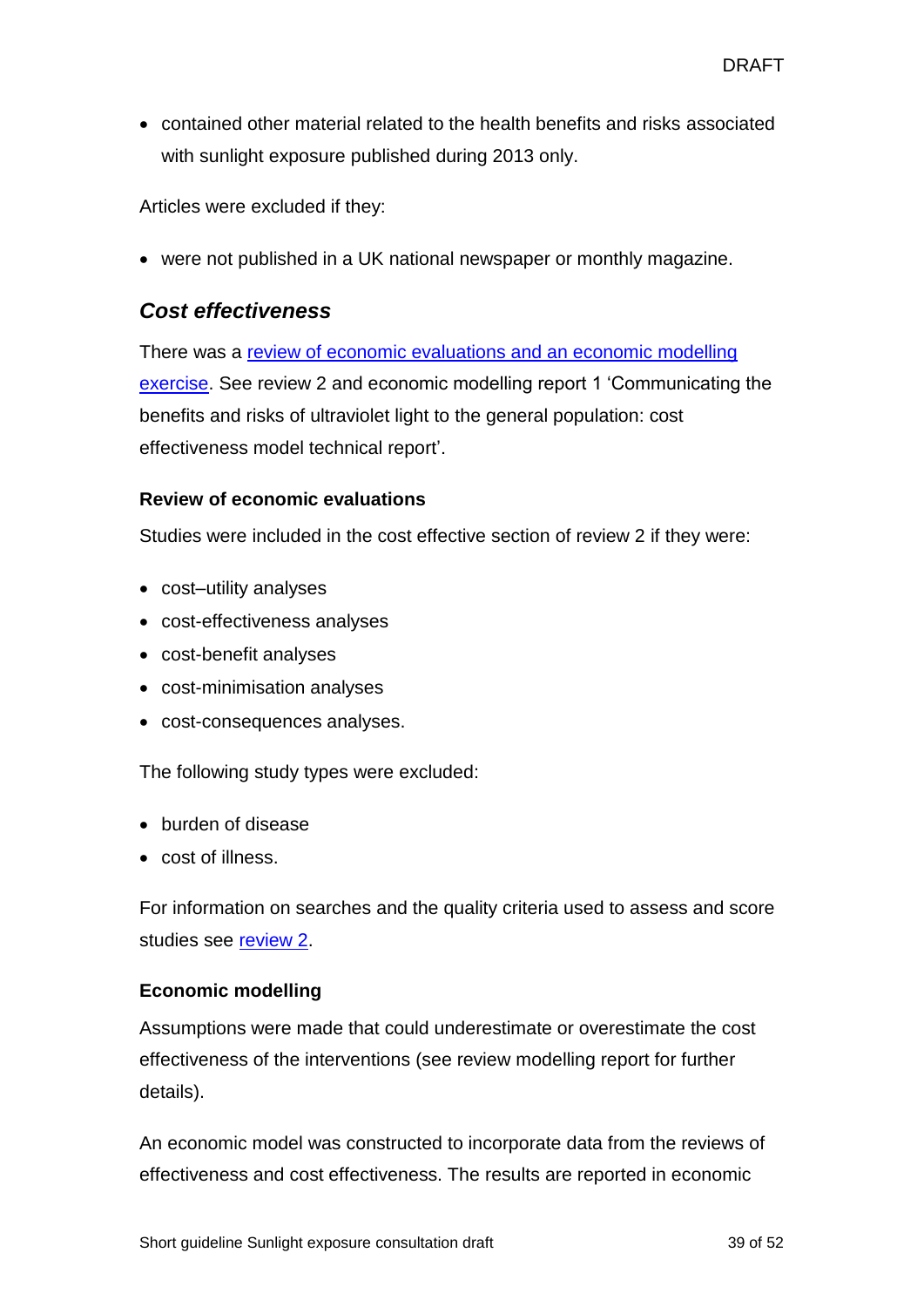modelling report 1 [Communicating the benefits and risks of ultraviolet light to](http://www.nice.org.uk/guidance/indevelopment/gid-phg77/documents)  [the general population: cost effectiveness model technical report.](http://www.nice.org.uk/guidance/indevelopment/gid-phg77/documents)

## *How the PHAC formulated the recommendations*

At its meetings in June, July, September and October 2014 the Public Health Advisory Committee (PHAC) considered the evidence and cost effectiveness to determine:

- whether there was sufficient evidence (in terms of strength and applicability) to form a judgement
- if relevant, whether (on balance) the evidence demonstrates that the intervention, programme or activity can be effective or is inconclusive
- if relevant, the typical size of effect
- whether the evidence is applicable to the target groups and context covered by the guideline.

The PHAC developed recommendations through informal consensus, based on the following criteria:

- Strength (type, quality, quantity and consistency) of the evidence.
- The applicability of the evidence to the populations/settings referred to in the scope.
- Effect size and potential impact on the target population's health.
- Impact on inequalities in health between different groups of the population.
- Equality and diversity legislation.
- Ethical issues and social value judgements.
- Cost effectiveness (for the NHS and other public sector organisations).
- Balance of harms and benefits.
- Ease of implementation and any anticipated changes in practice.

If evidence was lacking, the PHAC also considered whether a recommendation should only be implemented as part of a research programme.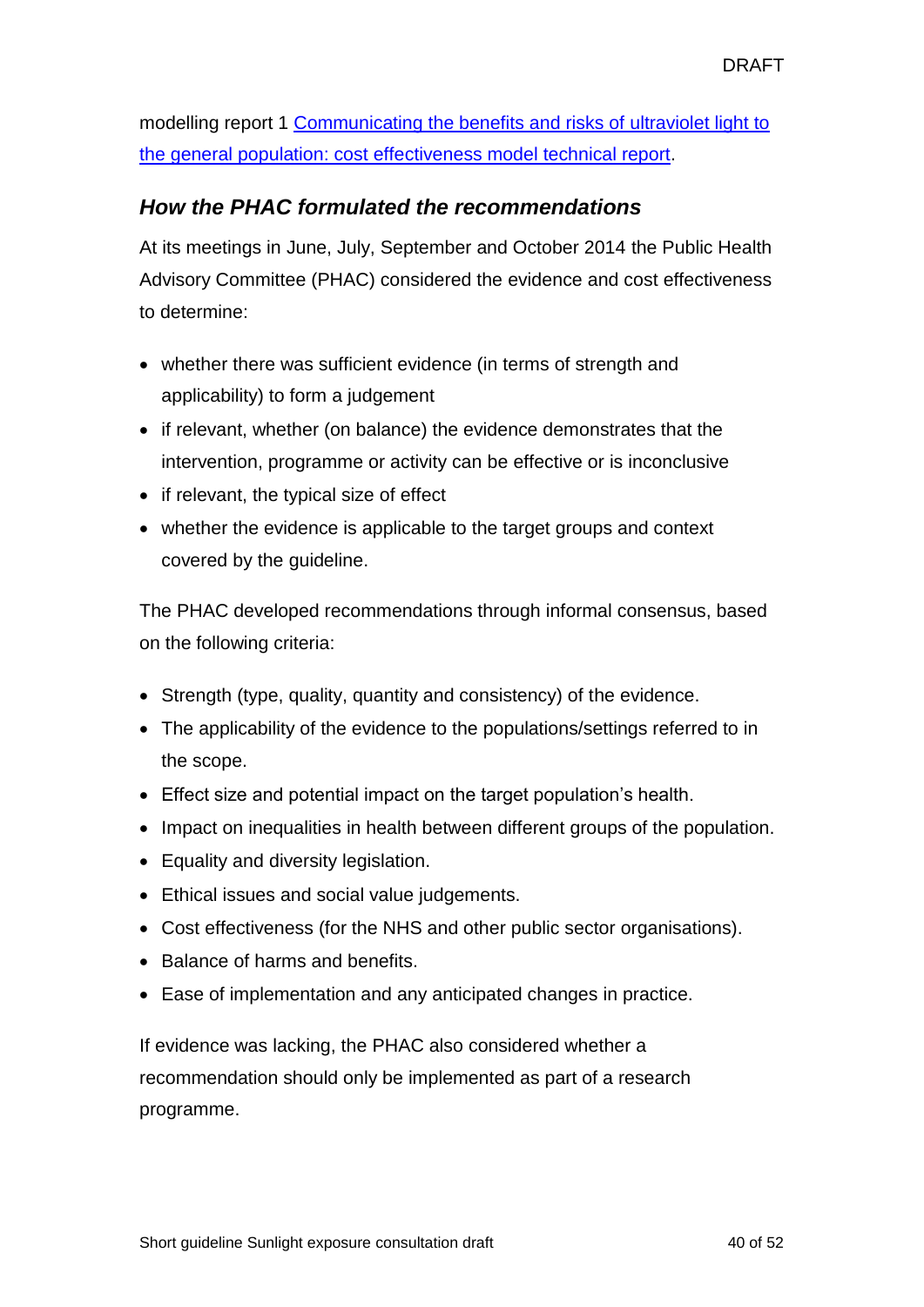If possible, recommendations were linked to evidence statements (see The [evidence](#page-40-0) for details). If a recommendation was inferred from the evidence, this was indicated by the reference 'IDE' (inference derived from the evidence).

## <span id="page-40-0"></span>**11 The evidence**

## *Introduction*

The [evidence statements](http://www.nice.org.uk/guidance/indevelopment/gid-phg77/documents) from 3 reviews are provided by external contractors.

This section lists how the evidence statements and expert papers link to the recommendations and sets out a brief summary of findings from the economic analysis.

## *How the evidence and expert papers link to the recommendations*

The evidence statements are short summaries of evidence, in a [review, report](http://www.nice.org.uk/guidance/indevelopment/gid-phg77/documents)  [or paper](http://www.nice.org.uk/guidance/indevelopment/gid-phg77/documents) (provided by an expert in the topic area). Each statement has a short code indicating which document the evidence has come from.

**Evidence statement number 1.1** indicates that the linked statement is numbered 1 in review 1. **Evidence statement number 2.1.3** indicates that the linked statement is numbered 1.3 in review 2. **ER1** indicates that expert report 1 is linked to a recommendation. **EP1** indicates that expert paper 1 is linked to a recommendation.

If a recommendation is not directly taken from the evidence statements, but is inferred from the evidence, this is indicated by **IDE** (inference derived from the evidence).

If the Public Health Advisory Committee (PHAC) has considered other evidence, it is linked to the appropriate recommendation below. It is also listed in the additional evidence section below.

#### **Recommendation 1:** IDE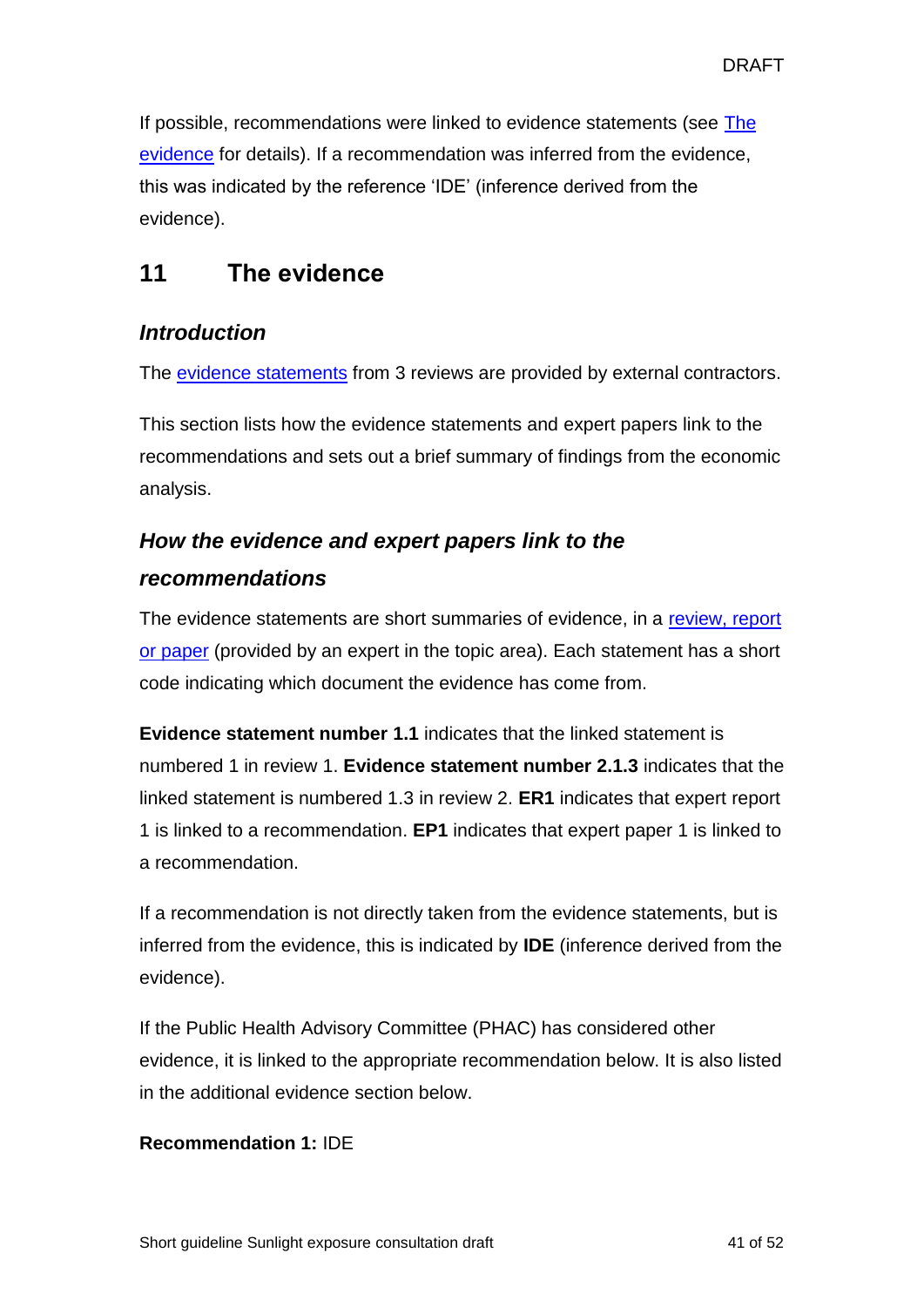**Recommendation 2:** evidence statements 2.1.3, 3.10, 3.16, 3.27; IDE

**Recommendation 3:** IDE

**Recommendation 4:** evidence statements 2.1.3, 3.6, 3.20; IDE

**Recommendation 5:** evidence statements 2.1.3, 3.6, 3.7, 3.8, 3.9, 3.10, 3.14, 3.16, 3.22, 3.23, 3.27; EP1, IDE

**Recommendation 6:** EP2, EP3, EP4, EP5; IDE

**Recommendation 7:** EP4, EP5

**Recommendation 8:** EP4, EP 5; IDE

**Recommendation 9:** EP4, EP5; IDE

**Recommendation10:** evidence statements 3.12, 3.18, 3.19, 3.21, 3.28, 3.29

**Recommendation 11:** evidence statements 2.1.1, 2.9.1, 3.19, 3.29

**Recommendation 12:** evidence statements 2.8.10, 3.2, 3.22

**Recommendation 13:** IDE

**Recommendation 14:** IDE

**Expert report**

Report 1

#### **Expert papers**

Expert papers 1–6

#### *Economic modelling*

Overall, tailored messages and [mass media](#page-30-2) campaigns were cost effective. Information programmes for schoolchildren, [photo-ageing](#page-30-3) and text messaging interventions were not cost effective.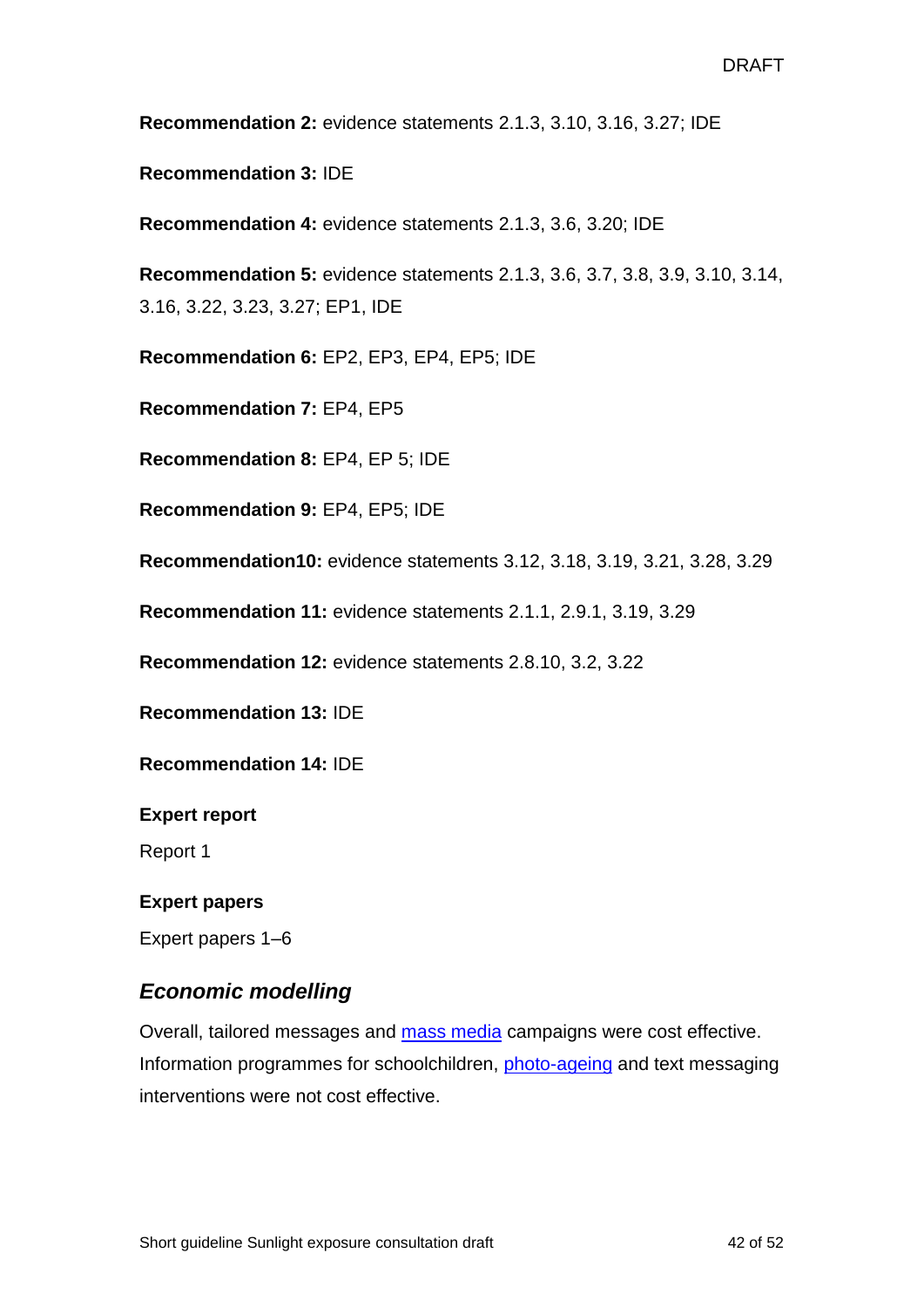Cost-effective estimates for the different interventions were wide ranging. The incremental cost-effectiveness ratio (ICER) of tailored messages was £14,249 per quality of life year gained (QALY).

The mass media campaign is less costly and more effective. The ICERs of information programmes for schoolchildren, photo-ageing and tailored interventions ranged from £65,945 to £316,968 per QALY gained.

All input values used in the model were subject to a degree of uncertainty. Uncertainties associated with the assumptions made were explored in a range of deterministic sensitivity analyses. The one-way sensitivity analysis revealed that the key drivers of cost-effectiveness were the cost of implementing the intervention and its effectiveness.

The specific scenarios considered and the full results can be found in [Economic modelling report 1.](http://www.nice.org.uk/guidance/indevelopment/gid-phg77/documents)

## <span id="page-42-0"></span>**12 Gaps in the evidence**

The Public Health Advisory Committee (PHAC) identified a number of gaps in the evidence related to the programmes under examination based on an assessment of the evidence and expert comment. These gaps are set out below.

1. There is a lack of good quality evidence on the effectiveness of different approaches to communicating, disseminating and presenting risk information.

```
(Source: Review 1)
```
2. There is a lack of good quality evidence on the effectiveness of risk communication among different subpopulations.

```
(Source: Review 1)
```
3. There is a lack of evidence on how health and social care practitioners and policy makers should convey messages about the benefits and risks of sun exposure, particularly in the UK.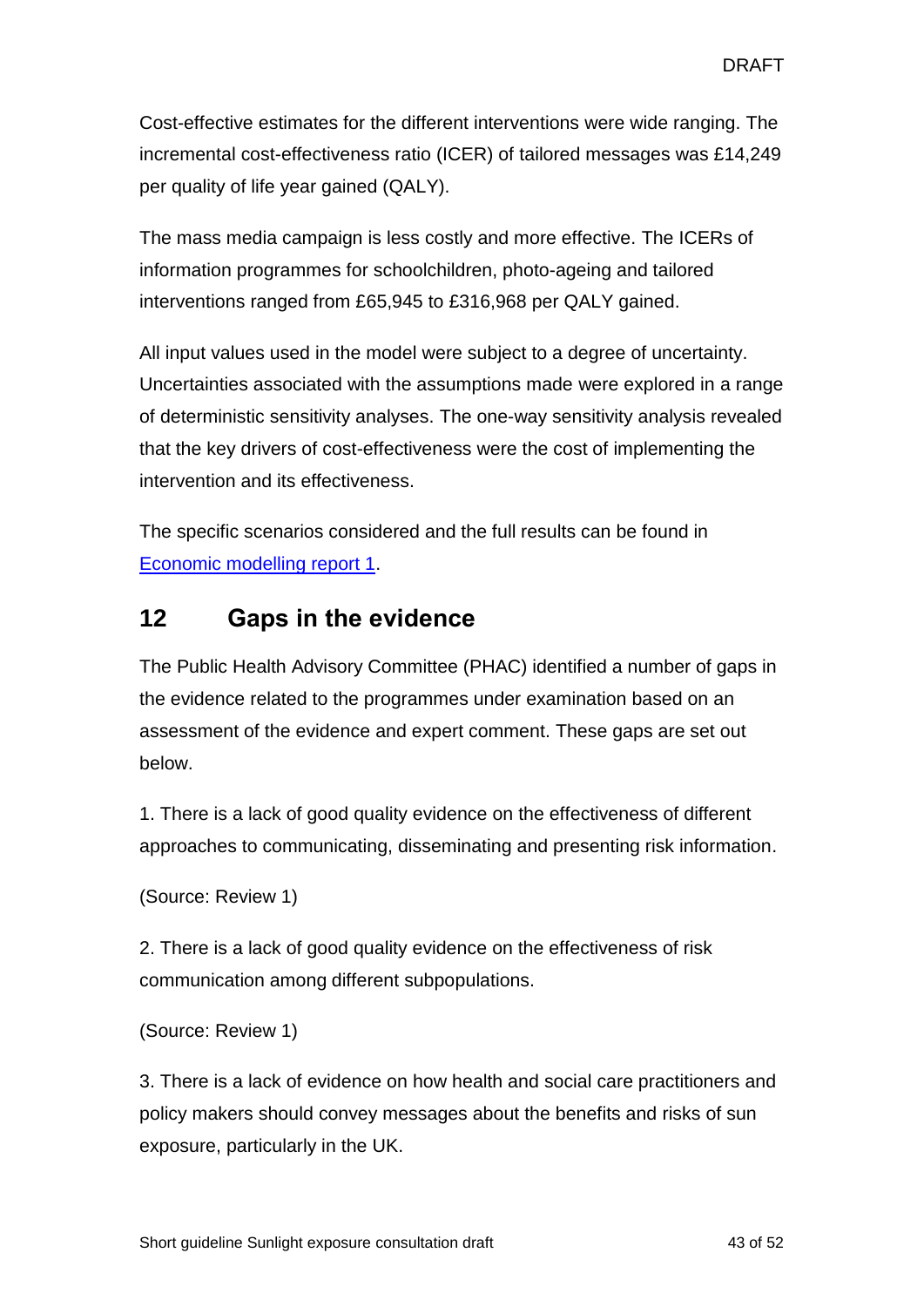(Source: Review 2)

4. There is a lack of evidence on how messages about the benefits and risks of sun exposure can be effectively tailored for different groups. In particular, there is a lack of evidence on tailoring messages for: people who are non-English speaking or whose first language is not English, people from different religious or cultural backgrounds, and people with dark skin, or people who have low or no exposure to the sun.

(Source: Reviews 2 and 3)

5. There is a lack of epidemiological evidence linking sun exposure to the incidence of cataracts.

(Source: Economic modelling report 1)

6. There is a lack of evidence on interventions aimed at increasing sunexposure among groups at risk of [low vitamin](#page-29-1) D status.

(Source: Review 3)

# <span id="page-43-0"></span>**13 Membership of the Public Health Advisory Committee and the NICE project team**

## <span id="page-43-1"></span>*Public Health Advisory Committee F*

NICE has set up several Public Health Advisory Committees (PHACs). These standing committees consider the evidence and develop public health guidelines. Membership is multidisciplinary, comprising academics, public health practitioners, topic experts and members of the public. They may come from the NHS, education, social care, environmental health, local government or the voluntary sector. The following are members of PHAC F:

#### **Chair**

#### **Catherine Law**

Professor of Public Health and Epidemiology, UCL Institute of Child Health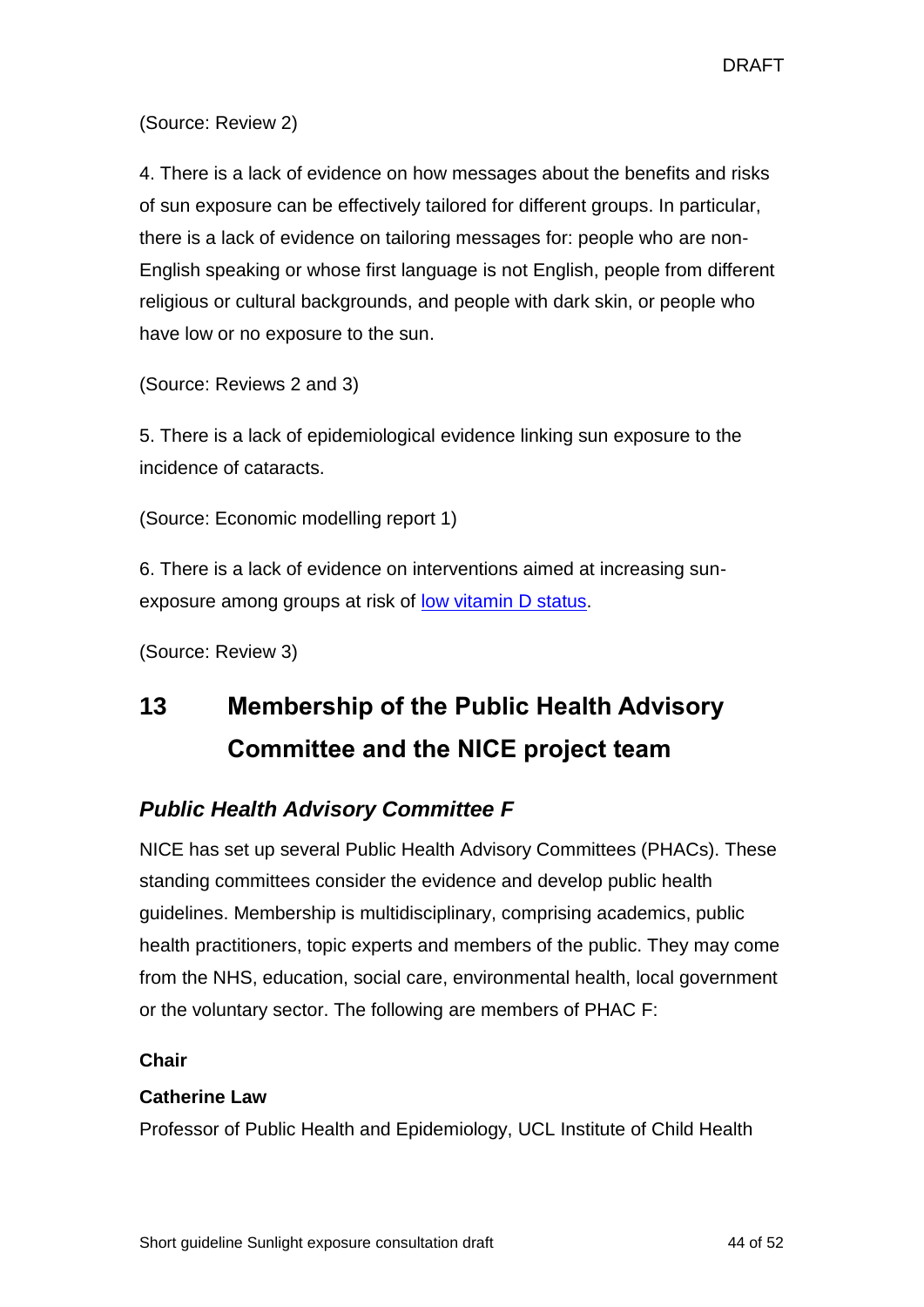#### **Core members**

#### **Melvyn Hillsdon**

Associate Professor of Exercise and Health Behaviour, University of Exeter

#### **Stuart Lines**

Tri-borough Consultant in Public Health and Deputy Director of Public Health, London Borough of Hammersmith & Fulham

#### **John Macleod**

Professor of Clinical Epidemiology and Primary Care, University of Bristol

#### **David McDaid**

Senior Research Fellow in Health Economics and Health Policy, London School of Economics and Political Science

#### **Ann Nevinson**

Community Member

#### **Topic members**

#### **Janis Baird**

Associate Professor of Public Health Medicine, MRC Lifecourse Epidemiology Unit, University of Southampton

#### **John Hawk**

Emeritus Professor of Dermatological Photobiology, St John's Institute of Dermatology, King's College London; Honorary Consultant Dermatologist, St John's Institute of Dermatology, Guys and St Thomas' NHS Trust, London.

#### **Eugene Healy**

Professor of Dermatology, University of Southampton

#### **Gary Lipman**

Chairman, The Sunbed Association

#### **Shelley Mason**

Community Member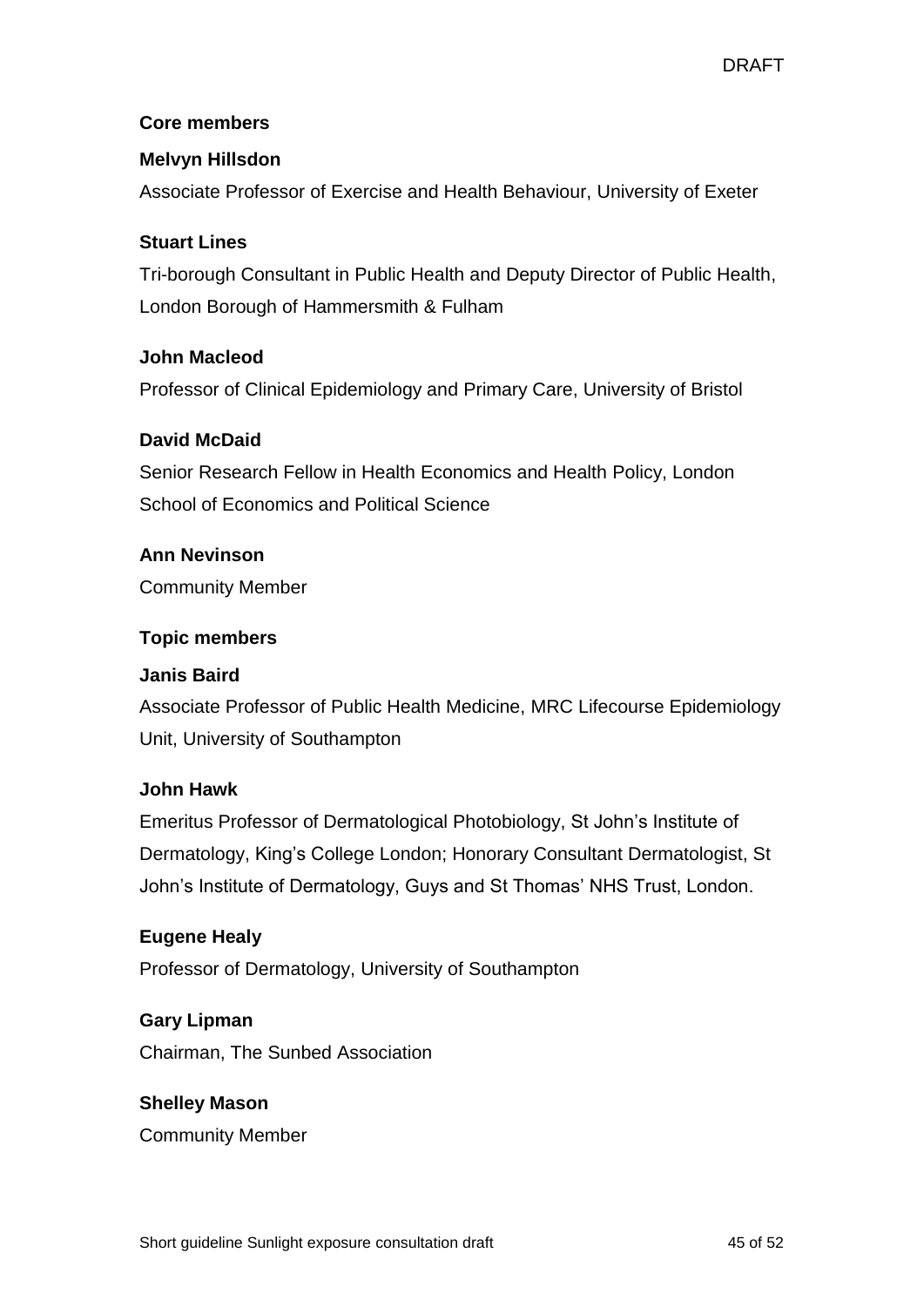#### **Lesley Rhodes**

Professor of Experimental Dermatology, University of Manchester; Consultant Dermatologist, Salford Royal NHS Foundation Hospital

#### **Expert co-optees to PHAC**

#### **Rashmi Shukla**

Regional Director for the Midlands and East of England, Public Health England

#### **Stephen Sutton**

Professor of Behavioural Science, University of Cambridge

#### **Expert testimony to PHAC**

#### **John Hawk**

Emeritus Professor of Dermatological Photobiology, St John's Institute of Dermatology, King's College London; Honorary Consultant Dermatologist, St John's Institute of Dermatology, Guys and St Thomas' NHS Trust, London.

#### **John Marshall**

Professor of Ophthalmology, UCL Institute of Ophthalmology in association with Moorfield's Eye Hospital

#### **Miriam McCarthy**

Consultant in Public Health Medicine, Public Health Agency, Northern Ireland

#### **John O'Hagan**

Group Leader, Laser and Optical Radiation Dosimetry Group, Public Health England

#### **Lesley Rhodes**

Professor of Experimental Dermatology, University of Manchester; Consultant Dermatologist, Salford Royal NHS Foundation Hospital

#### **Stephen Sutton**

Professor of Behavioural Science, University of Cambridge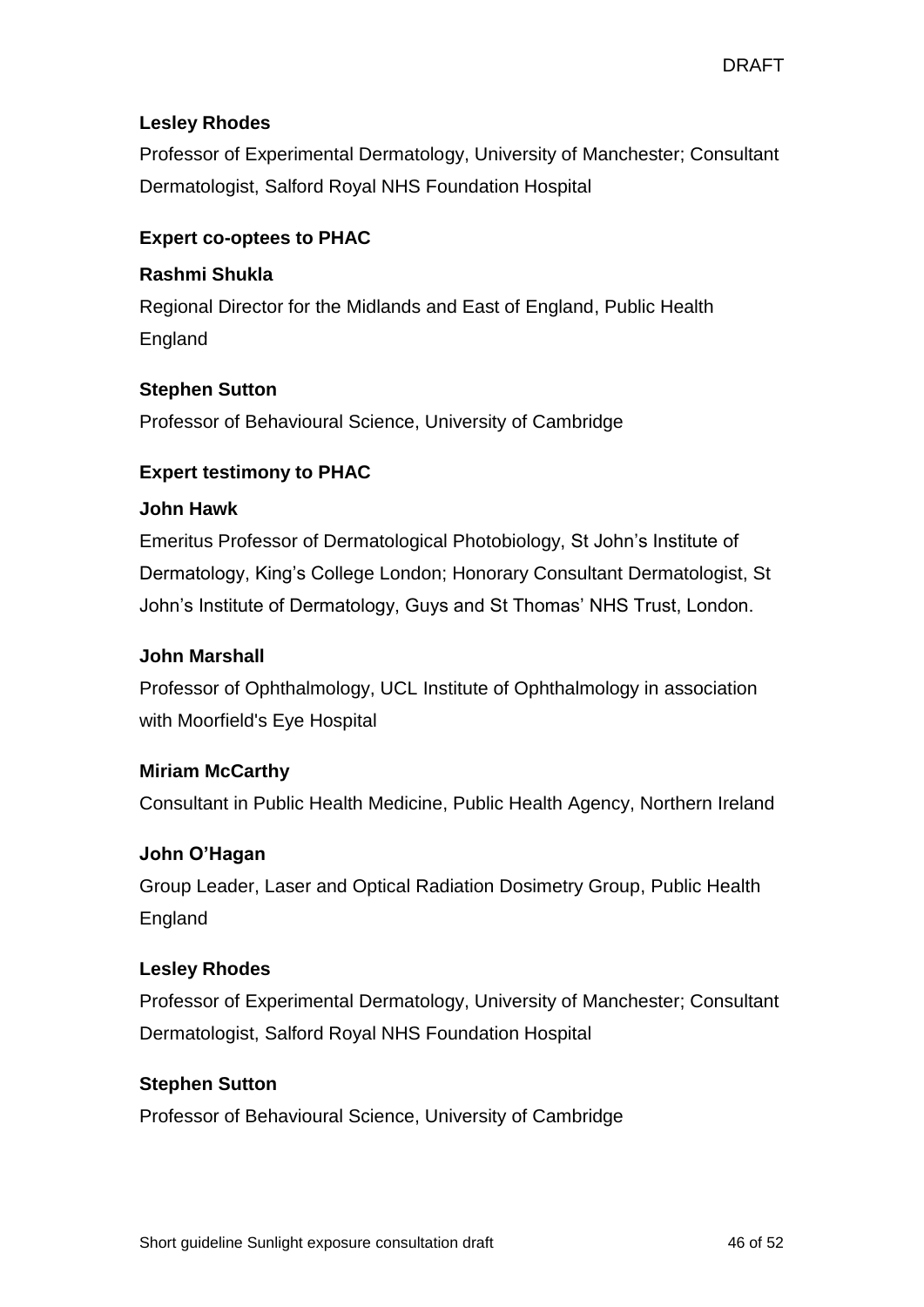## *NICE project team*

**Mike Kelly** CPH Director

**Antony Morgan**

Associate Director

**Clare Wohlgemuth**

Lead Analyst

**James Jagroo**

Analyst

### **Pete Shearn**

Analyst

**Tracey Shield**

Analyst

### **Kim Jeong**

Technical Adviser - Health Economics

### **Emma Doohan**

Project Manager

### **Rukshana Begum**

Coordinator

### **Sue Jelley**

Senior Editor

### **Susan Burlace**

Editor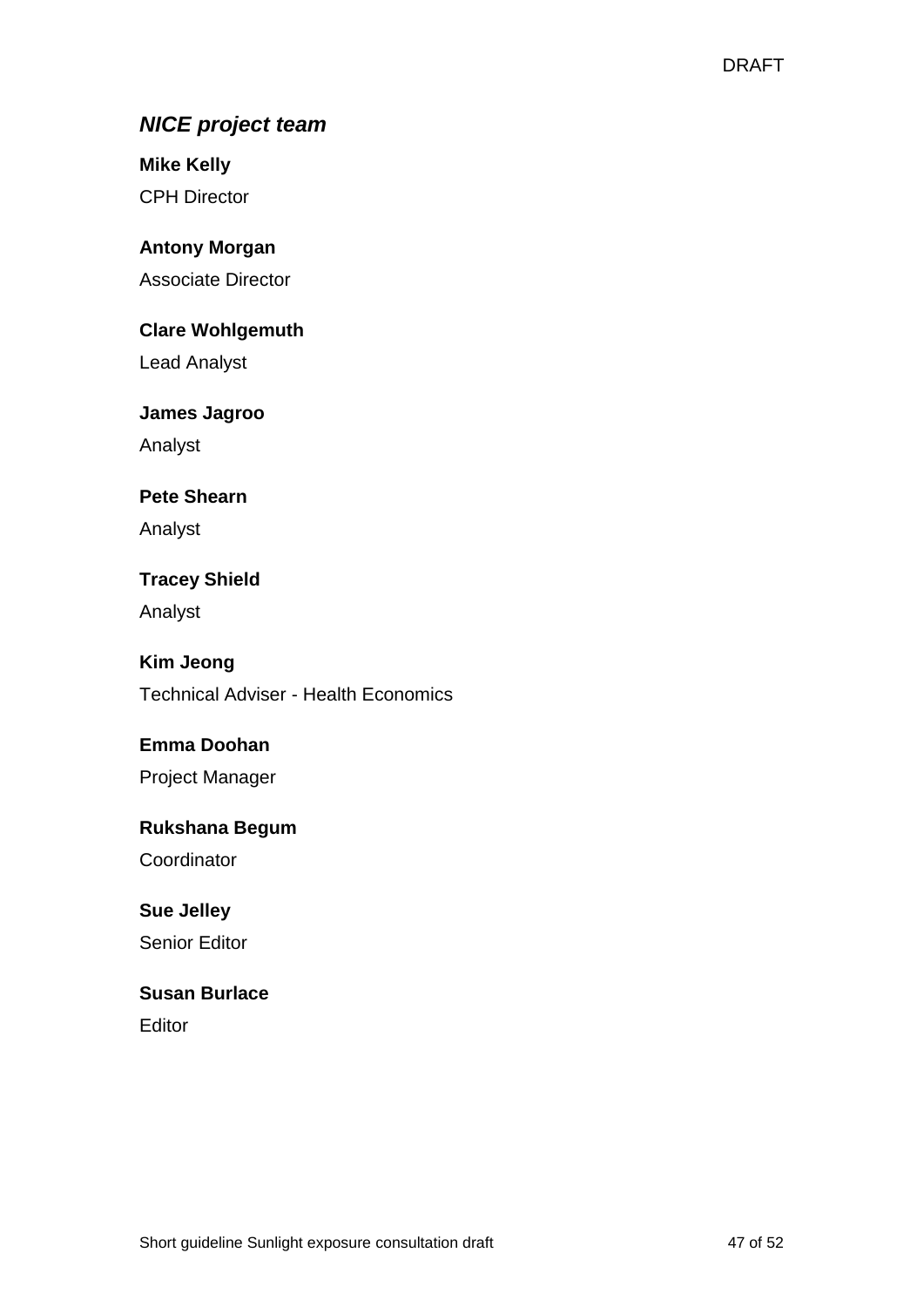## <span id="page-47-0"></span>**About this guideline**

## *What does this guideline cover?*

The Department of Health (DH) asked the National Institute for Health and Care Excellence (NICE) to produce this guideline on communicating the benefits and risks of sunlight exposure to the general public (see the [scope\)](http://www.nice.org.uk/guidance/indevelopment/gid-phg77/documents).

This guideline is a partial update of [Skin cancer prevention: information,](http://guidance.nice.org.uk/PH32)  resources and [environmental changes](http://guidance.nice.org.uk/PH32) NICE guideline PH32 (2011). The recommendations in the final guideline will replace recommendations 1 to 5 in 'Skin cancer prevention: information, resources and environmental changes'.

The recommendations in this guideline focus on the effect of ultraviolet rays on people's health and wellbeing, as opposed to visible sunlight. It does not provide detail on vitamin D supplementation, or cover treatments for skin cancer. (See Related NICE guidance for other recommendations that may be relevant to sunlight exposure.)

The absence of any recommendations on interventions that fall within the scope of this guideline is a result of lack of evidence. It should not be taken as a judgement on whether they are cost effective.

## *Other guidance and policies*

The guideline should be implemented alongside other guidance and regulations:

- [Equity and excellence: liberating the NHS](https://www.gov.uk/government/publications/equity-and-excellence-liberating-the-nhs-executive-summary) (Department of Health)
- [Healthy lives, healthy people: our strategy for public health in England](https://www.gov.uk/government/publications/healthy-lives-healthy-people-our-strategy-for-public-health-in-england) (Department of Health)
- [Improving outcomes: a strategy for cancer](https://www.gov.uk/government/publications/improving-outcomes-a-strategy-for-cancer) (Department of Health)
- [Public health outcomes framework for England 2013–2016](https://www.gov.uk/government/publications/healthy-lives-healthy-people-improving-outcomes-and-supporting-transparency) (Department of Health)
- [Update on vitamin](https://www.gov.uk/government/publications/sacn-update-on-vitamin-d-2007) D (Scientific Advisory Committee on Nutrition).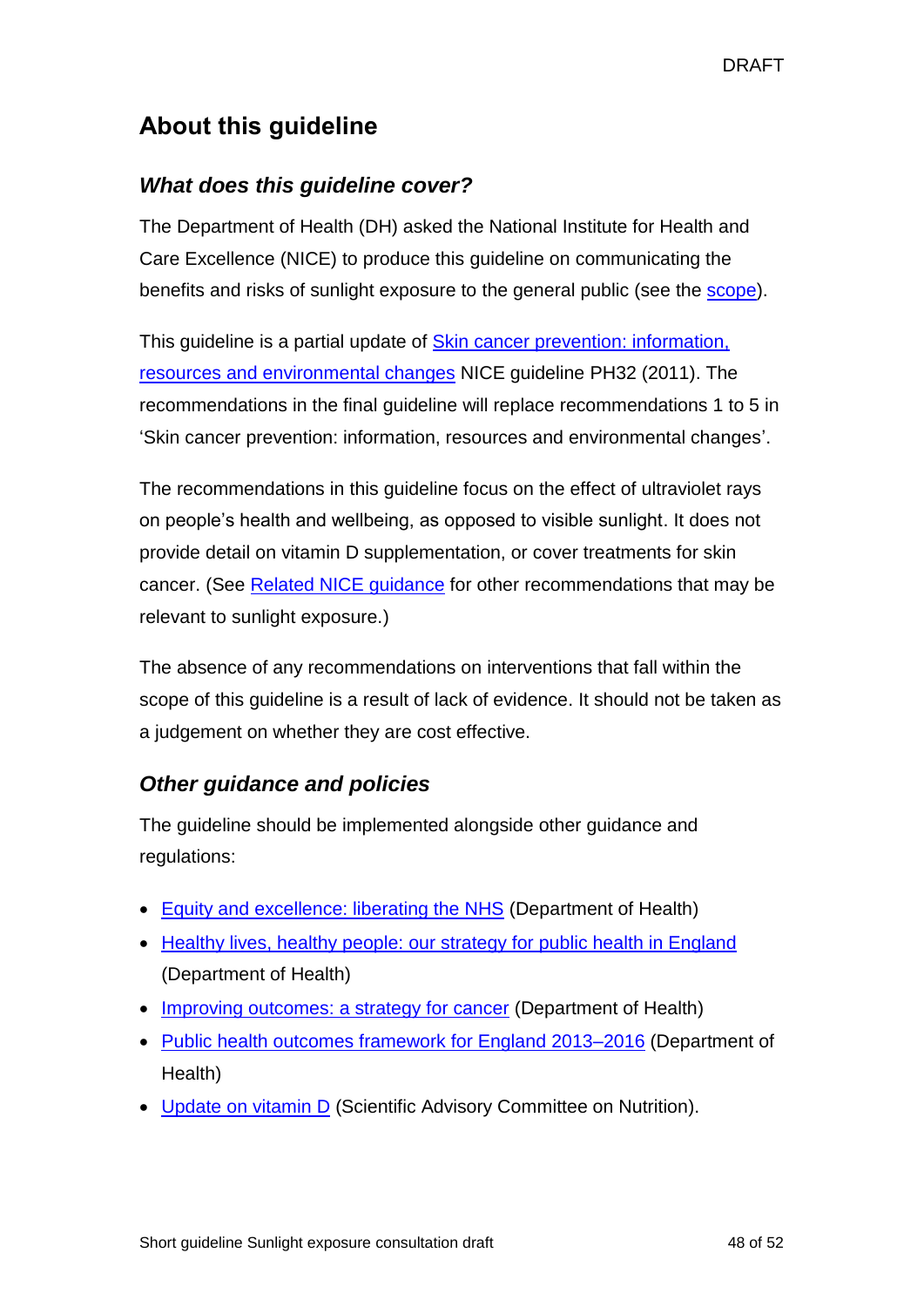### *How was this guideline developed?*

The recommendations are based on the best available evidence. They were developed by the Public Health Advisory Committee (PHAC).

Members of the PHAC are listed in [Membership of the Public Health Advisory](#page-43-1)  [Committee and the NICE project team.](#page-43-1)

For information on how NICE public health guidelines are developed, see the NICE public health guideline [process and methods guides.](http://www.nice.org.uk/about/what-we-do/our-programmes/nice-guidance/nice-guidelines/nice-public-health-guidelines)

### *What evidence is the guideline based on?*

The [evidence](http://www.nice.org.uk/guidance/indevelopment/gid-phg77/documents) that the PHAC considered included:

- Evidence review/s:
	- Review 1: 'Overview of systematic reviews exploring complex risk communication' was carried out by York Health Economics Consortium. The principal authors were: Maria Cikalo, Anita Fitzgerald, Sam Brown, Mary Edwards and Julie Glanville.
	- Review 2: 'Communicating the benefits and risks of ultraviolet light to the general population: effectiveness and cost-effectiveness review' was carried out by York Health Economics Consortium. The principal authors were: Anita Fitzgerald, Maria Cikalo, Anne Lethaby, James Mahon, Robert Hodgson, Sam Brown, Jacoby Patterson, Ashwini Sreekanta, Victoria Burley, Hannah Wood, Mary Edwards and Julie Glanville.
	- Review 3: 'Communicating the benefits and risks of ultraviolet light to the general population: barriers and facilitators review' was carried out by York Health Economics Consortium. The principle authors were: Anita Fitzgerald, Anne Morgan, Maria Cikalo, Anne Lethaby, Sam Brown, Jacoby Patterson, Ashwini Sreekanta, Victoria Burley, Hannah Wood, Mary Edwards and Julie Glanville.
- Review of economic evaluations: see review 2 above.
- Economic modelling report 1 'Communicating the benefits and risks of ultraviolet light to the general population: cost effectiveness model technical report' was carried out by York Health Economics Consortium. The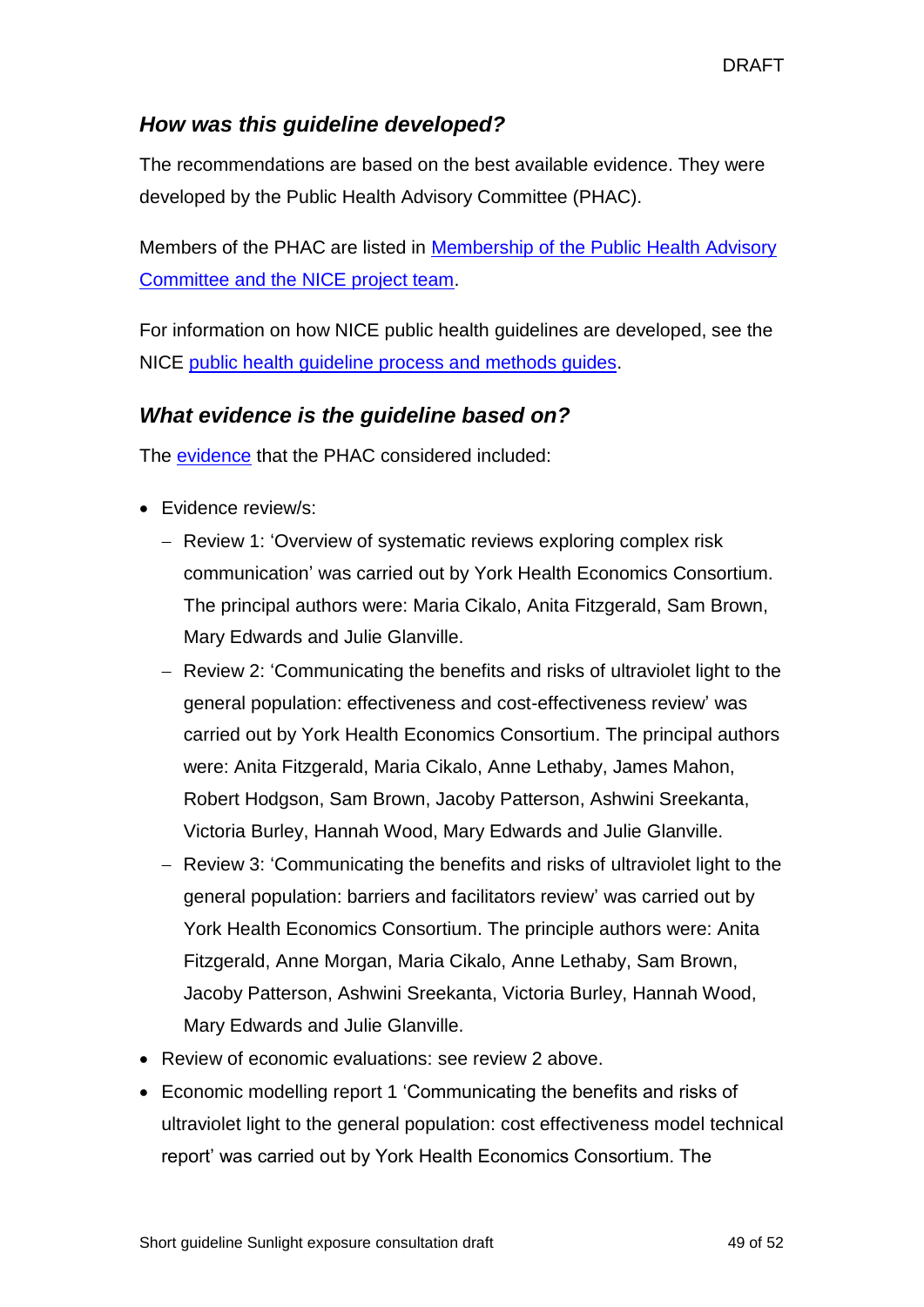principal authors were: Robert Hodgson, Isobel Carpenter, Michelle Jenks, Sarah Dickinson and Matthew Taylor.

- Primary research and commissioned reports:
	- Report 1 'Communicating the benefits and risks of ultraviolet light to the general population: a qualitative documentary analysis of UK newspapers and magazines (print and online)' was carried out by York Health Economics Consortium. The principal authors were: Nicola Moran, Bryony Beresford, Hannah Wood and Julie Glanville.
- Expert papers
	- 1 'Key topics in risk communication' by Stephen Sutton
	- 2 'The Independent Advisory Group on Non-ionising Radiation (AGNIR)' by John O'Hagan
	- 3 'Ultraviolet radiation and the eye' by John Marshall
	- 4 'Achieving adequate sun protection with adequate vitamin D status' by John Hawks
	- 5 'Sunlight and vitamin D' by Lesley Rhodes
	- 6 'Northern Ireland Skin Cancer Prevention Strategy and Action Plan 2011–2021' by Miriam McCarthy.

Note: the views expressed in the expert papers above are the views of the authors and not those of NICE.

In some cases the evidence was insufficient and the PHAC has made recommendations for future research. For the research recommendations and gaps in research, see [Recommendations for research](https://publications.nice.org.uk/uploaded-document/public-health-guidance-ph1005/preview/recommendations-for-research) and [Gaps in the](https://publications.nice.org.uk/uploaded-document/public-health-guidance-ph1005/preview/gaps-in-the-evidence)  [evidence.](https://publications.nice.org.uk/uploaded-document/public-health-guidance-ph1005/preview/gaps-in-the-evidence)

## *Status of this guideline*

This is a draft guideline. The recommendations made in section 1 are provisional and may change after consultation with **stakeholders**.

This document does not include all sections that will appear in the final guideline. The stages NICE will follow after consultation are summarised below.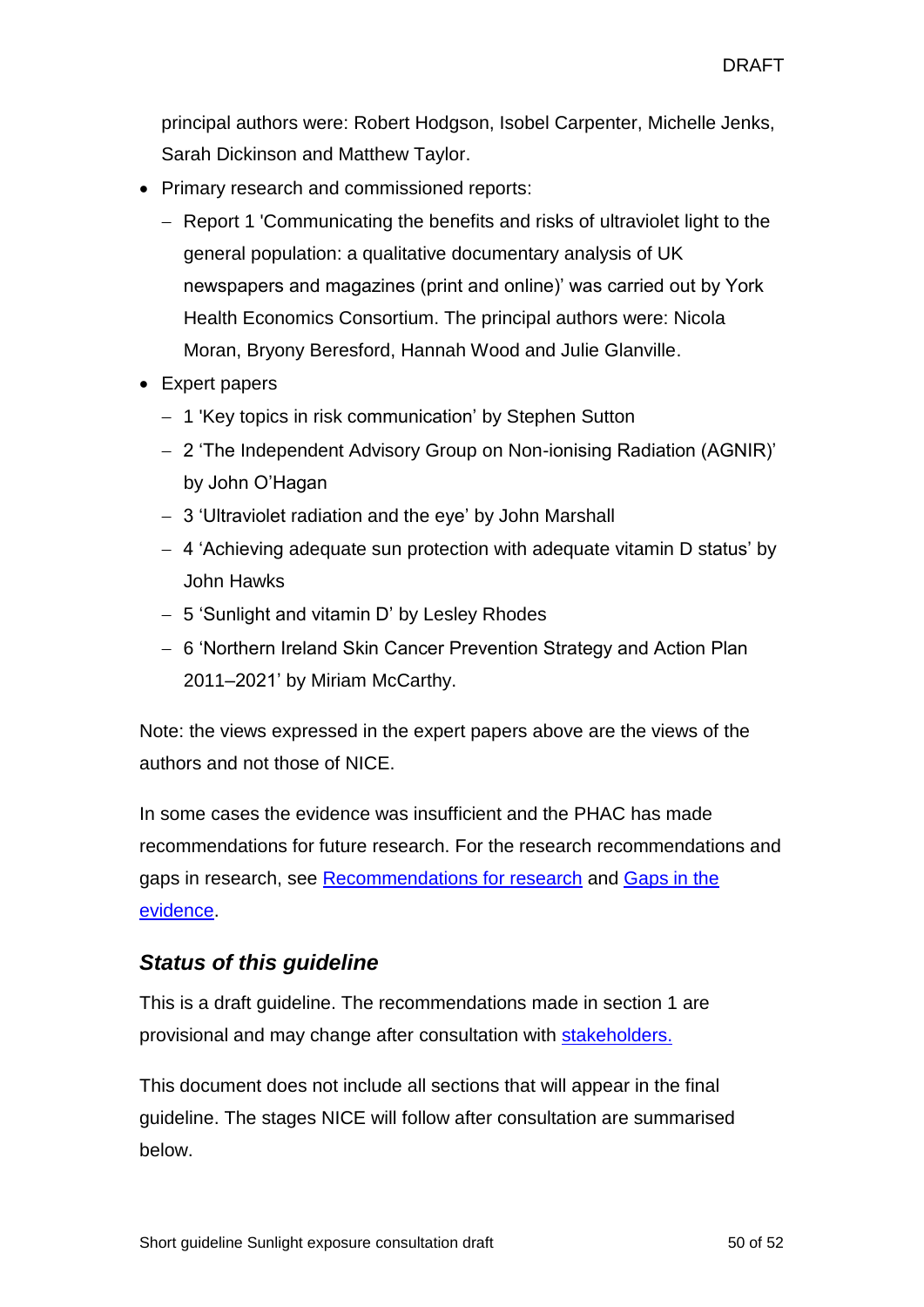- The Committee will meet again to consider the comments, reports and any additional evidence that has been submitted.
- After that meeting, the Committee will produce a second draft of the guideline.
- The draft guideline will be signed off by the NICE Guidance Executive.

The key dates are:

- Closing date for comments: 10 February 2015.
- Next PHAC meeting: 17 March 2015.

The guideline will replace recommendations 1 to 5 in the NICE guideline on [skin cancer prevention.](http://guidance.nice.org.uk/PH32) (For further details, see Related NICE guidance).

The recommendations should be read in conjunction with existing NICE guidance unless explicitly stated otherwise. They should be implemented in light of duties set out in the [Equality Act 2010.](http://www.legislation.gov.uk/ukpga/2010/15/section/149)

NICE produces guidance, standards and information on commissioning and providing high-quality healthcare, social care, and public health services. We have agreements to provide certain NICE services to Wales, Scotland and Northern Ireland. Decisions on how NICE guidance and other products apply in those countries are made by ministers in the Welsh government, Scottish government, and Northern Ireland Executive. NICE guidance or other products may include references to organisations or people responsible for commissioning or providing care that may be relevant only to England.

### *Implementation*

NICE guidelines can help:

- Commissioners and providers of NHS services to meet the requirements of the [NHS outcomes framework 2013–14.](https://www.gov.uk/government/uploads/system/uploads/attachment_data/file/127106/121109-NHS-Outcomes-Framework-2013-14.pdf.pdf) This includes helping them to deliver against domain 1: preventing people from dying prematurely.
- Local health and wellbeing boards to meet the requirements of the Health [and Social Care Act \(2012\)](http://www.legislation.gov.uk/ukpga/2012/7/contents/enacted) and the [Public health outcomes framework for](https://www.gov.uk/government/publications/public-health-outcomes-framework-update)  [England 2013–16.](https://www.gov.uk/government/publications/public-health-outcomes-framework-update)